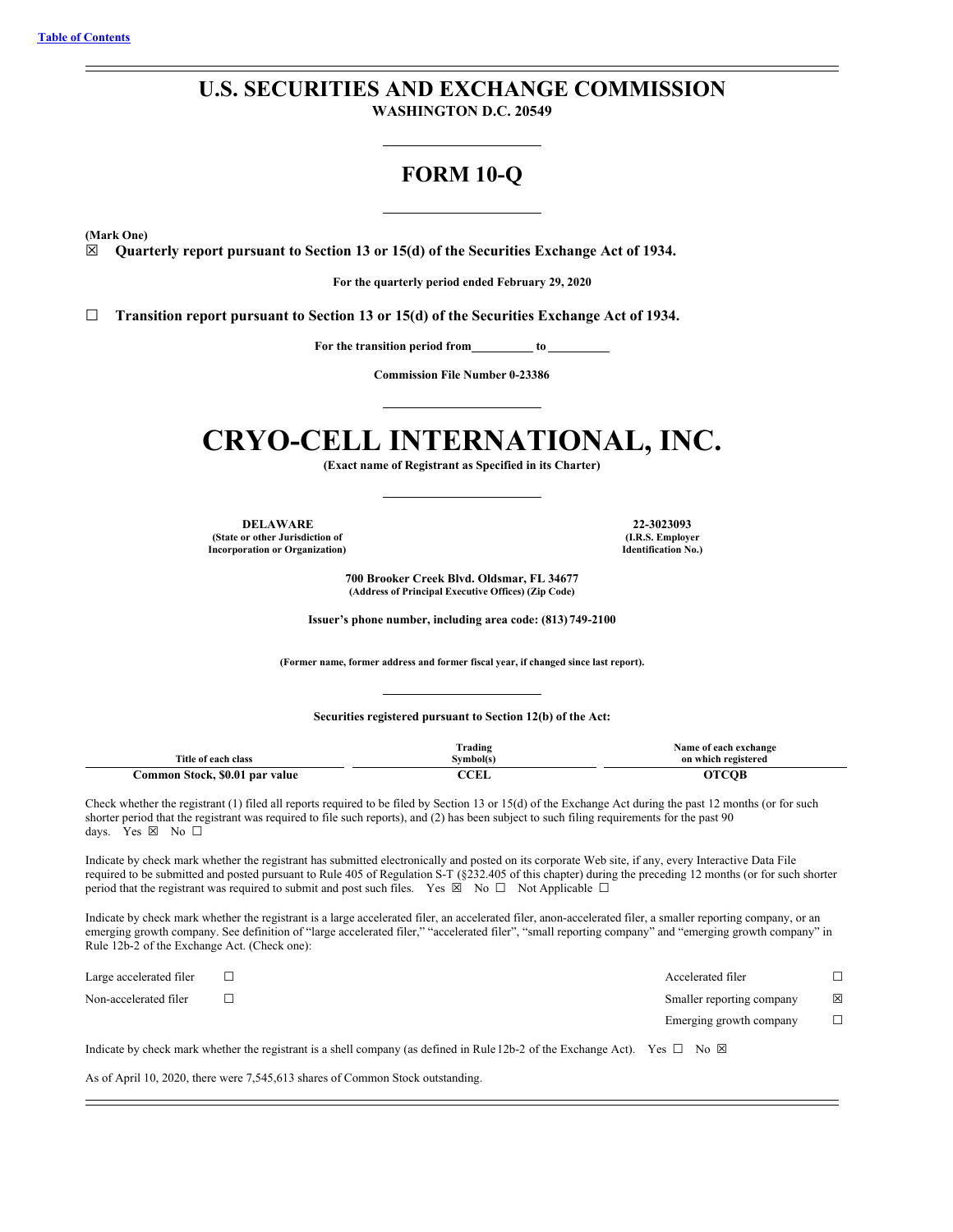# <span id="page-1-0"></span>**TABLE OF CONTENTS**

|                                                                                               | <b>PAGE</b> |
|-----------------------------------------------------------------------------------------------|-------------|
| PART I - FINANCIAL INFORMATION (UNAUDITED)                                                    |             |
| <b>Item 1. Financial Statements</b>                                                           |             |
| <b>Consolidated Balance Sheets</b>                                                            | 3           |
| <b>Consolidated Statements of Comprehensive Income</b>                                        | 4           |
| <b>Consolidated Statements of Cash Flows</b>                                                  | 5           |
| <b>Consolidated Statements of Stockholders' Deficit</b>                                       | 6           |
| <b>Notes to Consolidated Financial Statements</b>                                             | 7           |
| Item 2. Management's Discussion and Analysis of Financial Condition and Results of Operations | 33          |
| <b>Item 3. Quantitative and Qualitative Disclosures about Market Risk</b>                     | 40          |
| <b>Item 4. Controls and Procedures</b>                                                        | 40          |
| <b>PART II - OTHER INFORMATION</b>                                                            |             |
| <b>Item 1. Legal Proceedings</b>                                                              | 41          |
| <b>Item 1A. Risk Factors</b>                                                                  | 42          |
| <b>Item 2. Unregistered Sales of Equity Securities and Use of Proceeds</b>                    | 42          |
| <b>Item 3. Defaults Upon Senior Securities</b>                                                | 42          |
| <b>Item 4. Mine Safety Disclosures</b>                                                        | 42          |
| <b>Item 5. Other Information</b>                                                              | 42          |
| <b>Item 6. Exhibits</b>                                                                       | 43          |
| <b>SIGNATURES</b>                                                                             | 44          |
|                                                                                               |             |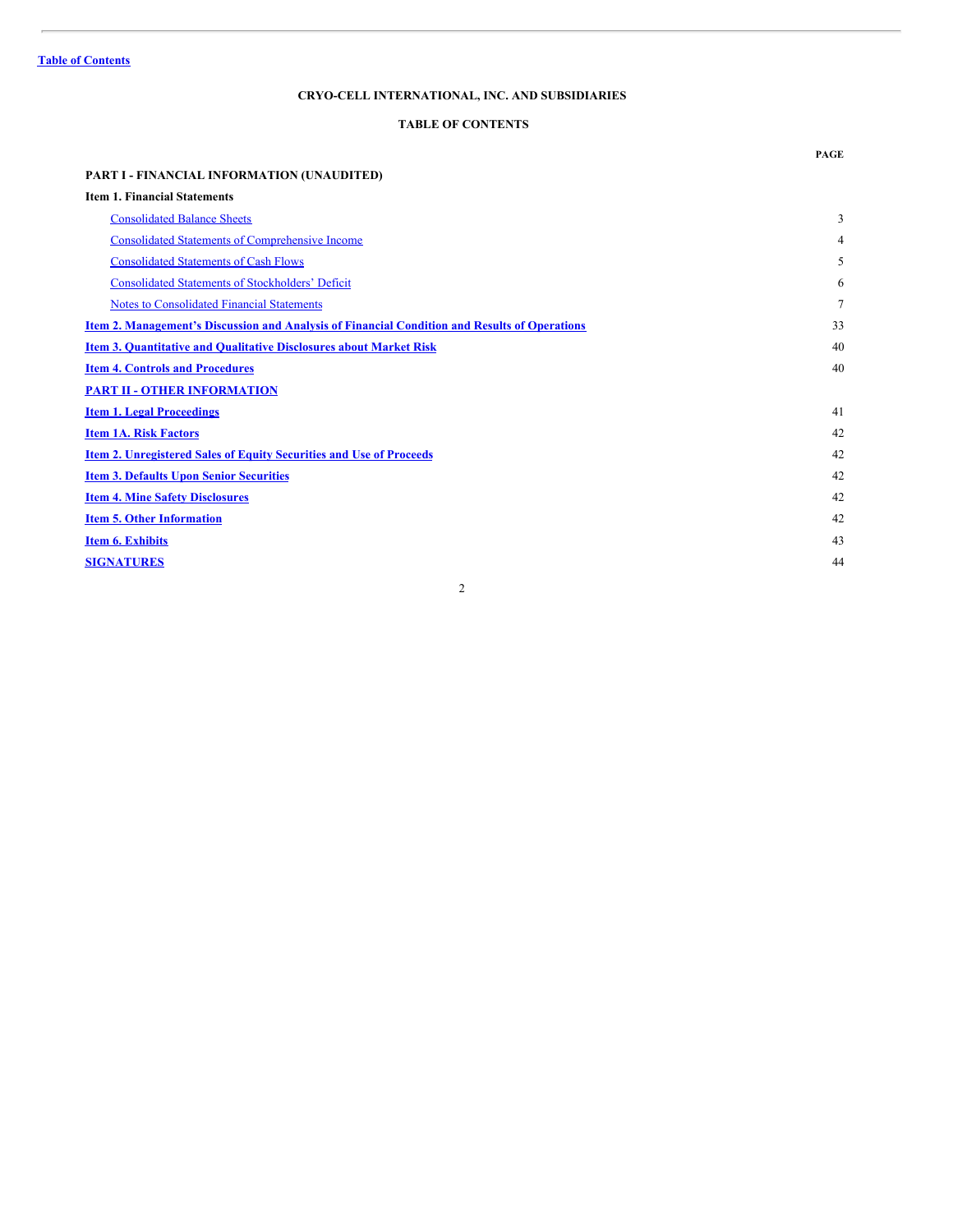#### <span id="page-2-0"></span>**CRYO-CELL INTERNATIONAL, INC. AND SUBSIDIARIES** CONSOLIDATED BALANCE SHEETS

| (Unaudited)<br>February 29,<br>November 30,<br>2020                                                                  |                |                |  |  |  |  |
|----------------------------------------------------------------------------------------------------------------------|----------------|----------------|--|--|--|--|
| <b>ASSETS</b>                                                                                                        |                |                |  |  |  |  |
| <b>Current Assets</b>                                                                                                |                |                |  |  |  |  |
| Cash and cash equivalents                                                                                            | \$ 8,415,639   | \$6,541,037    |  |  |  |  |
| Marketable securities                                                                                                | 959.001        | 904.053        |  |  |  |  |
| Accounts receivable (net of allowance for doubtful accounts of \$2,631,883 and \$2,584,091, respectively)            | 5,766,684      | 6,097,331      |  |  |  |  |
| Prepaid expenses                                                                                                     | 451,672        | 500,260        |  |  |  |  |
| Inventory, current portion                                                                                           | 1,102,824      | 1,084,533      |  |  |  |  |
| Other current assets                                                                                                 | 199,064        | 260,397        |  |  |  |  |
| Total current assets                                                                                                 | 16.894.884     | 15,387,611     |  |  |  |  |
| <b>Property and Equipment-net</b>                                                                                    | 1,774,587      | 1,846,467      |  |  |  |  |
| <b>Other Assets</b>                                                                                                  |                |                |  |  |  |  |
| Investment - Tianhe stock                                                                                            | 308,000        | 308,000        |  |  |  |  |
| Intangible assets, net                                                                                               | 1,232,338      | 1,249,254      |  |  |  |  |
| Inventory, net of current portion                                                                                    | 12,557,315     | 12,646,000     |  |  |  |  |
| Goodwill                                                                                                             | 1,941,411      | 1,941,411      |  |  |  |  |
| Deferred tax assets                                                                                                  | 9,079,994      | 9,079,994      |  |  |  |  |
| Operating lease right-of-use asset                                                                                   | 496,284        |                |  |  |  |  |
| Deposits and other assets, net                                                                                       | 445,633        | 427,423        |  |  |  |  |
| Total other assets                                                                                                   | 26,060,975     | 25,652,082     |  |  |  |  |
| Total assets                                                                                                         | \$44,730,446   | \$42,886,160   |  |  |  |  |
| <b>LIABILITIES AND STOCKHOLDERS' DEFICIT</b>                                                                         |                |                |  |  |  |  |
| <b>Current Liabilities</b>                                                                                           |                |                |  |  |  |  |
| Accounts payable                                                                                                     | \$1,381,242    | \$1,369,111    |  |  |  |  |
| Accrued expenses                                                                                                     | 2,713,807      | 2,085,180      |  |  |  |  |
| Current portion of note payable                                                                                      | 3,100,000      | 3,100,000      |  |  |  |  |
| Current portion of operating lease liability                                                                         | 264,798        |                |  |  |  |  |
| Deferred revenue                                                                                                     | 8,610,304      | 8,875,138      |  |  |  |  |
| Total current liabilities                                                                                            | 16,070,151     | 15,429,429     |  |  |  |  |
| <b>Other Liabilities</b>                                                                                             |                |                |  |  |  |  |
| Deferred revenue, net of current portion                                                                             | 24,454,967     | 23,633,373     |  |  |  |  |
| Contingent consideration                                                                                             | 3,443,645      | 3,495,057      |  |  |  |  |
| Note payable, net of current portion and debt issuance costs                                                         | 5,105,633      | 5,856,152      |  |  |  |  |
| Operating lease long-term liability                                                                                  | 231,677        |                |  |  |  |  |
| Long-term liability - revenue sharing agreements                                                                     | 1,425,000      | 1,425,000      |  |  |  |  |
| Total other liabilities                                                                                              | 34,660,922     | 34,409,582     |  |  |  |  |
| <b>Total liabilities</b>                                                                                             | 50,731,073     | 49,839,011     |  |  |  |  |
| Commitments and contingencies (Note 10)                                                                              |                |                |  |  |  |  |
| <b>Stockholders' Deficit</b>                                                                                         |                |                |  |  |  |  |
| Preferred stock (\$.01 par value, 500,000 authorized and none issued and outstanding)                                |                |                |  |  |  |  |
| Series A Junior participating preferred stock $(\$.01$ par value, 20,000 authorized and none issued and outstanding) |                |                |  |  |  |  |
| Common stock $(\$.01$ par value, $20,000,000$ authorized; 13,633,638 issued and 7,545,613 outstanding as of          |                |                |  |  |  |  |
| February 29, 2020 and 13,598,909 issued and 7,510,884 outstanding as of November 30, 2019)                           | 136,336        | 135,989        |  |  |  |  |
| Additional paid-in capital                                                                                           | 36,183,738     | 35,918,827     |  |  |  |  |
| Treasury stock, at cost                                                                                              | (20, 563, 357) | (20, 563, 357) |  |  |  |  |
| Accumulated deficit                                                                                                  | (21, 757, 344) | (22, 444, 310) |  |  |  |  |
| Total stockholders' deficit                                                                                          | (6,000,627)    | (6,952,851)    |  |  |  |  |
| Total liabilities and stockholders' deficit                                                                          | \$44,730,446   | \$42,886,160   |  |  |  |  |
|                                                                                                                      |                |                |  |  |  |  |

The accompanying notes are an integral part of these consolidated financial statements.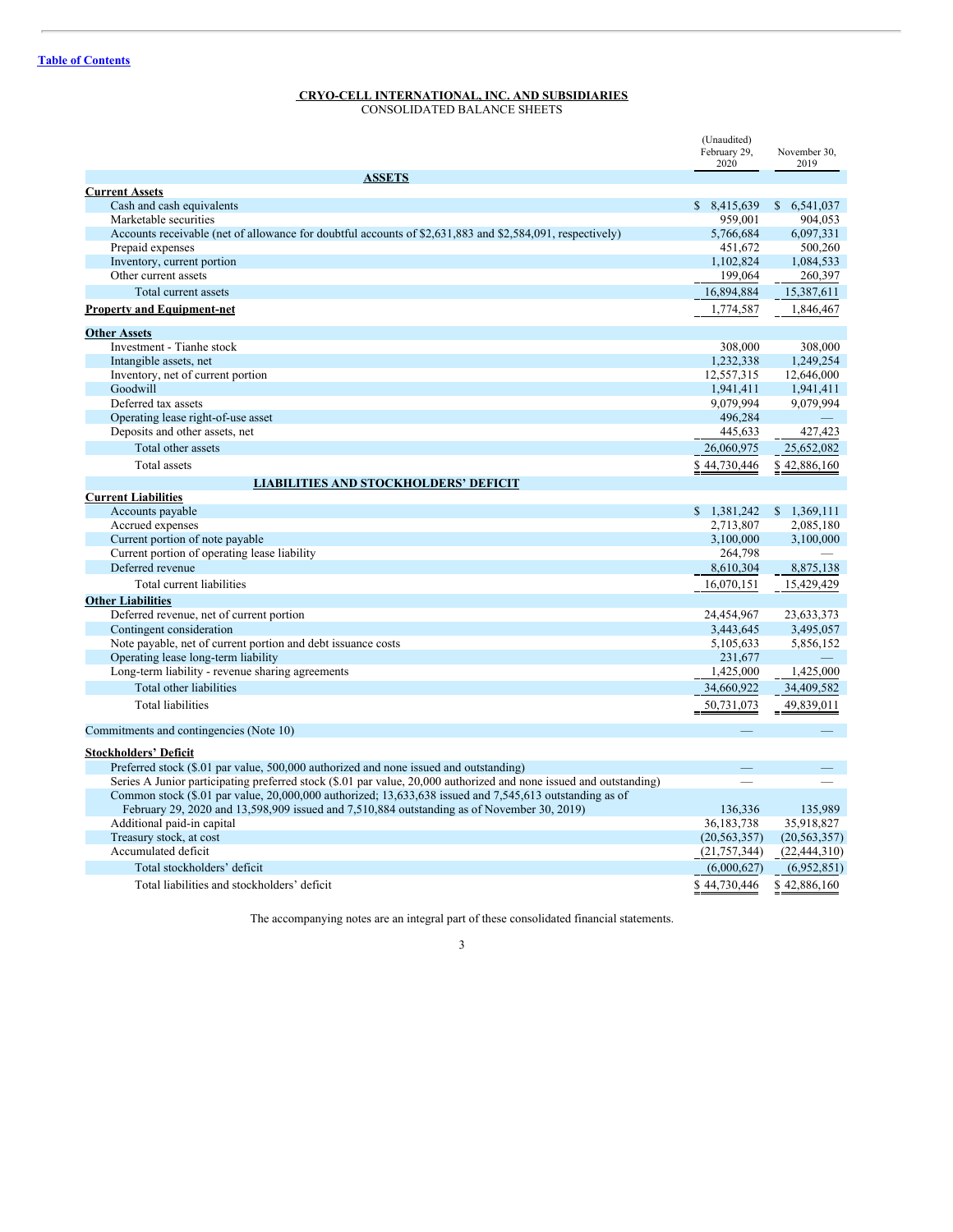<span id="page-3-0"></span>CONSOLIDATED STATEMENTS OF COMPREHENSIVE INCOME

(Unaudited)

|                                                      | For the three months ended |                      |
|------------------------------------------------------|----------------------------|----------------------|
|                                                      | February 29,<br>2020       | February 28,<br>2019 |
| <b>Revenue:</b>                                      |                            |                      |
| Processing and storage fees                          | \$7,406,288                | \$7,335,027          |
| Public banking revenue                               | 154,079                    | 134,365              |
| Product revenue                                      | 60,407                     | 25,720               |
| Total revenue                                        | 7,620,774                  | 7,495,112            |
| <b>Costs and Expenses:</b>                           |                            |                      |
| Cost of sales                                        | 2,503,144                  | 2,466,227            |
| Selling, general and administrative expenses         | 3,870,029                  | 3,745,302            |
| Change in fair value of contingent consideration     | (51, 412)                  | 367,057              |
| Research, development and related engineering        | 5,722                      | 5,884                |
| Depreciation and amortization                        | 44,221                     | 56,980               |
| Total costs and expenses                             | 6,371,704                  | 6,641,450            |
| <b>Operating Income</b>                              | 1,249,070                  | 853,662              |
| <b>Other Expense:</b>                                |                            |                      |
| Unrealized gains (losses) on marketable securities   | 54,948                     | (67, 179)            |
| Other income (expense)                               | 627                        | 986                  |
| Interest expense                                     | (365,299)                  | (406, 925)           |
| Total other expense                                  | (309, 724)                 | (473, 118)           |
| Income before income tax expense                     | 939,346                    | 380,544              |
| Income tax expense                                   | (252, 380)                 | (104, 667)           |
| <b>Net Income and Comprehensive Income</b>           | 686,966                    | \$275,877            |
| Net income per common share - basic                  | \$<br>0.09                 | \$<br>0.04           |
| Weighted average common shares outstanding - basic   | 7,541,113                  | 7,801,333            |
| Net income per common share - diluted                | 0.08                       | 0.03                 |
| Weighted average common shares outstanding - diluted | 8,128,257                  | 8,424,905            |

The accompanying notes are an integral part of these consolidated financial statements.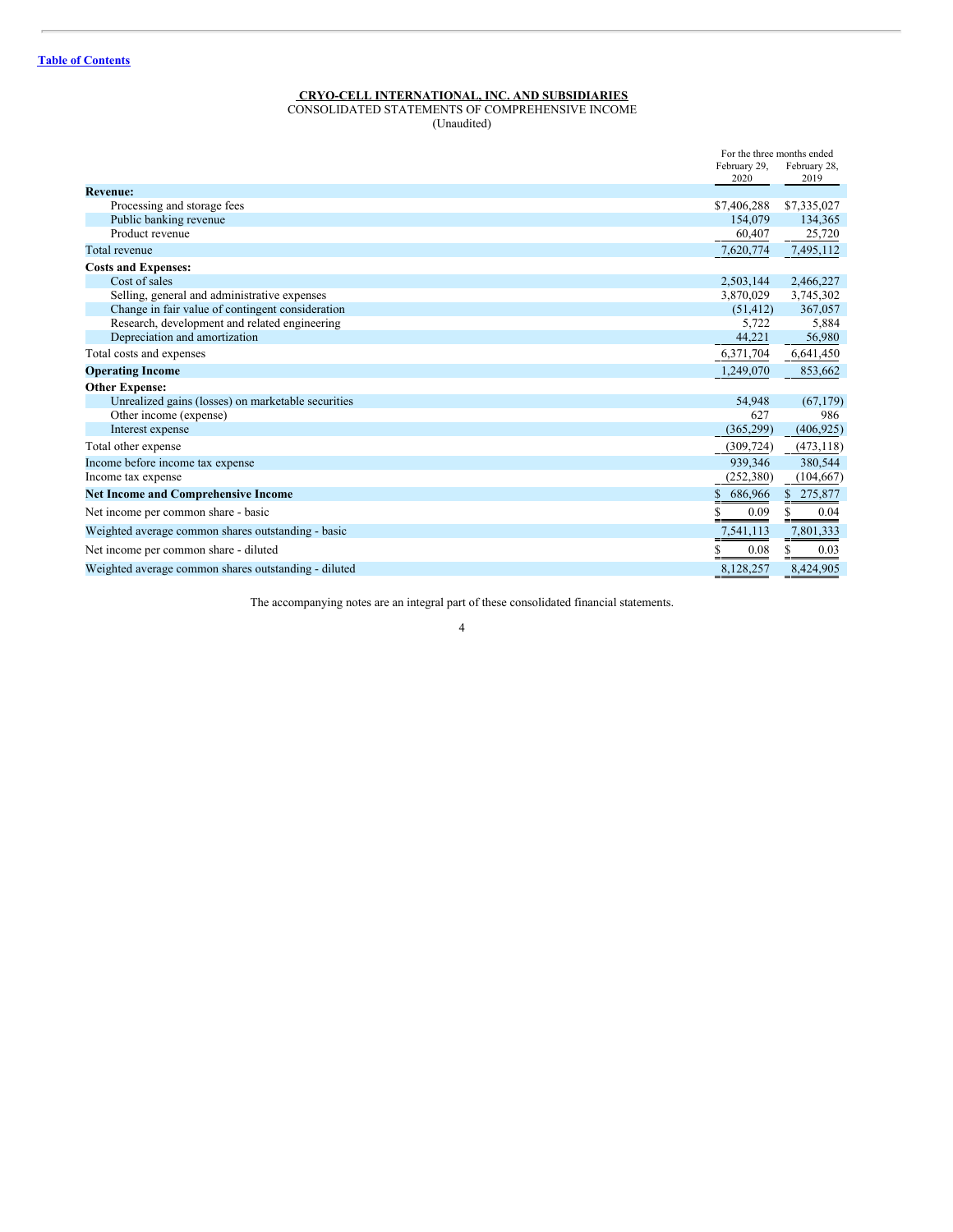<span id="page-4-0"></span>CONSOLIDATED STATEMENTS OF CASH FLOWS (Unaudited)

|                                                                                   | For the three months ended<br>February 29,<br>2020 | February 28,<br>2019 |
|-----------------------------------------------------------------------------------|----------------------------------------------------|----------------------|
| Cash flows from operating activities:                                             |                                                    |                      |
| Net income                                                                        | \$686,966                                          | \$ 275,877           |
| Adjustments to reconcile net income to net cash provided by operating activities: |                                                    |                      |
| Depreciation and amortization expense                                             | 95,757                                             | 104,870              |
| Change in fair value of contingent consideration                                  | (51, 412)                                          | 367,057              |
| Unrealized (gains) losses on marketable securities                                | (54, 948)                                          | 67,179               |
| Compensatory element of stock options                                             | 224,258                                            | 138,982              |
| Provision for doubtful accounts                                                   | 152,991                                            | 240,643              |
| Amortization of debt issuance costs                                               | 24,481                                             | 29,894               |
| Amortization of operating lease right-of-use asset                                | 66,491                                             |                      |
| Changes in assets and liabilities:                                                |                                                    |                      |
| Accounts receivable                                                               | 177,656                                            | (67, 470)            |
| Prepaid expenses                                                                  | 48,588                                             | 1,261                |
| Inventory                                                                         | 70,394                                             | (96, 712)            |
| Other current assets                                                              | 61,333                                             | 49,570               |
| Deposits and other assets, net                                                    | (18,210)                                           | 68,250               |
| Accounts payable                                                                  | 12,131                                             | (251, 261)           |
| Accrued expenses                                                                  | 628,627                                            | 217,220              |
| Operating lease liability                                                         | (66,300)                                           |                      |
| Deferred revenue                                                                  | 556,760                                            | 708,682              |
| Net cash provided by operating activities                                         | 2,615,563                                          | 1,854,042            |
| Cash flows from investing activities:                                             |                                                    |                      |
| Purchases of property and equipment                                               | (6,961)                                            | (49,085)             |
| Net cash used in investing activities                                             | (6,961)                                            | (49,085)             |
| Cash flows from financing activities:                                             |                                                    |                      |
| Repayments of note payable                                                        | (775,000)                                          | (774, 999)           |
| Proceeds from the exercise of stock options                                       | 41,000                                             | 5,700                |
| Net cash used in financing activities                                             | (734,000)                                          | (769, 299)           |
| Increase in cash and cash equivalents                                             |                                                    |                      |
|                                                                                   | 1,874,602                                          | 1,035,658            |
| Cash and cash equivalents - beginning of period                                   | 6,541,037                                          | 6,040,033            |
| Cash and cash equivalents - end of period                                         | \$8,415,639                                        | \$7,075,691          |
| Supplemental non-cash operating activities:                                       |                                                    |                      |
| Operating lease right-of-use asset recorded due to adoption of ASC 842            | \$562,775                                          | <sup>\$</sup>        |
| Operating lease liability recorded due to adoption of ASC 842                     | \$562,775                                          | \$.                  |
|                                                                                   |                                                    |                      |
| Supplemental non-cash investing activities:                                       |                                                    |                      |
| Cumulative-effect adjustment due to the adoption of ASU 2016-01                   | \$                                                 | \$ (340,984)         |

The accompanying notes are an integral part of these consolidated financial statements.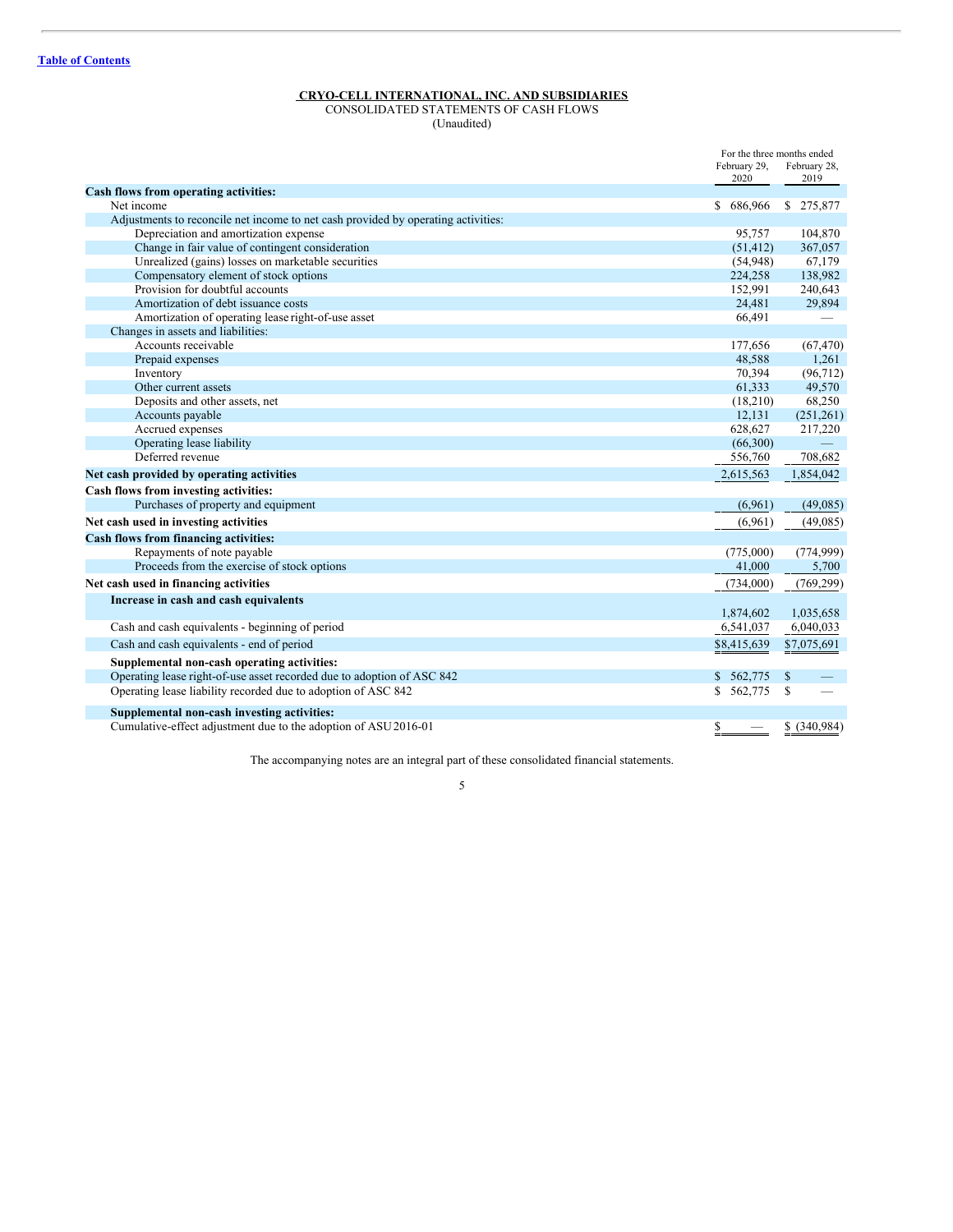<span id="page-5-0"></span>CONSOLIDATED STATEMENTS OF STOCKHOLDERS' DEFICIT

(Unaudited)

|                                                    |               |           |              | For the Three Months Ended February 29, 2020 |               |                |               |
|----------------------------------------------------|---------------|-----------|--------------|----------------------------------------------|---------------|----------------|---------------|
|                                                    |               |           | Additional   |                                              | Other         |                | Total         |
|                                                    | Common Stock  |           | Paid-In      | Treasury                                     | Comprehensive | Accumulated    | Stockholders' |
|                                                    | Shares        | Amount    | Capital      | Stock                                        | Income        | Deficit        | Deficit       |
| Balance at November 30, 2019                       | 3,598,909     | \$135,989 | \$35,918,827 | \$(20,563,357)                               | \$            | \$(22,444,310) | \$(6,952,851) |
| Common stock issued                                | 34,729        | 347       | 40,653       |                                              |               |                | 41,000        |
| Compensatory element of stock options              |               |           | 224,258      |                                              |               |                | 224,258       |
| Net income                                         |               |           |              |                                              |               | 686,966        | 686,966       |
| Balance at February 29, 2020                       | 13,633,638    | \$136,336 | \$36,183,738 | \$(20,563,357)                               | S             | \$(21,757,344) | \$(6,000,627) |
|                                                    |               |           |              |                                              |               |                |               |
|                                                    |               |           |              | For the Three Months Ended February 28, 2019 |               |                |               |
|                                                    |               |           | Additional   |                                              | Other         |                | Total         |
|                                                    | Common Stock  |           | Paid-In      | Treasury                                     | Comprehensive | Accumulated    | Stockholders' |
|                                                    | <b>Shares</b> | Amount    | Capital      | Stock                                        | Income        | Deficit        | Deficit       |
| Balance at November 30, 2018                       | 13,596,409    | \$135,964 | \$35,515,382 | \$(19,571,113)                               | 340,984<br>\$ | \$(25,329,515) | \$(8,908,298) |
| Common stock issued                                | 2,500         | 25        | 5,675        |                                              |               |                | 5,700         |
| Compensatory element of stock options              |               |           | 138,982      |                                              |               |                | 138,982       |
| Cumulative-effect adjustment due to the adoption   |               |           |              |                                              |               |                |               |
| of ASU 2016-01                                     |               |           |              |                                              | (340, 984)    | 340,984        |               |
| ASC 606 adoption adjustment, net of tax (\$94,192) |               |           |              |                                              |               | 253,447        | 253,447       |
| Net income                                         |               |           |              |                                              |               | 275,877        | 275,877       |

The accompanying notes are an integral part of these consolidated financial statements.

Balance at February 28, 2019 13,598,909 \$135,989 \$35,660,039 \$(19,571,113) \$ — \$(24,459,207) \$(8,234,292)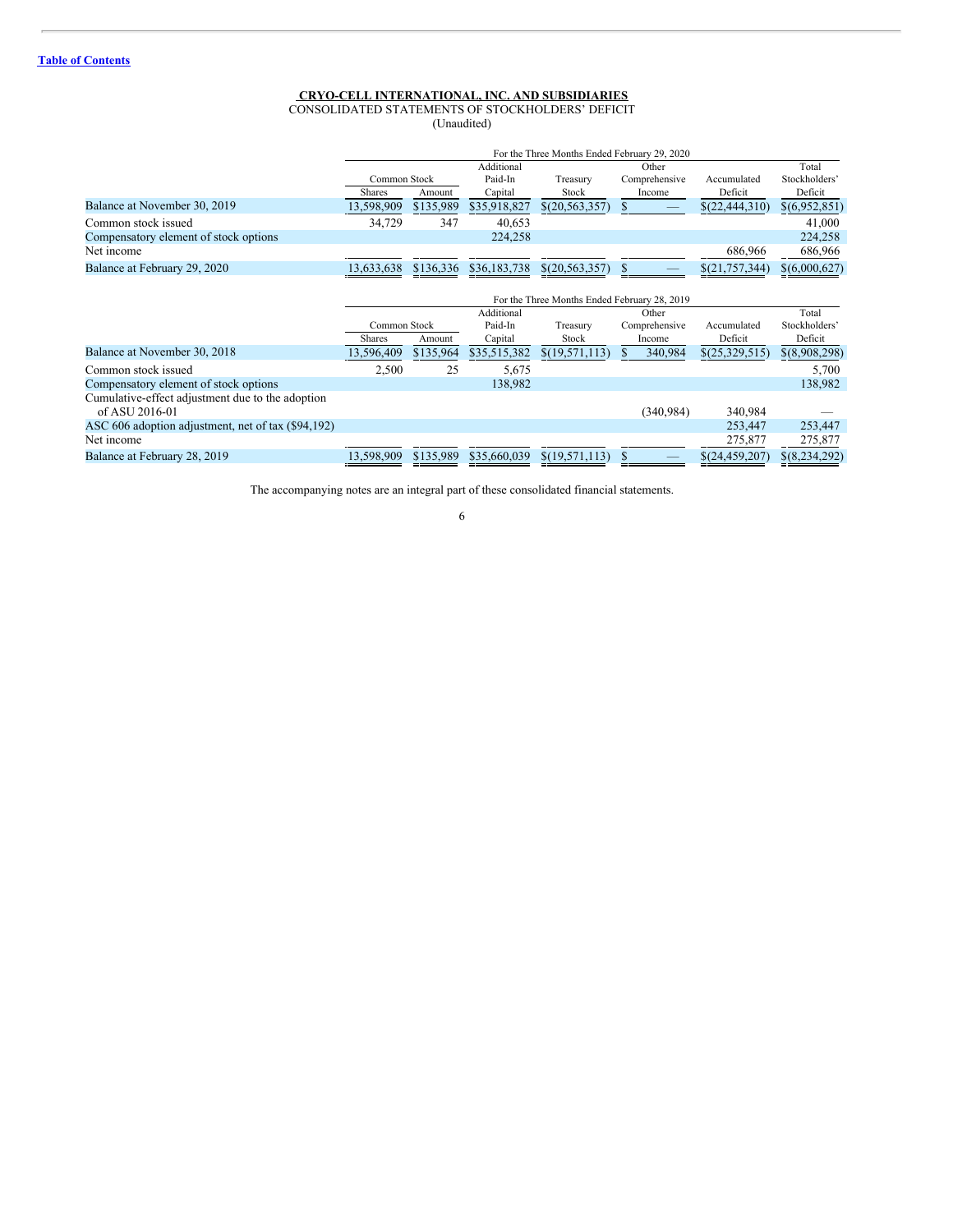## <span id="page-6-0"></span>**CRYO-CELL INTERNATIONAL, INC. AND SUBSIDIARIES NOTES TO CONSOLIDATED FINANCIAL STATEMENTS February 29, 2020 (Unaudited)**

#### **Note 1 – Description of Business, Basis of Presentation and Significant Accounting Policies**

Cryo-Cell International, Inc. ("the Company" or "Cryo-Cell") was incorporated in Delaware on September 11, 1989 and is headquartered in Oldsmar, Florida. The Company is organized in three reportable segments, cellular processing and cryogenic cellular storage, with a current focus on the collection and preservation of umbilical cord blood stem cells for family use, the manufacture of PrepaCyte® CB Processing System ("PrepaCyte CB") units, the processing technology used to process umbilical cord blood stem cells and cellular processing and cryogenic storage of umbilical cord blood stem cells for public use. Revenues recognized for the cellular processing and cryogenic cellular storage represent sales of the umbilical cord blood stem cells program to customers and income from licensees selling the umbilical cord blood stem cells program to customers outside the United States. Revenues recognized for the manufacture of PrepaCyte CB units represent sales of the PrepaCyte CB units to customers. Revenue recognized for the cryogenic storage of umbilical cord blood stem cells for public use is generated from the sale of the cord blood units to the National Marrow Donor Program ("NMDP"), which distributes the cord blood units to transplant centers located in the United States and around the world. The Company's headquarters facility in Oldsmar, Florida handles all aspects of its U.S.-based business operations including the processing and storage of specimens, including specimens obtained from certain of its licensees' customers. The specimens are stored in commercially available cryogenic storage equipment.

The unaudited consolidated financial statements including the Consolidated Balance Sheets as of February 29, 2020, the related Consolidated Statements of Comprehensive Income, Cash Flows and Stockholders' Deficit for the three months ended February 29, 2020 and February 28, 2019 have been prepared by Cryo-Cell International, Inc. and its subsidiaries pursuant to the rules and regulations of the Securities and Exchange Commission for interim financial reporting. Certain financial information and note disclosures, which are normally included in annual financial statements prepared in accordance with accounting principles generally accepted in the United States of America, have been condensed or omitted pursuant to those rules and regulations. It is suggested that these consolidated financial statements be read in conjunction with the financial statements and notes thereto included in the Company's November 30, 2019 Annual Report on Form 10-K. In the opinion of management, all adjustments (which include only normal recurring adjustments) necessary to present fairly the financial position, results of operations, and changes in cash flows for all periods presented have been made. The results of operations for the three months ended February 29, 2020 are not necessarily indicative of the results expected for any interim period in the future or the entire year ending November 30, 2020.

#### **Revenue Recognition**

Effective December 1, 2018, the Company adopted Accounting Standards Codification ("ASC") Topic 606, Revenue from Contracts with Customers ("ASC 606"), using the modified retrospective transition method. ASC 606 applies to all contracts with customers, except for contracts that are within the scope of other standards, such as leases, insurance, collaboration arrangements and financial instruments. ASC 606 also impacts certain other areas, such as the accounting for costs to obtain or fulfill a contract. ASC 606 also requires disclosure of the nature, amount, timing, and uncertainty of revenue and cash flows arising from contracts with customers.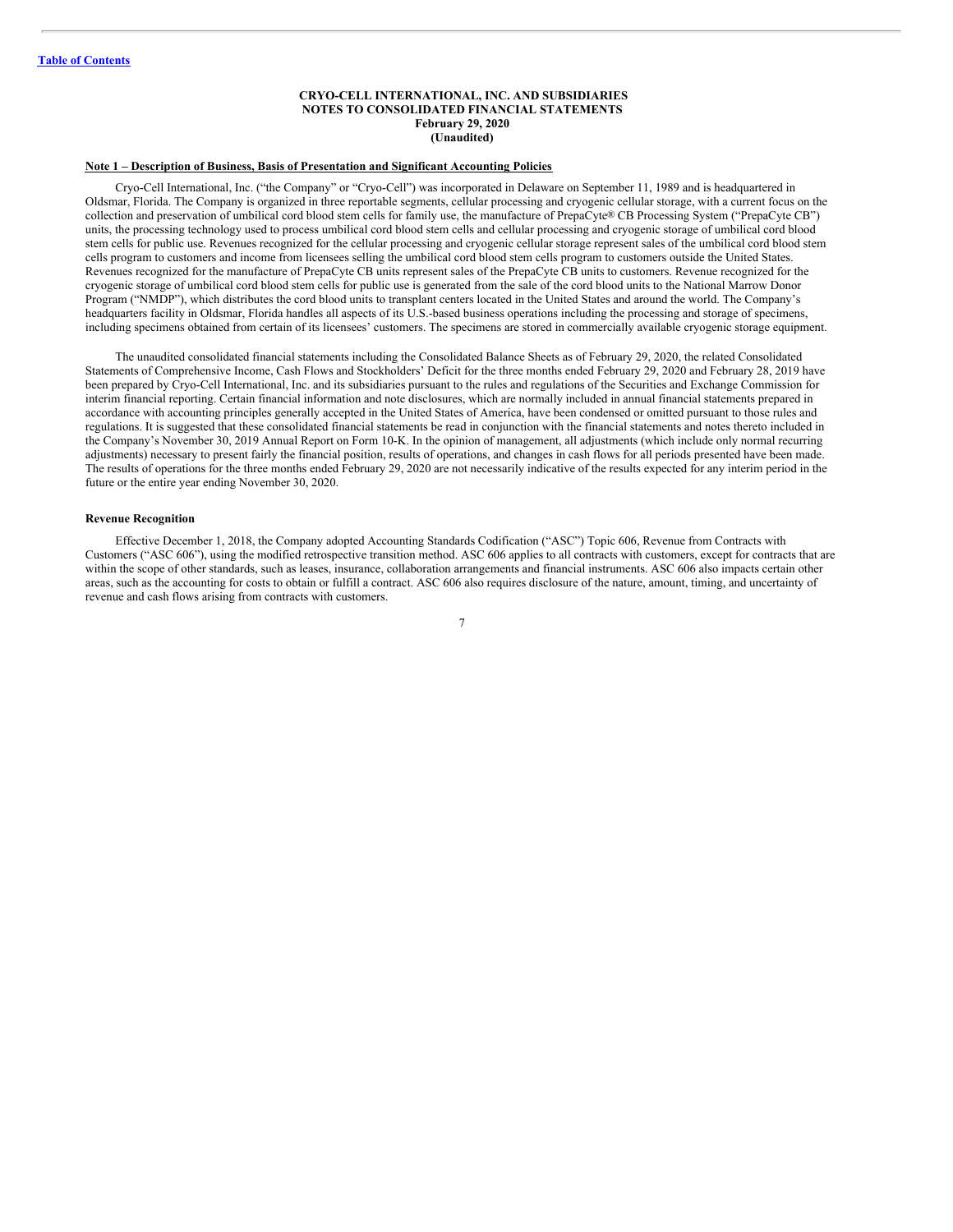Under ASC 606, revenue is recognized when, or as, obligations under the terms of a contract are satisfied, which occurs when control of the promised services are transferred to the customers. Revenue is measured as the amount of consideration the Company expects to receive in exchange for transferring services to a customer ("transaction price").

At contract inception, if the contract is determined to be within the scope of ASC 606, the Company evaluates its contracts with customers using the five-step model: (1) identify the contract with the customer; (2) identify the performance obligations in the contract; (3) determine the transaction price; (4) allocate the transaction price to separate performance obligations; and (5) recognize revenue when (or as) each performance obligation is satisfied. The Company evaluates its contracts for legal enforceability at contract inception and subsequently throughout the Company's relationship with its customers. If legal enforceability with regards to the rights and obligations exist for both the Company and the customer, then the Company has an enforceable contract and revenue recognition is permitted subject to the satisfaction of the other criteria. If, at the outset of an arrangement, the Company determines that a contract with enforceable rights and obligations does not exist, revenues are deferred until all criteria for an enforceable contract are met. The Company only applies the five-step model to contracts when it is probable that collection of the consideration that the Company is entitled to in exchange for the goods or services being transferred to the customer, will occur.

Under ASC 606, revenue is recognized when, or as, obligations under the terms of a contract are satisfied, which occurs when control of the promised services are transferred to the customers. Revenue is measured as the amount of consideration the Company expects to receive in exchange for transferring services to a customer ("transaction price").

At contract inception, if the contract is determined to be within the scope of ASC 606, the Company evaluates its contracts with customers using the five-step model: (1) identify the contract with the customer; (2) identify the performance obligations in the contract; (3) determine the transaction price; (4) allocate the transaction price to separate performance obligations; and (5) recognize revenue when (or as) each performance obligation is satisfied. The Company evaluates its contracts for legal enforceability at contract inception and subsequently throughout the Company's relationship with its customers. If legal enforceability with regards to the rights and obligations exist for both the Company and the customer, then the Company has an enforceable contract and revenue recognition is permitted subject to the satisfaction of the other criteria. If, at the outset of an arrangement, the Company determines that a contract with enforceable rights and obligations does not exist, revenues are deferred until all criteria for an enforceable contract are met. The Company only applies the five-step model to contracts when it is probable that collection of the consideration that the Company is entitled to in exchange for the goods or services being transferred to the customer, will occur.

Contract modifications exist when the modification either creates new or changes in the existing enforceable rights and obligations. The Company's contracts are occasionally modified to account for changes in contract terms and conditions, which the Company refers to as an upgrade or downgrade. An upgrade occurs when a customer wants to pay for additional years of storage. A downgrade occurs when a customer originally entered into a long-term contract (such as twenty-one year or lifetime plan) but would like to change the term to aone-year contract. Upgrade modifications qualify for treatment as a separate contract as the additional services are distinct and the increase in contract price reflects the Company's stand-alone selling price for the additional services and will be accounted for on a prospective basis. Downgrade modifications do not qualify for treatment as a separate contract as there is no increase in price over the original contract, thus failing the separate contract criteria. As such, the Company separately considers downgrade modifications to determine if these should be accounted for as a termination of the existing contract and creation of a new contract (prospective method) or as part of the existing contract (cumulative catch-up adjustment). ASC 606 requires that an entity account for the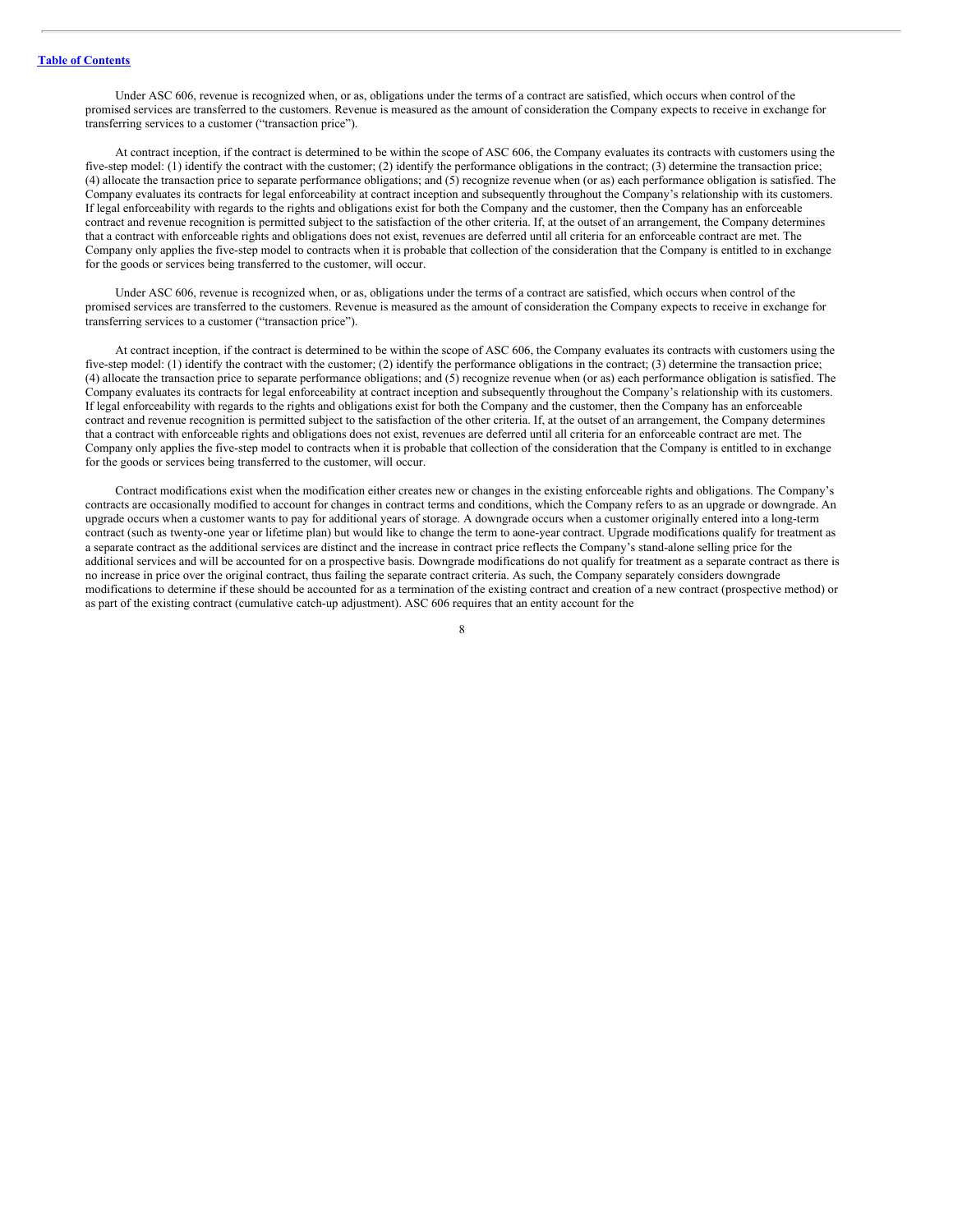contract modification as if it were a termination of the existing contract, and the creation of a new contract, if the remaining goods or services are distinct from the goods or services transferred on or before the date of the contract modification. As the services after the modification were previously determined to be distinct, the Company concluded that downgrade modifications qualify under this method and will be accounted for on a prospective basis. Although contract modifications do occur, they are infrequent.

## **Performance Obligations**

At contract inception, the Company assesses the goods and services promised in the contracts with customers and identifies a performance obligation for each promise to transfer to the customer a good or service (or bundle of goods or services) that is distinct. The Company then recognizes as revenue the amount of the transaction price that is allocated to the respective performance obligation when (or as) the performance obligation is satisfied. To identify the performance obligations, the Company considers all of the goods or services promised in the contract regardless of whether they are explicitly stated or are implied by customary business practices. The Company determined that the following distinct goods and services represent separate performance obligations involving the sale of its umbilical cord blood product:

- Collection and processing services
- Storage services
- Public cord blood banking
- License and royalties
- Sale of PrepaCyte CB product

#### **a) Processing and Storage Fees**

Processing and storage fees include the Company providing umbilical cord blood and tissue cellular processing and cryogenic cellular storage for private use. Revenues recognized for the cellular processing and cryogenic cellular storage represent sales of the umbilical cord blood stem cells program to customers and income from licensees who are selling the umbilical cord blood stem cells program to customers outside the United States.

The Company recognizes revenue from processing fees at the point in time of the successful completion of processing and recognizes storage fees over time, which is ratably over the contractual storage period as well as other income from royalties paid by licensees related to long-term storage contracts which the Company has under license agreements. Contracted storage periods are annual, twenty-one years and lifetime. The lifetime storage plan is based on a life expectancy of 81 years, which is the current estimate by the Center for Disease Control for United States women's life expectancy and concluded that additional data analysis would result in an immaterial difference in revenue. Deferred revenue on the accompanying consolidated balance sheets includes the portion of the annual, the twenty-one-year and the lifetime storage fees that are being recognized over the contractual storage period as well as royalties received from foreign licensees relating to long-term storage contracts for which the Company has future obligations under the license agreement. The Company classifies deferred revenue as current if the Company expects to recognize the related revenue over the next 12 months from the balance sheet date.

## *Significant financing*

When determining the transaction price of a contract, an adjustment is made if payment from a customer occurs either significantly before or significantly after performance, resulting in a significant

## $\overline{Q}$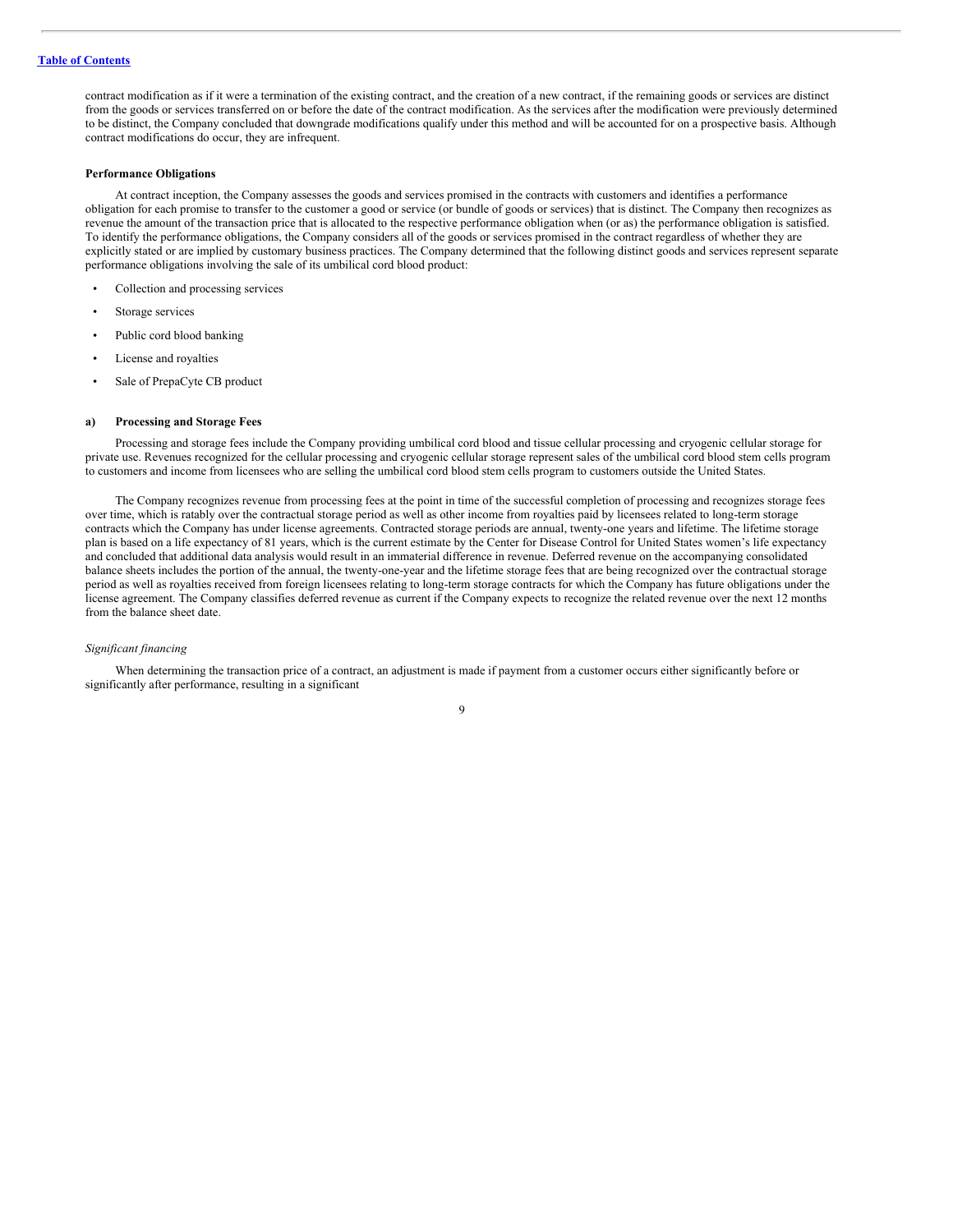financing component. For all plans being annual, twenty-one years and lifetime, the storage fee is paid at the beginning of the storage period (prepaid plans). Alternatively, the Company offers payment plans (including a stated service fee) for customers to pay over time for a period of one to twenty-four plus months. The one-time plan includes the collection kit, processing and testing, return medical courier service andtwenty-one years of prepaid storage fees. The lifetime plan includes the collection kit, processing and testing, return medical courier service and prepaid storage fees for the life of the customer. The Company concluded that a significant financing component is not present within either the prepaid or overtime payment plans. The Company has determined that the twenty-one year and lifetime prepayment options do not include a significant financing component as the payment terms were structured primarily for reasons other than the provision of financing and to maximize profitability.

The Company has determined that the majority of plans that are paid over time are paid in less than a year. When considered over a twenty-fourmonth payment plan, the difference between the cash selling price and the consideration paid is nominal. As such, the Company believes that its payment plans do not include significant financing components as they are not significant in the aggregate when considered in the context of all contracts entered into nor significant at the individual contract level.

The Company elected to apply the practical expedient where the Company does not need to assess whether a significant financing component exists if the period between when it performs its obligations under the contract and when the customer pays is one year or less.

As of February 29, 2020, the total aggregate transaction price allocated to the unsatisfied performance obligations was recorded as deferred revenue amounting to \$33,065,271, which will be recognized ratably on a straight-line basis over the contractual period of which \$8,610,304 will be recognized over the next twelve months.

## *Variable consideration*

In December 2005, the Company began providing its customers that enrolled after December 2005 a payment warranty under which the Company agrees to pay \$50,000 to its client if the umbilical cord blood product retrieved is used for a stem cell transplant for the donor or an immediate family member and fails to engraft, subject to various restrictions. Effective February 1, 2012, the Company increased the \$50,000 payment warranty to a \$75,000 payment warranty to all of its new clients. Effective June 1, 2017, the Company increased the payment warranty to \$100,000 to all new clients who choose the premium processing method, PrepaCyte CB. Additionally, under the Cryo-Cell CaresTM program, the Company will pay \$10,000 to the client to offset personal expenses if the umbilical cord blood product is used for bone marrow reconstitution in a myeloablative transplant procedure. The product warranty and the Cryo-Cell CaresTM program are available to clients who enroll under this structure for as long as the specimen is stored with the Company. In the processing and storage agreements, the Company provides limited rights which are offered to customers automatically upon contract execution. The Company has determined that the payment warranty represents variable consideration payable to the customer.

Based on the Company's historical experience to date, the Company has determined the payment warranty to be fully constrained under the most likely amount method. Consequently, the transaction price does not currently reflect any expectation of service level credits. At the end of each reporting period, the Company will update the estimated transaction price related to the payment warranty including updating its assessment of whether an estimate of variable consideration is constrained to represent faithfully the circumstances present at the end of the reporting period and the changes in circumstances during the reporting period.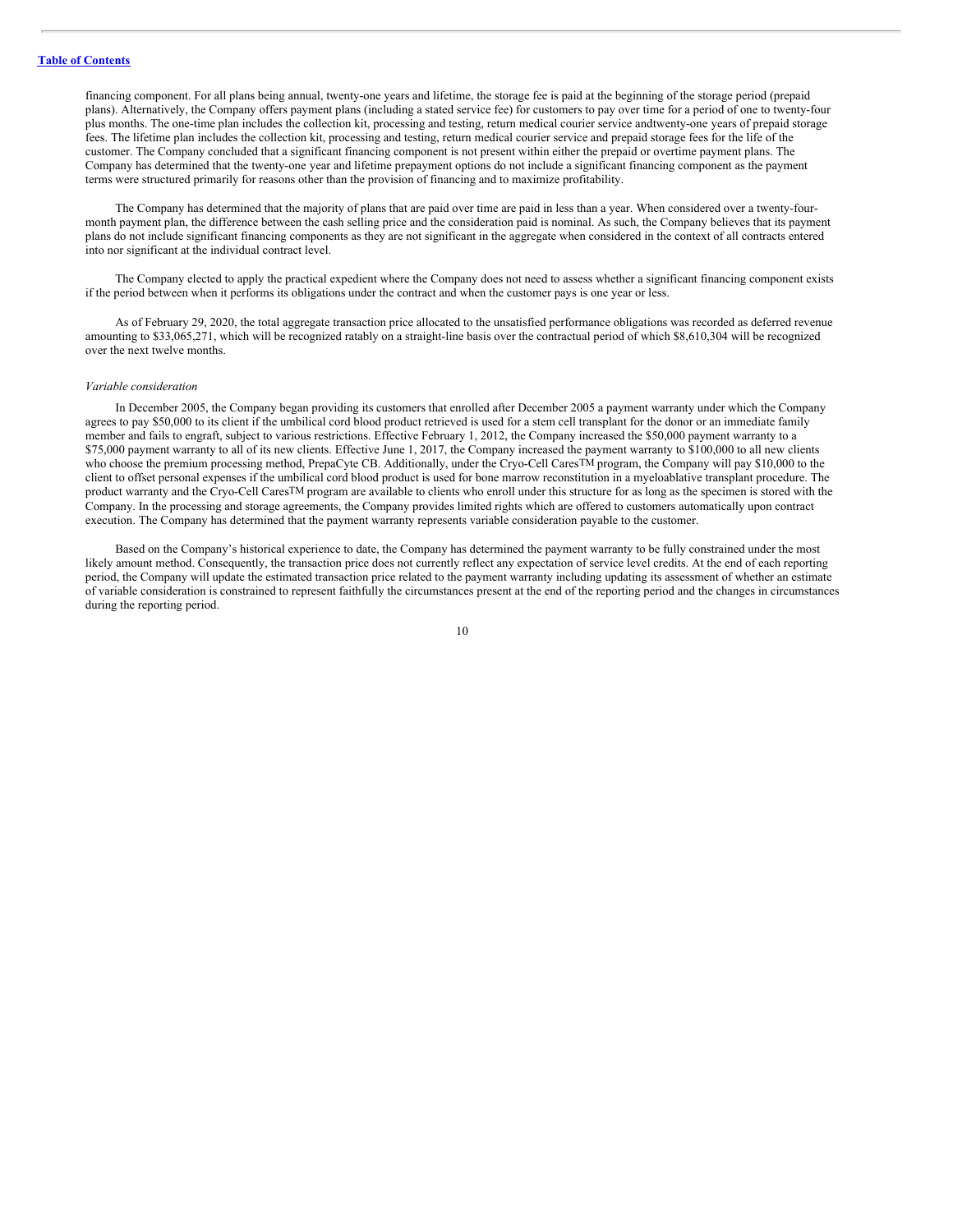## *Allocation of transaction price*

As the Company's processing and storage agreements contain multiple performance obligations, ASC 606 requires an allocation of the transaction price based on the estimated relative standalone selling prices of the promised services underlying each performance obligation. The Company has selected an adjusted market assessment approach to estimate the stand-alone selling prices of the processing services and storage services and concluded that the published list price is the price that a customer in that market would be willing to pay for those goods or services. The Company also considered the fact that all customers are charged the list prices current at the time of their enrollment where the Company has separately stated list prices for processing and storage.

## *Costs to Obtain a Contract*

With the adoption of ASC 606 as of December 1, 2018, the Company capitalizes commissions that are incremental in obtaining customer contracts and the costs incurred to fulfill a customer contract if those costs are not within the scope of another topic within the accounting literature and meet the specified criteria. These costs are deferred in other current or long-term assets and are expensed to selling, general and administrative expenses as the Company satisfies the performance obligations by transferring the service to the customer. These assets will be periodically assessed for impairment. As a practical expedient, the Company elected to recognize the incremental costs of obtaining its annual contracts as an expense when incurred, as the amortization period of the asset recognized would have been one year.

The Company has determined that payments under the Company'srefer-a-friend program ("RAF program") are incremental costs of obtaining a contract as they provide an incentive for existing customers to refer new customers to the Company and is referred to as commission. The amount paid under the RAF program (either through issuance of credits to customers or check payments) which exceeds the typical commission payment to a sales representative is recorded as a reduction to revenue under ASC 606. During the three months ended February 29, 2020 and February 28, 2019, the Company has recorded \$11,535 and \$6,643, respectively, commission payments to customers under the RAF program as a reduction to revenue. As of December 1, 2018, the Company capitalized \$329,231 in incremental contract acquisition costs related to contracts that were not completed, net of the cumulative amortization expense of \$66,533 through the adoption date. The Company did not record any impairment losses in relation to costs capitalized. For the three months ended February 29, 2020 and February 28, 2019, the Company capitalized additional contract acquisition costs of \$23,320 and \$20,954, respectively, net of amortization expense.

## **b) Public Banking Revenue**

The Company sells and provides units not likely to be of therapeutic use for research to qualified organizations and companies operating under Institutional Review Board approval. Control is transferred at the point in time when the shipment has occurred, at which time, the Company records revenue.

#### **c) Licensee and Royalty Income**

Licensee and royalty income consist of royalty income earned on the processing and storage of cord blood stem cell specimens by an affiliate where the Company has a License and Royalty Agreement. The Company records revenue from processing and storage of specimens and pursuant to agreements with licensees. The Company records the royalty revenue in same period that the related processing and storage is being completed by the affiliate.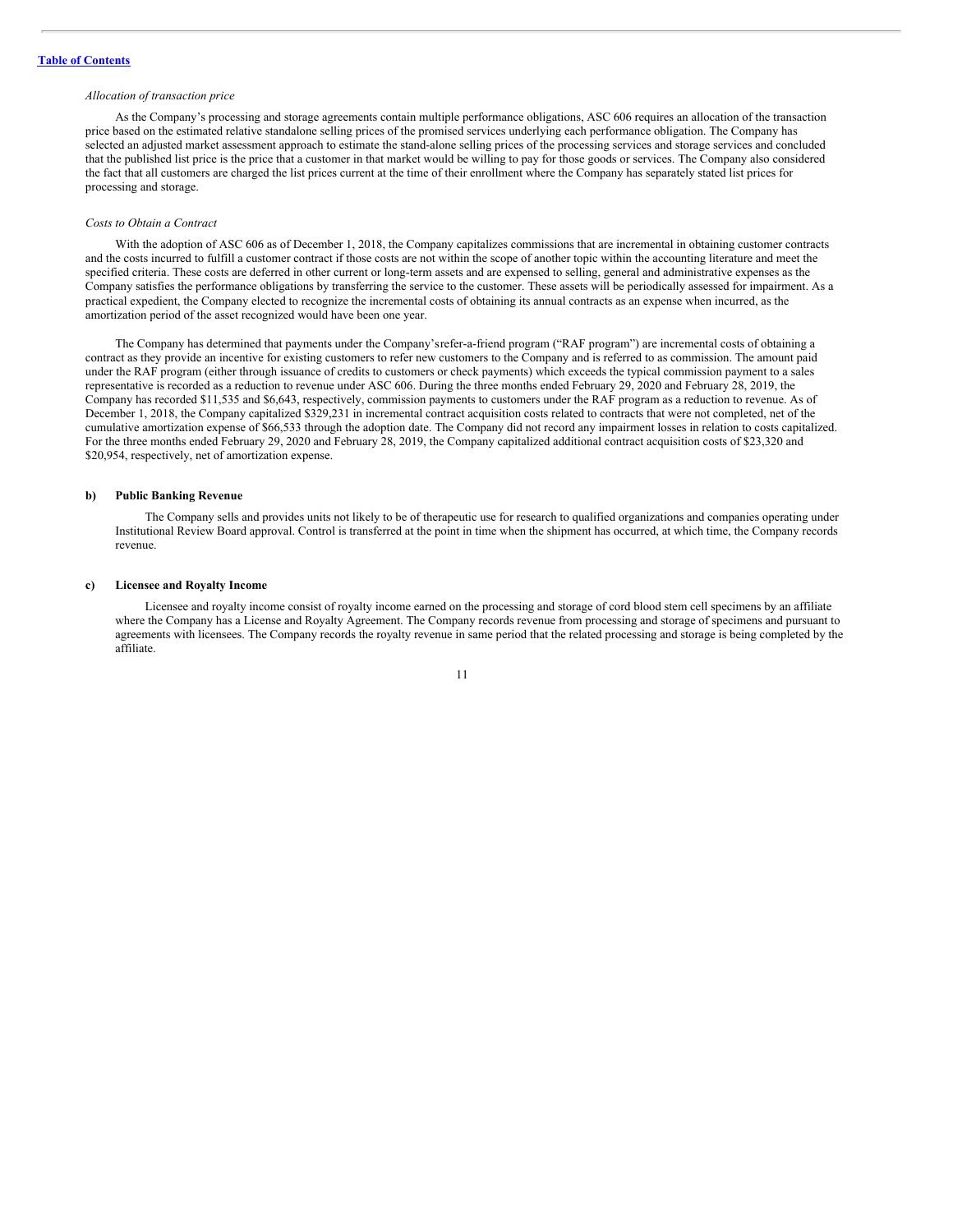## **d) Product Revenue**

The Company records revenue from the sale of the PrepaCyte CB product line upon shipment of the product to the Company's customers.

## **e) Shipping and Handling**

The Company elected to apply the practical expedient to account for shipping and handling activities performed after the control of a good has been transferred to the customer as a fulfillment cost. Shipping and handling costs that the Company incurs are therefore expensed and included in cost of sales.

The adoption of ASC 606 did not have an impact on the timing of revenue recognition for any of the Company's revenue streams.

### **Disaggregation of Revenue**

The following table provides information about disaggregated revenue by products and services:

|                             |                   | Three months ended |  |  |  |
|-----------------------------|-------------------|--------------------|--|--|--|
|                             | February 29, 2020 | February 28, 2019  |  |  |  |
| Processing and storage fees | 7.406.288<br>S    | 7,335,027          |  |  |  |
| Public banking revenue      | 154,079           | 134,365            |  |  |  |
| Product revenue             | 60,407            | 25,720             |  |  |  |
|                             | 7.620.774         | 7.495.112          |  |  |  |

The following table provides information about assets and liabilities from contracts with customers:

|                                                    | February 29, 2020 |            | November 30, 2019 |
|----------------------------------------------------|-------------------|------------|-------------------|
| Contract assets (sales commissions)                |                   | 416.745    | 398.535           |
| Accounts receivables                               |                   | 5.766.684  | 6.097.331         |
| Short-term contract liabilities (deferred revenue) |                   | 8.610.304  | 8.875.138         |
| Long-term contract liabilities (deferred revenue)  | S.                | 24.454.967 | 23.633.373        |

The Company, in general, requires the customer to pay for processing and storage services at the time of processing. Contract assets include deferred contract acquisition costs, which will be amortized along with the associated revenue. Contract liabilities include payments received in advance of performance under the contract and are realized with the associated revenue recognized under the contract. Accounts receivable consists of amounts due from clients that have enrolled and processed in the umbilical cord blood stem cell processing and storage programs related to renewals of annual plans and amounts due from license affiliates, and sublicensee territories. The Company did not have asset impairment charges related to contract assets in the three months ended February 29, 2020 and February 28, 2019.

The following table presents changes in the Company's contract assets and liabilities during the three months ended February 29, 2020:

|                                         | Balance at       |             |              | Balance at        |
|-----------------------------------------|------------------|-------------|--------------|-------------------|
|                                         | December 1, 2019 | Additions   | Deductions   | February 29, 2020 |
| Contract assets (sales commissions)     | 398.535          | 23.320      | 5.110)       | 416,745           |
| Accounts receivables                    | 6.097.331        | \$8.438.904 | (S8.769.551) | 5.766.684         |
| Contract liabilities (deferred revenue) | 32.508.511       | \$4,142,651 | (S3.585.891) | 33,065,271        |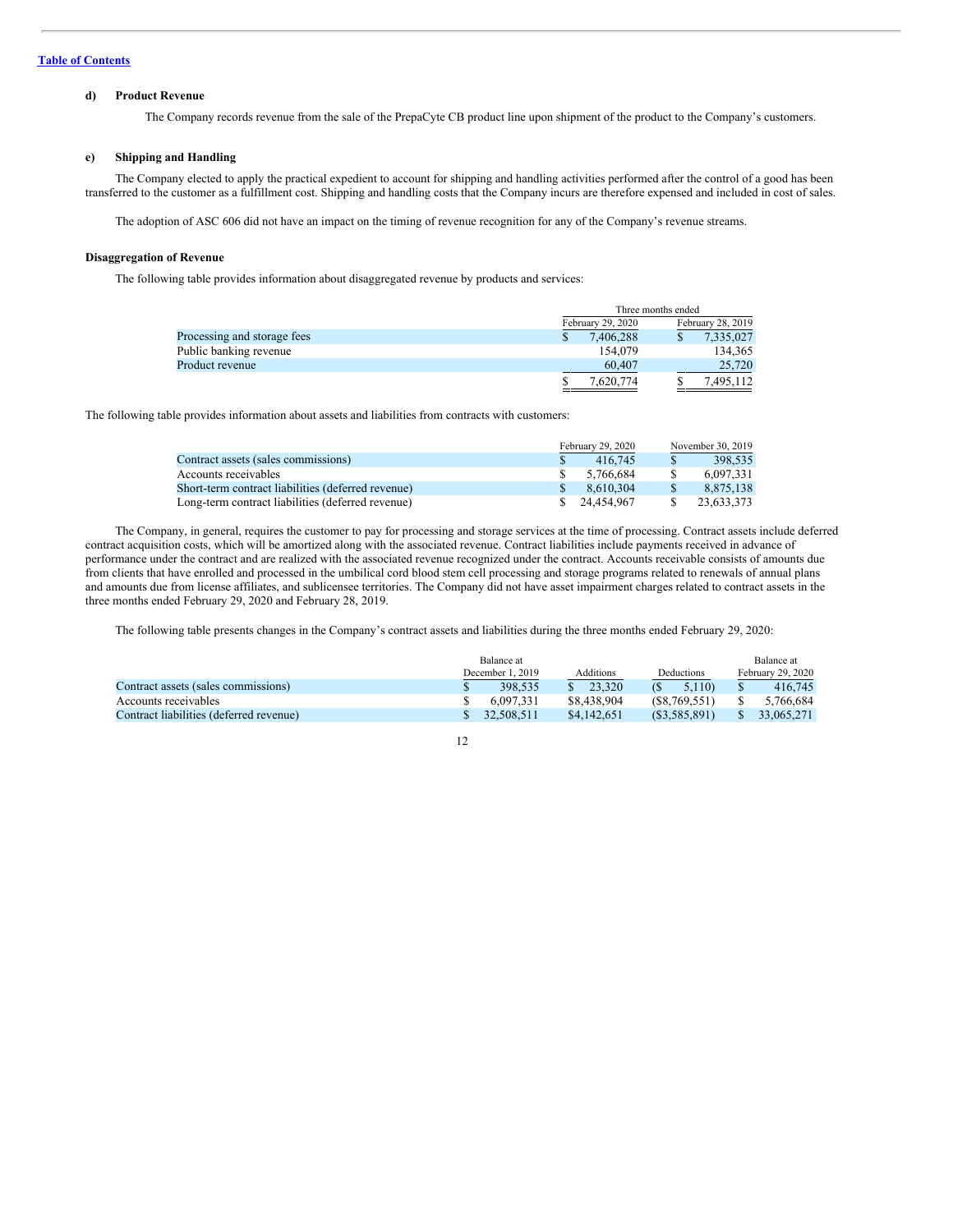The following table presents changes in the Company's contract assets and liabilities during the three months ended February 28, 2019:

|                                         | Balance at<br>December 1, 2018 | Additions   | Deductions   | Balance at<br>February 28, 2019 |
|-----------------------------------------|--------------------------------|-------------|--------------|---------------------------------|
| Contract assets (sales commissions)     | 329.231                        | 20.954      | 4.428)       | 345,757                         |
| Accounts receivables                    | 5.867.335                      | \$9,017,603 | (S9.190.776) | 5.694.162                       |
| Contract liabilities (deferred revenue) | 28,682,515                     | \$4,467,979 | (S3.759.297) | 29.391.197                      |

#### **Accounts Receivable**

Accounts receivable consist of uncollateralized amounts due from clients that have enrolled and processed in the umbilical cord blood stem cell processing and storage programs and amounts due from license affiliates, and sublicensee territories. Accounts receivable are due within 30 days and are stated at amounts net of an allowance for doubtful accounts. Accounts outstanding longer than the contractual payment terms are considered past due. The Company determines its allowance by considering the length of time accounts receivable are past due, the Company's previous loss history, and the client's current ability to pay its obligations. Therefore, if the financial condition of the Company's clients were to deteriorate beyond the estimates, the Company may have to increase the allowance for doubtful accounts which could have a negative impact on earnings. The Company writes-off accounts receivable when they become uncollectible, and payments subsequently received on such receivables are credited to the allowance for doubtful accounts.

## **Inventories**

As part of the Asset Purchase Agreement, (see Note 2), the Company has an agreement with Duke University ("Duke") expiring on January 31, 2025 for Duke to receive, process, and store cord blood units for the Public Cord Blood Bank ("Duke Services"). As of February 29, 2020, the Company had approximately 6,000 cord blood units in inventory. These units are valued at the lower of cost or net realizable value. Costs include the cost of collecting, transporting, processing and storing the unit. Costs charged by Duke for their Duke Services are based on a monthly fixed fee for processing and storing 12 blood units per month. The Company computes the cost per unit for these Duke Services and capitalizes the unit cost on all blood units shipped and stored in a year at Duke. If the Company ships and stores less than 144 blood units with Duke in a one-year period, a portion of these fixed costs are expensed and included in facility operating costs. Certain costs of collection incurred, such as the cost of collection staff and transportation costs incurred to ship Public Bank units from hospitals to the stem cell laboratory are allocated to banked units based on an average cost method. The change in the number of expected units to be sold could have a significant impact on the estimated net realizable value of banked units which could have a material effect on the value of the inventory. Costs incurred related to cord blood units that cannot be sold are expensed in the period incurred and are included in facility operating costs in the accompanying statements of operations. The Company records a reserve against inventory for units which have been processed and frozen but may not ultimately become distributable (see Note 4). Due to changes in sales trends and estimated recoverability of cost capitalized into inventory, an impairment charge of \$2,332,763 was recognized during the second quarter of fiscal 2019 to reduce inventory from cost to net realizable value.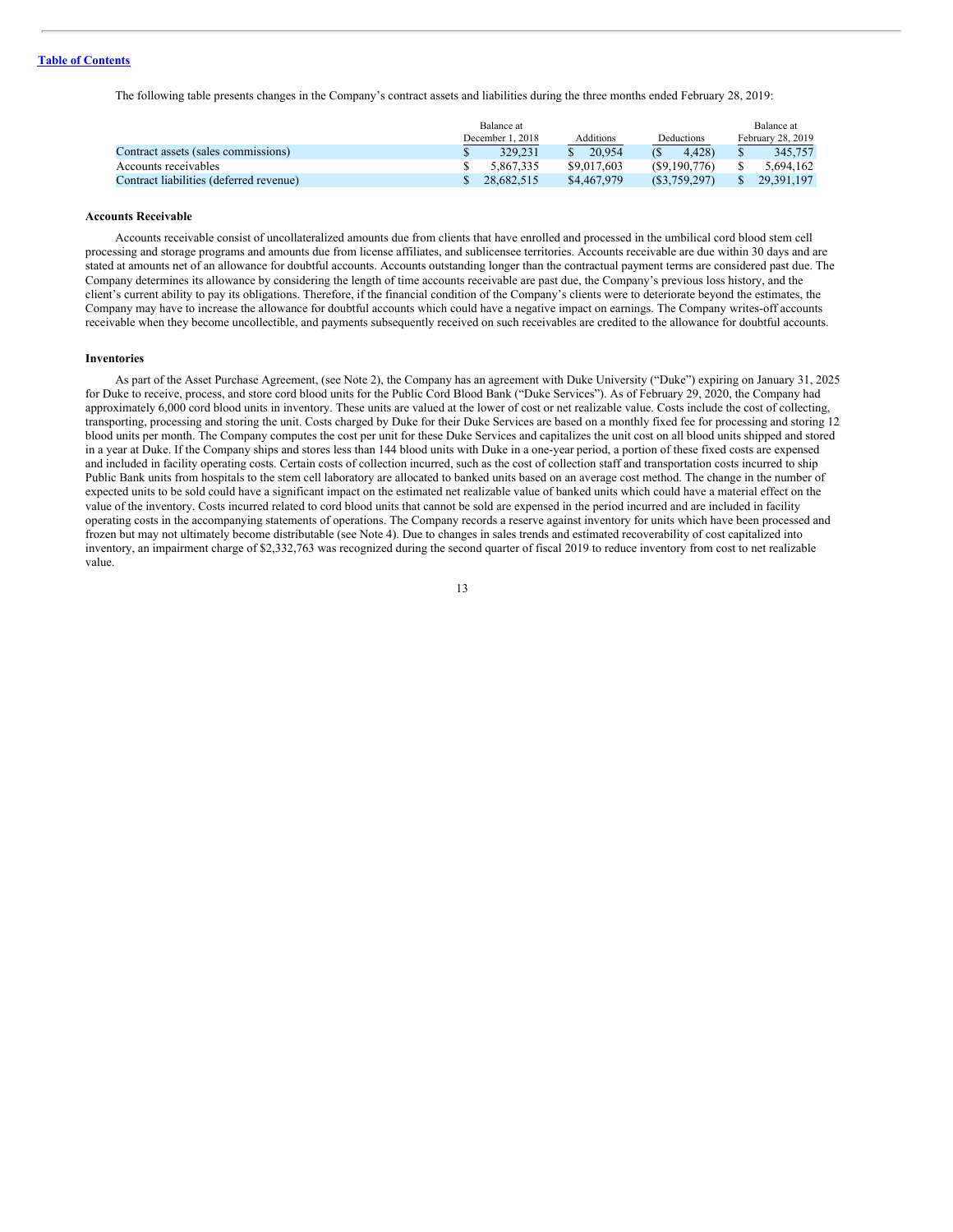#### **Income Taxes**

Deferred income tax assets and liabilities are recognized for the estimated future tax consequences attributable to differences between financial statement carrying amounts of existing assets and liabilities and their respective tax bases. Deferred income tax assets and liabilities are measured using enacted tax rates expected to be recovered or settled. The Company records a valuation allowance when it is "more likely than not" that all of the future income tax benefits will not be realized. When the Company changes its determination as to the amount of deferred income tax assets that can be realized, the valuation allowance is adjusted with a corresponding impact to income tax expense in the period in which such determination is made. The ultimate realization of the Company's deferred income tax assets depends upon generating sufficient taxable income prior to the expiration of the tax attributes. In assessing the need for a valuation allowance, the Company projects future levels of taxable income. This assessment requires significant judgment. The Company examines the evidence related to the recent history of losses, the economic conditions in which the Company operates and forecasts and projections to make that determination.

The Company recognizes the financial statement benefit of a tax position only after determining that the relevant tax authority would more likely than not sustain the position following an audit. For tax positions meeting the more-likely-than-not threshold, the amount recognized in the financial statements is the largest benefit that has a greater than 50 percent likelihood of being realized upon ultimate settlement with the relevant tax authority. Increases or decreases to the unrecognized tax benefits could result from management's belief that a position can or cannot be sustained upon examination based on subsequent information or potential lapse of the applicable statute of limitation for certain tax positions.

The Company recognizes interest and penalties related to uncertain tax positions in income tax expense. For the three months ended February 29, 2020 and February 28, 2019, the Company had no provisions for interest or penalties related to uncertain tax positions.

#### **Long-Lived Assets**

The Company evaluates the realizability of its long-lived assets, which requires impairment losses to be recorded on long-lived assets used in operations when indicators of impairment, such as reductions in demand or when significant economic slowdowns are present. Reviews are performed to determine whether the carrying value of an asset is impaired, based on comparisons to undiscounted expected future cash flows. If this comparison indicates that there is impairment and carrying value is in excess of fair value, the impaired asset is written down to fair value, which is typically calculated using: (i) quoted market prices or (ii) discounted expected future cash flows utilizing a discount rate. The Company did not note any impairment for the three months ended February 29, 2020 and February 28, 2019.

#### **Goodwill**

Goodwill represents the excess of the purchase price of the assets acquired from Cord:Use (Note 2) over the estimated fair value of the net tangible, intangible and identifiable assets acquired. The annual assessment of the reporting unit is performed as of September 1st, and an assessment is performed at other times if an event occurs or circumstances change that would more likely than not reduce the fair value of the asset below its carrying value. The Company first performs a qualitative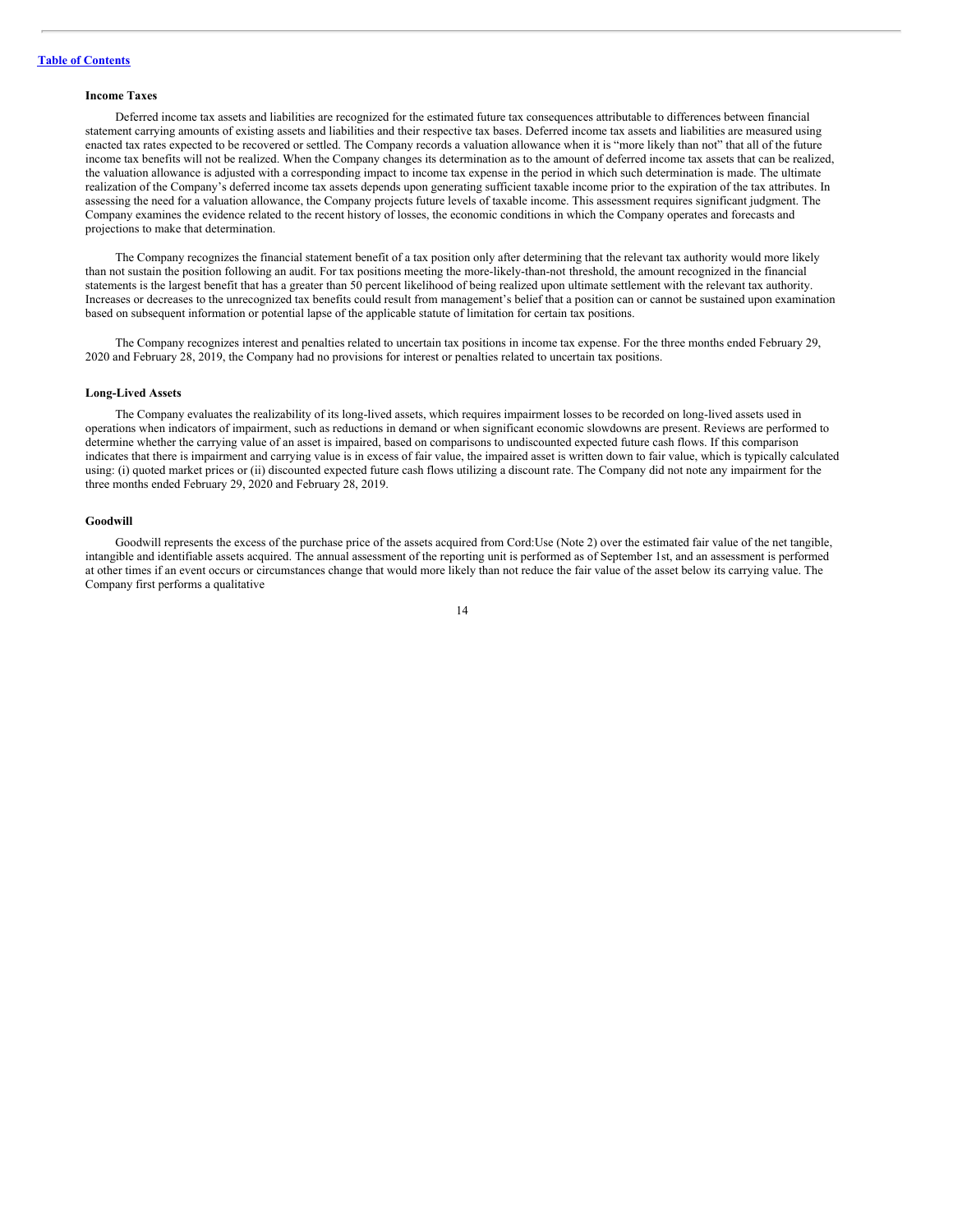assessment to test goodwill for impairment and concludes if it is more likely than not that the fair value of the reporting unit is less than its carrying value. If the qualitative assessment concludes that it is not more likely than not that the fair value is less than the carrying value, the two-step goodwill impairment test is not required. If the qualitative assessment concludes that it is more likely than not that the fair value of the reporting unit is less than the carrying value, then the two-step goodwill impairment test is required. Step one of the impairment assessment compares the fair value of the reporting unit to its carrying value and if the fair value exceeds its carrying value, goodwill is not impaired. If the carrying value exceeds the fair value, the implied fair value of goodwill is compared to the carrying value of goodwill. If the implied fair value exceeds the carrying value then goodwill is not impaired; otherwise, an impairment loss would be recorded by the amount the carrying value exceeds the implied fair value.

#### **Leases**

Effective December 1, 2019, the Company adopted ASU2016-02, Leases (Topic 842), using the modified retrospective approach and utilizing the effective date as its date of initial application. As a result, prior periods are presented in accordance with the previous guidance in ASC 840, Leases ("ASC 840"). The Company has elected to apply the 'package of practical expedients' which allows the Company to not reassess i) whether existing or expired arrangements contain a lease, ii) the lease classification of existing or expired leases, or iii) whether previous initial direct costs would qualify for capitalization under the new lease standard.

At the inception of an arrangement, the Company determines whether the arrangement is or contains a lease based on the unique facts and circumstances present in the arrangement. Leases with a term greater than one year are recognized on the balance sheet as a right-of-use (ROU) assets and short-term and long-term lease liabilities, as applicable. The Company does not have any financing leases.

Operating lease liabilities and their corresponding right-of-use assets are initially recorded based on the present value of lease payments over the expected remaining lease term. The interest rate implicit in lease contracts is typically not readily determinable. As a result, the Company utilizes its incremental borrowing rate to discount lease payments, which reflects the fixed rate at which the Company believes it could borrow on a collateralized basis the amount of the lease payments in the same currency, for a similar term, in a similar economic environment.

The Company has elected not to recognize leases with an original term of one year or less on the balance sheet. The Company typically only includes an initial lease term in its assessment of a lease arrangement. Options to renew a lease are not included in the Company's assessment unless there is reasonable certainty that the Company will renew.

## **Stock Compensation**

As of February 29, 2020, the Company has two stock-based compensation plans, which are described in Note 8 to the consolidated financial statements. The Company's stock-based employee compensation plan that became effective December 1, 2011 was approved by the Board of Directors and approved by the stockholders at the 2012 Annual Meeting. The Company recognized approximately \$224,000 and \$139,000 for the three months ended February 29, 2020 and February 28, 2019, respectively, of stock-based compensation expense.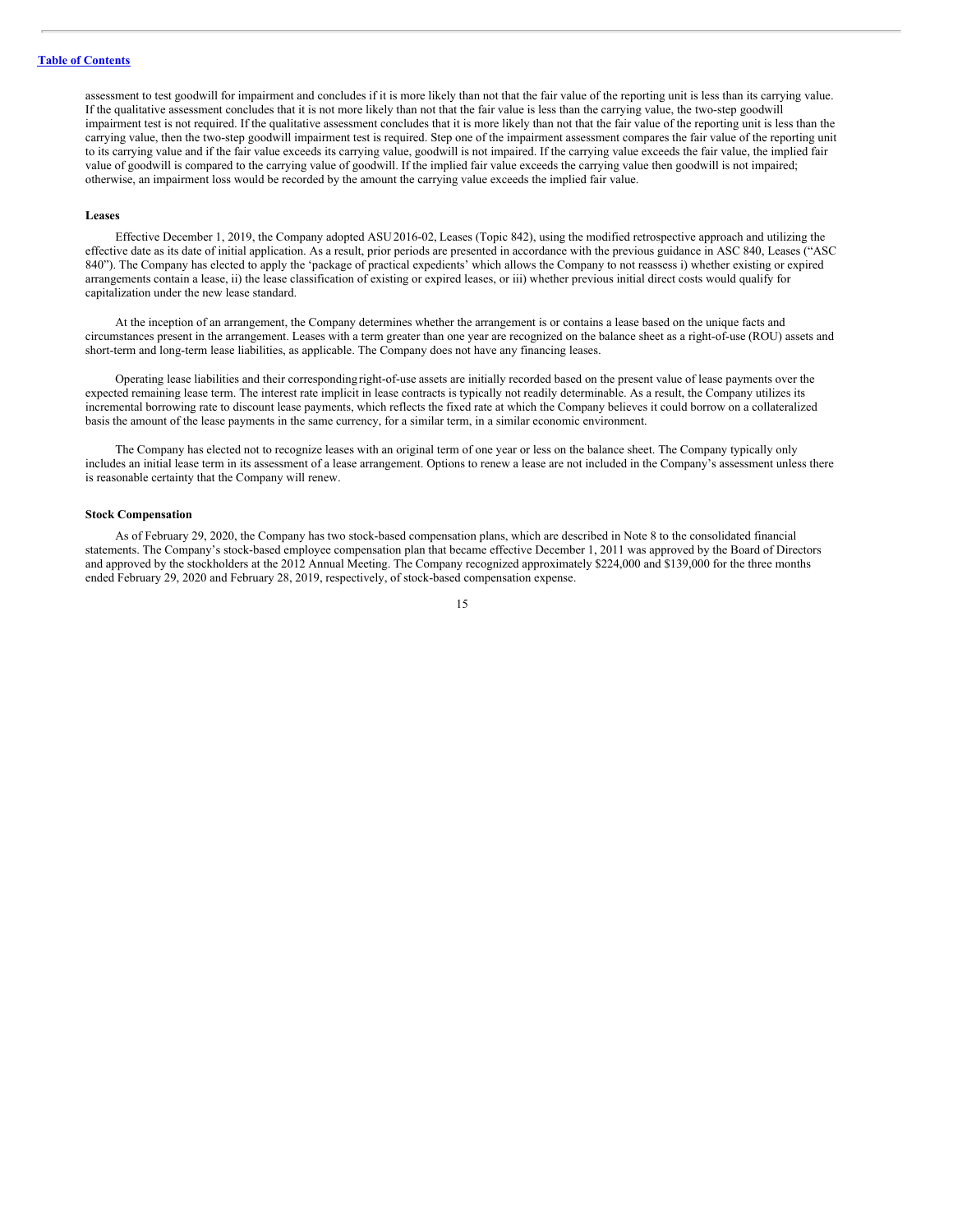The Company recognizes stock-based compensation based on the fair value of the related awards. Under the fair value recognition guidance of stock-based compensation accounting rules, stock-based compensation expense is estimated at the grant date based on the fair value of the award and is recognized as expense over the requisite service period of the award. The fair value of service-based vesting condition and performance-based vesting condition stock option awards is determined using the Black-Scholes valuation model. For stock option awards with only service-based vesting conditions and graded vesting features, the Company recognizes stock compensation expense based on the graded-vesting method. To value awards with marketbased vesting conditions the Company uses a binomial valuation model. The Company recognizes compensation cost for awards with market-based vesting conditions on a graded-vesting basis over the derived service period calculated by the binomial valuation model. The use of these valuation models involves assumptions that are judgmental and highly sensitive in the determination of compensation expense and include the expected life of the option, stock price volatility, risk-free interest rate, dividend yield, exercise price, and forfeiture rate. Forfeitures are estimated at the time of valuation and reduce expense ratably over the vesting period.

The estimation of stock awards that will ultimately vest requires judgment and to the extent that actual results or updated estimates differ from current estimates, such amounts will be recorded as a cumulative adjustment in the period they become known. The Company considered many factors when estimating forfeitures, including the recipient groups and historical experience. Actual results and future changes in estimates may differ substantially from current estimates.

The Company issues performance-based equity awards which vest upon the achievement of certain financial performance goals, including revenue and income targets. Determining the appropriate amount to expense based on the anticipated achievement of the stated goals requires judgment, including forecasting future financial results. The estimate of the timing of the expense recognition is revised periodically based on the probability of achieving the required performance targets and adjustments are made as appropriate. The cumulative impact of any revision is reflected in the period of the change. If the financial performance goals are not met, the award does not vest, so no compensation cost is recognized and any previously stock-recognized stock-based compensation expense is reversed.

The Company issues equity awards with market-based vesting conditions which vest upon the achievement of certain stock price targets. If the awards are forfeited prior to the completion of the derived service period, any recognized compensation is reversed. If the awards are forfeited after the completion of the derived service period, the compensation cost is not reversed, even if the awards never vest.

## **Fair Value of Financial Instruments**

Management uses a fair value hierarchy, which gives the highest priority to quoted prices in active markets. The fair value of financial instruments is estimated based on market trading information, where available. Absent published market values for an instrument or other assets, management uses observable market data to arrive at its estimates of fair value. Management believes that the carrying amount of cash and cash equivalents, accounts receivable, accounts payable and accrued expenses approximate fair value due to the short-term nature of these instruments. The Company believes that the fair value of its Revenue Sharing Agreements ("RSA") liability recorded on the balance sheet is between the recorded book value and up to the Company's previous settlement experience, due to the various terms and conditions associated with each RSA.

The Company uses an accounting standard that defines fair value as an exit price, representing the amount that would be received to sell an asset or paid to transfer a liability in an orderly transaction between market participants at the measurement date. As such, fair value is a market-based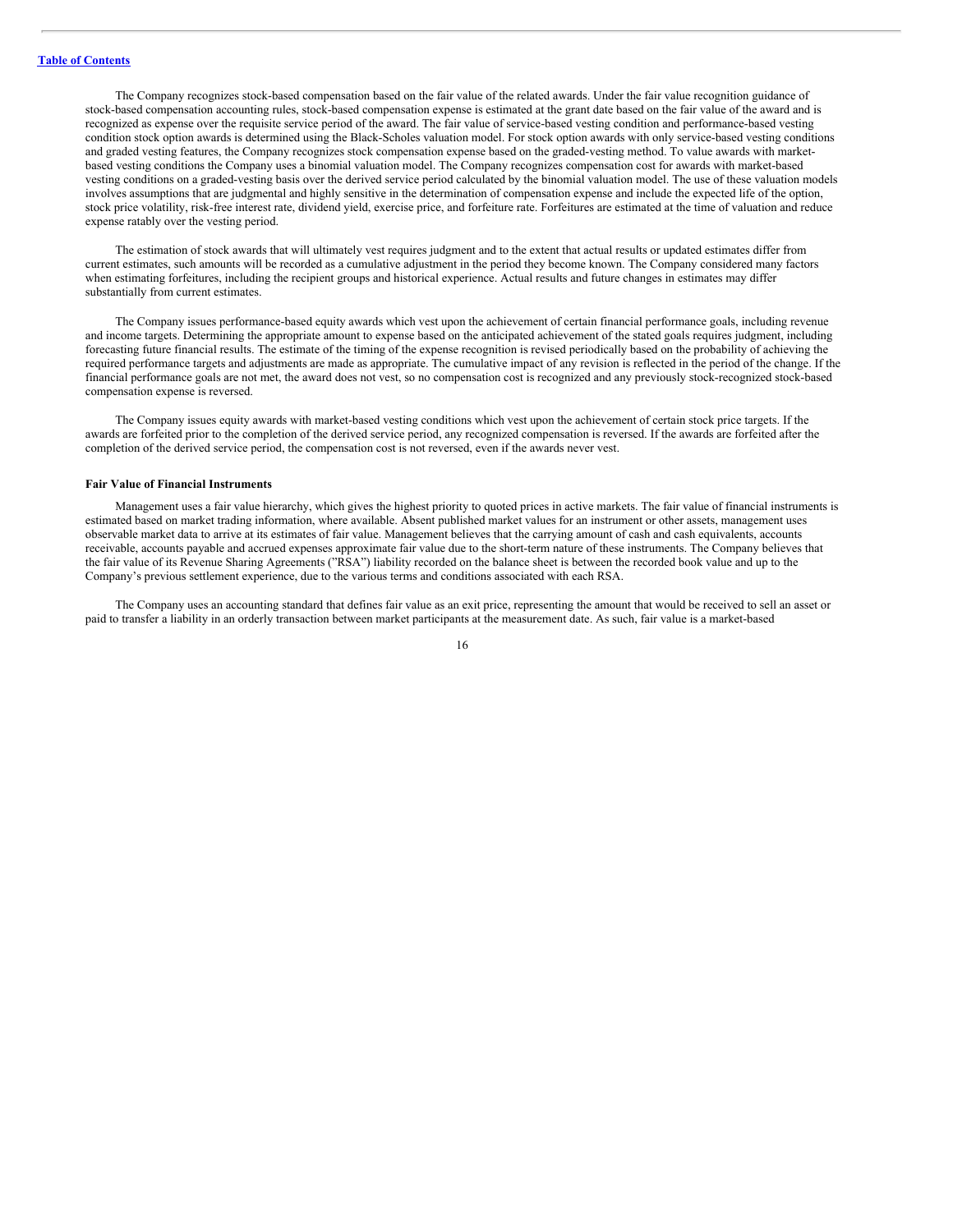measurement that should be determined based on assumptions that market participants would use in pricing an asset or liability. As a basis for considering such assumptions, the standard establishes a three-level fair value hierarchy that prioritizes the inputs used to measure fair value. The three levels of inputs used to measure fair value are as follows:

- Level 1 Quoted prices in active markets for identical assets or liabilities.
- Level 2 Observable inputs other than quoted prices included in Level 1, such as quoted prices for similar assets and liabilities in active markets; quoted prices for identical or similar assets and liabilities in markets that are not active; or other inputs that are observable or can be corroborated by observable market data.
- Level 3 Unobservable inputs that are supported by little or no market activity and that are significant to the fair value of the assets or liabilities. This includes certain pricing models, discounted cash flow methodologies and similar techniques that use significant unobservable inputs.

The following table summarizes the financial assets and liabilities measured at fair value on a recurring basis as of February 29, 2020 and November 30, 2019, respectively, segregated among the appropriate levels within the fair value hierarchy:

|                                               | Fair Value at                 | Fair Value Measurements<br>at February 29, 2020 Using |                                                       |             |
|-----------------------------------------------|-------------------------------|-------------------------------------------------------|-------------------------------------------------------|-------------|
| Description                                   | February 29,<br>2020          | Level 1                                               | Level 2                                               | Level 3     |
| Assets:                                       |                               |                                                       |                                                       |             |
| Marketable Securities                         | 959,001<br>\$                 | \$959,001                                             |                                                       |             |
|                                               | \$<br>959,001                 | \$959,001                                             |                                                       |             |
| Liabilities:                                  |                               |                                                       |                                                       |             |
| Contingent consideration                      | \$3,443,645                   | \$                                                    |                                                       | \$3,443,645 |
| Total                                         | \$3,443,645                   | \$                                                    |                                                       | \$3,443,645 |
| <b>Contingent Consideration:</b>              |                               |                                                       |                                                       |             |
| Beginning Balance as of November 30, 2019     | \$3,495,057                   |                                                       |                                                       |             |
| Additions – Cord: Use earnout                 |                               |                                                       |                                                       |             |
| Fair value adjustment as of February 29, 2020 | (51, 412)                     |                                                       |                                                       |             |
| Ending balance as of February 29, 2020        | \$3,443,645                   |                                                       |                                                       |             |
|                                               | Fair Value at<br>November 30, |                                                       | Fair Value Measurements<br>at November 30, 2019 Using |             |
| Description                                   | 2019                          | Level 1                                               | Level 2                                               | Level 3     |
| Assets:                                       |                               |                                                       |                                                       |             |
| Marketable securities                         | \$<br>904,053                 | \$904,053                                             |                                                       |             |
|                                               | 904,053                       | \$904,053                                             |                                                       |             |
| Liabilities:                                  |                               |                                                       |                                                       |             |
| Contingent consideration                      | \$3,495,057                   | ${\mathbb S}$                                         |                                                       | \$3,495,057 |
| Total                                         | \$3,495,057                   | \$                                                    | -                                                     | \$3,495,057 |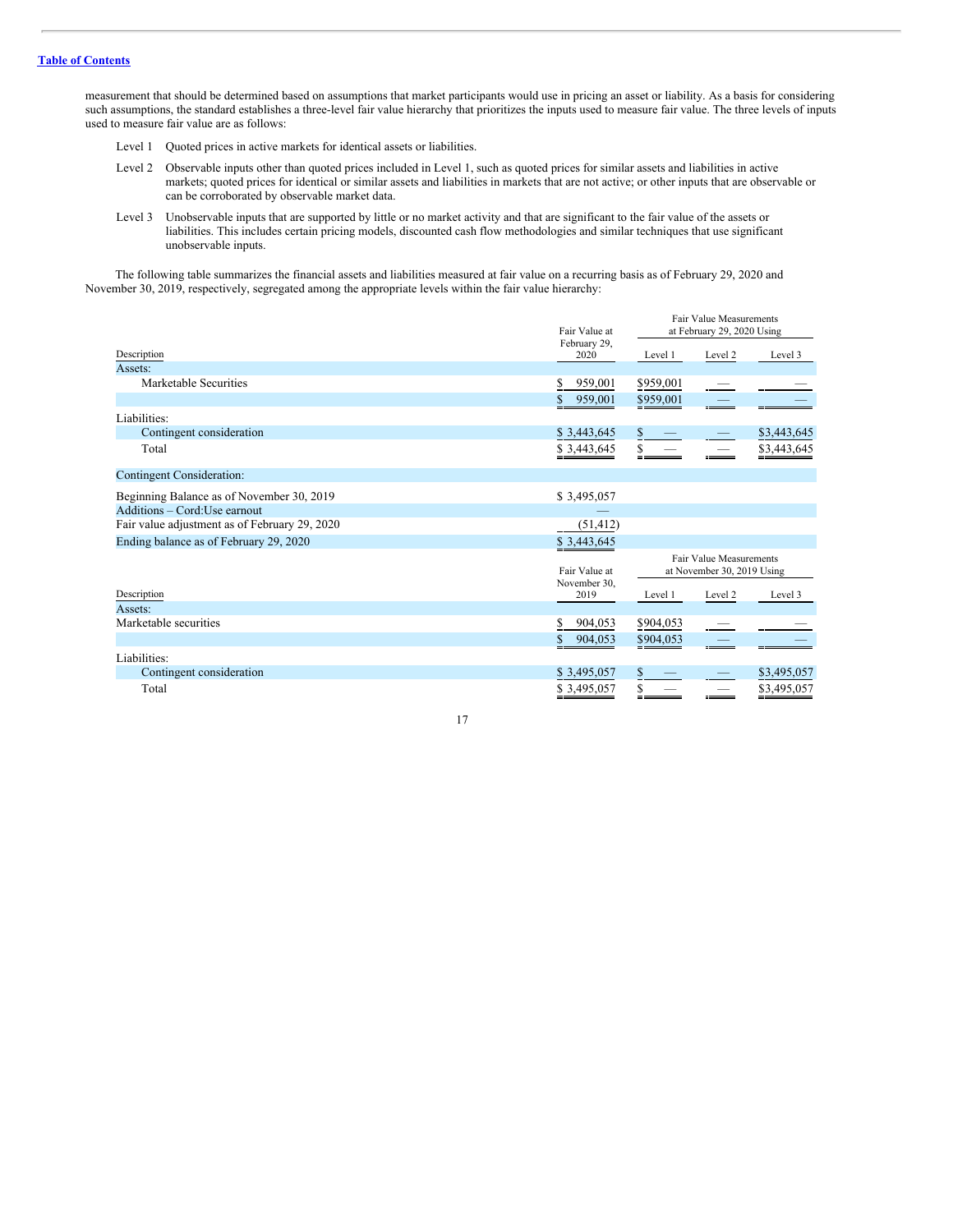The following is a description of the valuation techniques used for these items, as well as the general classification of such items pursuant to the fair value hierarchy:

*Marketable securities* - Effective December 1, 2018, the Company adopted ASU2016-01, which requires equity securities with readily determinable fair values to be measured at fair value with the changes in fair value recognized through net income. Such securities are no longer reflected as trading or available-for-sale but are noted as marketable securities. As a result of this accounting change, in the first quarter of 2019, the Company recognized a cumulative-effect adjustment from accumulated other comprehensive income to accumulated deficit of approximately \$341,000 in the consolidated statements of stockholders' deficit as of the date of adoption. Prior periods were not restated for the impact of this accounting change. There was a \$55,000 and (\$67,000) in unrealized holding (losses) gains recorded in other income and expense on the accompanying consolidated statements of comprehensive income for the three months ended February 29, 2020 and February 28, 2019, respectively.

*Contingent consideration -* The contingent consideration is the earnout that Cord:Use is entitled to from the Company's sale of the public cord blood inventory from and after closing. See Note 2. The estimated fair value of the contingent earnout was determined using a Monte Carlo analysis examining the frequency and mean value of the resulting earnout payments. The resulting value captures the risk associated with the form of the payout structure. The risk-neutral method is applied, resulting in a value that captures the risk associated with the form of the payout structure and the projection risk. The carrying amount of the liability may fluctuate significantly and actual amounts paid may be materially different from the estimated value of the liability.

## **Product Warranty and Cryo-Cell CaresTM Program**

In December 2005, the Company began providing its customers that enrolled after December 2005 a payment warranty under which the Company agrees to pay \$50,000 to its client if the umbilical cord blood product retrieved is used for a stem cell transplant for the donor or an immediate family member and fails to engraft, subject to various restrictions. Effective February 1, 2012, the Company increased the \$50,000 payment warranty to a \$75,000 payment warranty to all of its new clients. Effective June 1, 2017, the Company increased the payment warranty to \$100,000 to all new clients who choose the premium processing method, PrepaCyte CB. Additionally, under the Cryo-Cell CaresTM program, the Company will pay \$10,000 to the client to offset personal expenses if the umbilical cord blood product is used for bone marrow reconstitution in a myeloblative transplant procedure. The product warranty and the Cryo-Cell Cares program are available to clients who enroll under this structure for as long as the specimen is stored with the Company. The Company has not experienced any claims under the warranty program nor has it incurred costs related to these warranties.

As discussed above, the Company has determined that the payment warranty represents variable consideration payable to the customer. Upon the adoption of ASC 606, the Company has concluded the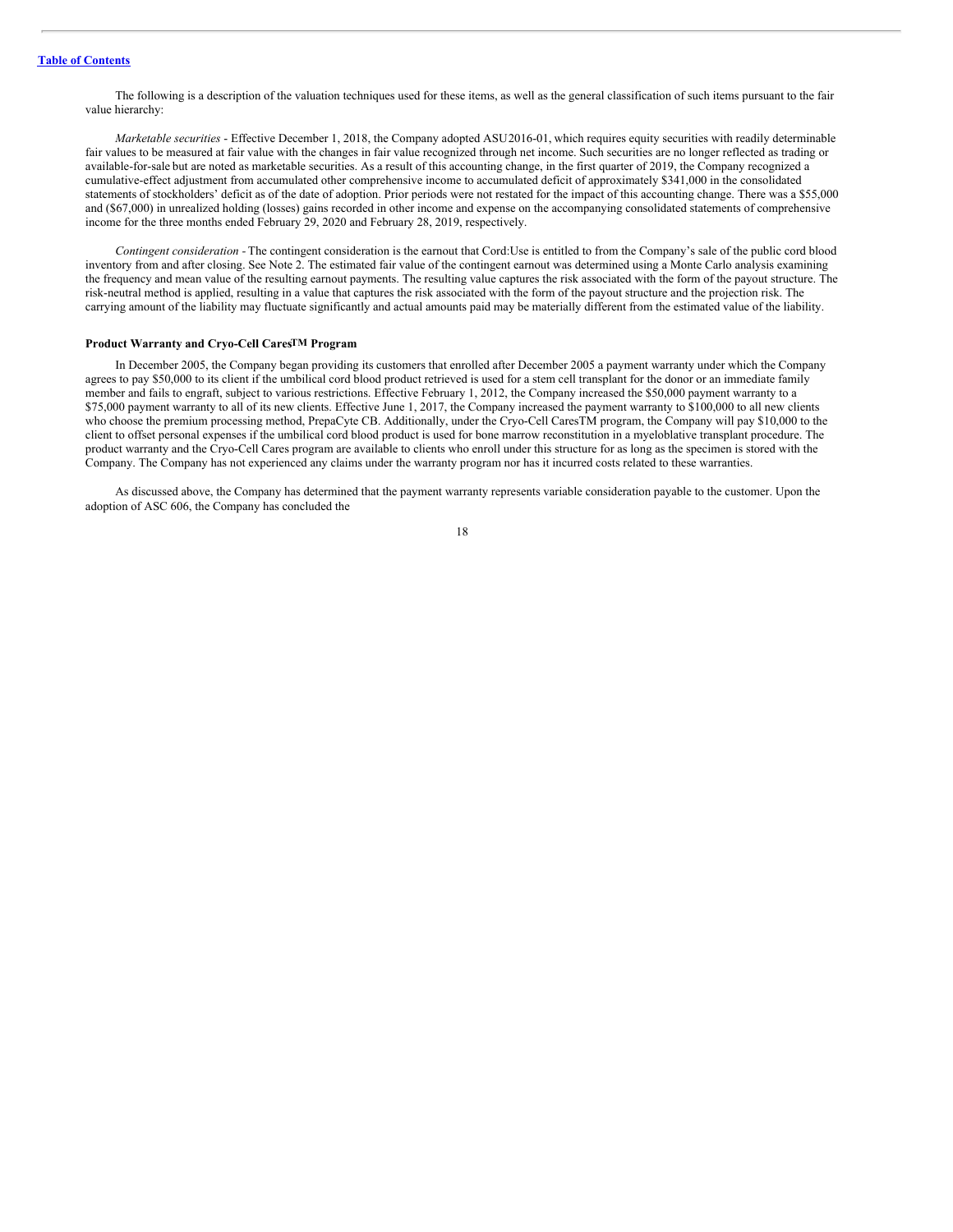payment warranty be fully constrained under the most likely amount method, therefore, the transaction price does not reflect any expectation of service level credits at February 29, 2020. At the end of each reporting period, the Company shall update the estimated transaction price related to the payment guarantee including updating its assessment of whether an estimate of variable consideration is constrained to represent faithfully the circumstances present at the end of the reporting period and the changes in circumstances during the reporting period.

## **Recently Issued Accounting Pronouncements**

In August 2018, the FASB issued Accounting Standards UpdateNo. 2018-15, *Intangibles – Goodwill and OtherInternal-Use Software (Topic* 350-40): Customer's Accounting for Implementation Costs Incurred in a Cloud Computing Arrangement that is a Service Contract. This update addresses how a customer should account for the costs of implementing a cloud computing service arrangement (also referred to as a "hosting arrangement"). Entities should account for costs associated with implementing a cloud computing arrangement that is considered a service contract in the same way as accounting for implementation costs incurred to develop or obtain software for internal use using the guidance in Topic 350-40. The amendments address when costs should be capitalized rather than expensed, the term to use when amortizing capitalized costs, and how to evaluate the unamortized portion of these capitalized implementation costs for impairment. The ASU also includes guidance on how to present implementation costs in the financial statements and creates additional disclosure requirements. The guidance is effective for annual periods beginning after December 15, 2019, and interim periods within that reporting period. The Company is currently evaluating the effect that the updated standard will have on our financial statements.

In June 2018, the FASB issued Accounting Standards UpdateNo. 2018-07, *Compensation – Stock Compensation (Topic 718): Improvements to Nonemployee Share-Based Payment Accounting.* This update simplifies the accounting for nonemployee share-based payment transactions by expanding the scope of Topic 718, Compensation-Stock Compensation, to include share-based payment transactions for acquiring goods and services from nonemployees. The guidance is effective for annual periods beginning after December 15, 2018, and interim periods within that reporting period. The Company is currently evaluating the effect that the updated standard will have on our financial statements.

In January 2017, the FASB issued Accounting Standards UpdateNo. 2017-04, *Intangibles – Goodwill and Other (Topic 350): Simplifying the Test for Goodwill Impairment*. The update removes Step 2 from the goodwill impairment test. The new standard is effective for fiscal years, and interim periods within those fiscal years, beginning after December 15, 2019, although early adoption is permitted. The Company is currently evaluating the effect that the updated standard will have on our financial statements.

#### **Note 2 – Goodwill**

On June 11, 2018, Cryo-Cell completed its acquisition of substantially all of the assets (the "Cord Purchase") of Cord:Use Cord Blood Bank, Inc., a Florida corporation ("Cord:Use"), in accordance with the definitive Asset Purchase Agreement between Cryo-Cell and Cord:Use (the "Purchase Agreement"), including without limitation Cord:Use's inventory of public cord blood units existing as of the closing date (the "Public Cord Blood Inventory") and Cord:Use's shares of common stock of Tianhe Stem Cell Biotechnologies, Inc., an Illinois corporation (the "Tianhe Capital Stock"). Cord:Use was in the business of public and private cord blood and tissue, collection, processing, storage and banking.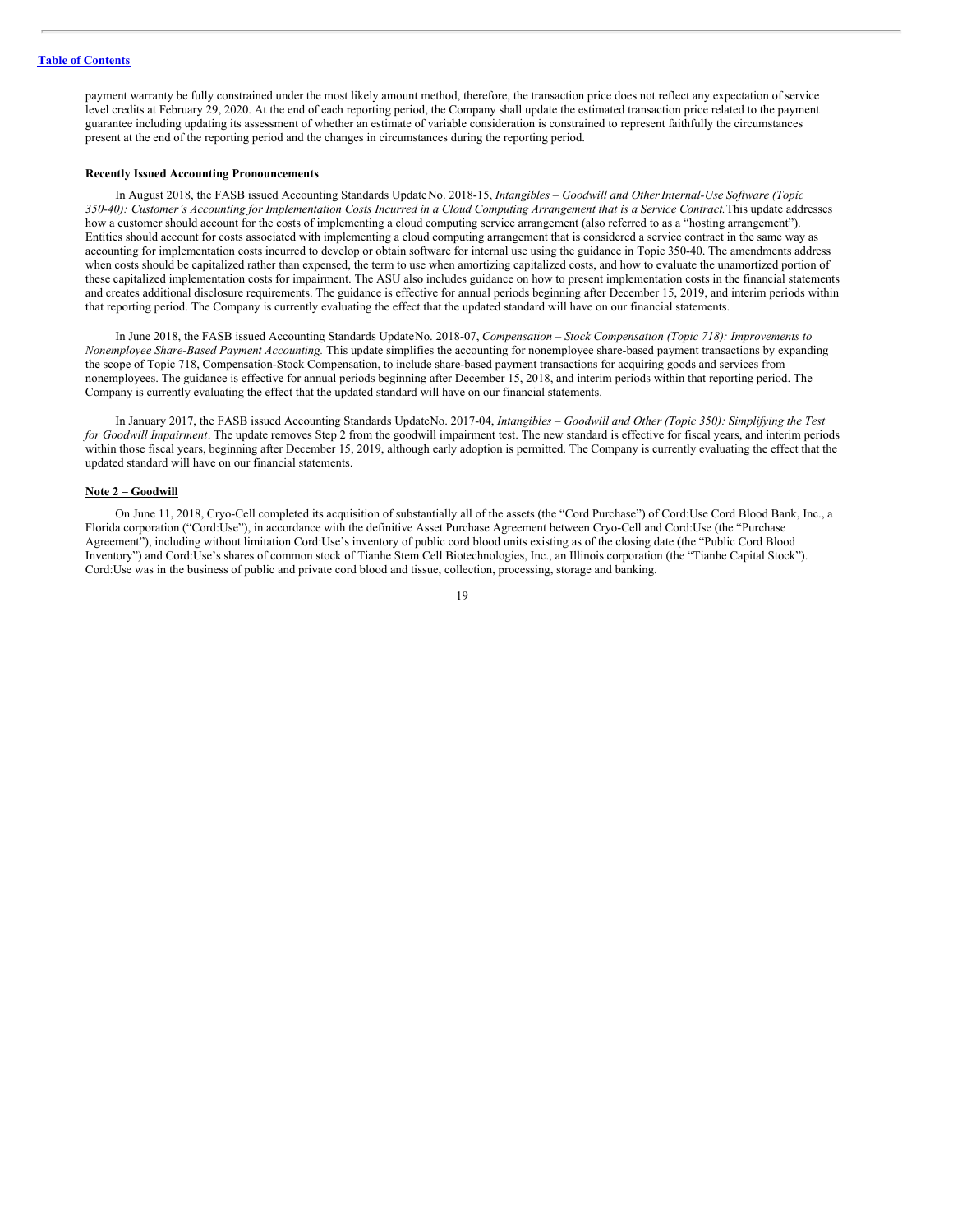The aggregate consideration payable at closing under the Purchase Agreement was \$14,000,000, with \$10,500,000 paid in cash and the balance paid through the delivery to Seller of 465,426 shares of Cryo-Cell's common stock, par value \$0.01 per share ("Common Stock"), at \$7.52 per share. In addition, Cryo-Cell assumed certain limited liabilities incurred by Cord:Use in connection with its business that were unpaid as of the closing date and that directly relate to the services to be provided after closing by Cryo-Cell. Cryo-Cell also assumed certain of Cord:Use's contracts and the obligations arising therefrom after the closing.

Additionally, Cord:Use is entitled to an earnout from Cryo-Cell's sale of the public cord blood inventory from and after closing. Each calendar year after the closing, Cryo-Cell will pay to Cord:Use 75% of all gross revenues, net of any returns, received from the sale of public cord blood inventory in excess of \$500,000. Such payments will be made quarterly, within 30 days of the end of the last month of each calendar quarter, until the public cord blood inventory is exhausted. In addition, each calendar year after closing, until the public cord blood inventory is exhausted, for every \$500,000 of retained gross revenues, net of any returns, received and retained by Cryo-Cell in excess of the initial \$500,000 retained by Cryo-Cell during such year, Cryo-Cell will deliver \$200,000 worth of Cryo-Cell Common stock to Cord:Use, up to an aggregate value of \$5,000,000. Cord:Use is also entitled to a portion of the gross profits generated, or deemed to have been generated, by Cryo-Cell from its ownership of the Tianhe Capital Stock.

Goodwill represents the excess of the purchase price of the assets acquired from Cord:Use over the estimated fair value of the net tangible, intangible and identifiable assets acquired. The annual assessment of the reporting unit is performed as of September 1st, and an assessment is performed at other times if an event occurs or circumstances change that would more likely than not reduce the fair value of the asset below its carrying value. The Company first performs a qualitative assessment to test goodwill for impairment and concludes if it is more likely than not that the fair value of the reporting unit is less than its carrying value. If the qualitative assessment concludes that it is not more likely than not that the fair value is less than the carrying value, the two-step goodwill impairment test is not required. If the qualitative assessment concludes that it is more likely than not that the fair value of the reporting unit is less than the carrying value, then the two-step goodwill impairment test is required. Step one of the impairment assessment compares the fair value of the reporting unit to its carrying value and if the fair value exceeds its carrying value, goodwill is not impaired. If the carrying value exceeds the fair value, the implied fair value of goodwill is compared to the carrying value of goodwill. If the implied fair value exceeds the carrying value then goodwill is not impaired; otherwise, an impairment loss would be recorded by the amount the carrying value exceeds the implied fair value.

The annual impairment assessment was performed as of September 1, 2019. The Company concluded that there was no impairment the assets acquired from Cord:Use.

As of both February 29, 2020 and November 30, 2019 goodwill is reflected at \$1,941,411 on the consolidated balance sheets.

The operating results of Cord:Use have been included in the consolidated statements of comprehensive income since the date of the acquisition.

#### **Note 3**– **Segment Reporting**

During the third quarter of fiscal 2018, the Company purchased the assets and assumed contracts that Cord:Use used in the operation of its cord blood business (See Note 2). The Company evaluated and determined that this acquisition qualifies as a separate segment.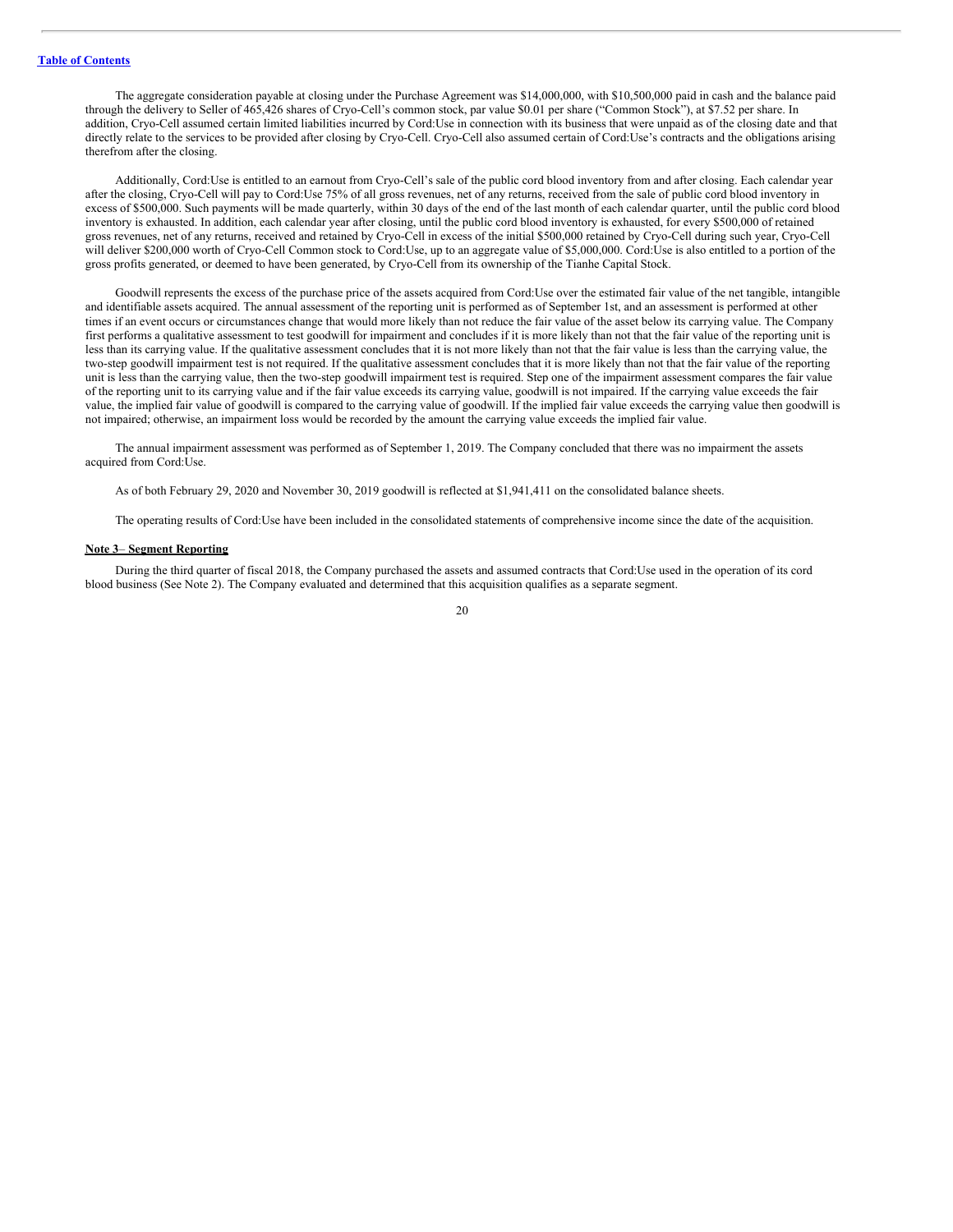The Company is organized in three reportable segments:

- 1. The cellular processing and cryogenic storage of umbilical cord blood and cord tissue stem cells for family use. Revenue is generated from the initial processing and testing fees and the annual storage fees charged each year for storage (the "Umbilical cord blood and cord tissue stem cell service").
- 2. The manufacture of PrepaCyte® CB units, the processing technology used to process umbilical cord blood stem cells. Revenue is generated from the sales of the PrepaCyte® CB units (the "PrepaCyte®-CB").
- 3. The cellular processing and cryogenic storage of umbilical cord blood stem cells for public use. Revenue is generated from the sale of the cord blood units to the National Marrow Donor Program ("NMDP"), which distributes the cord blood units to transplant centers located in the United States, and around the world.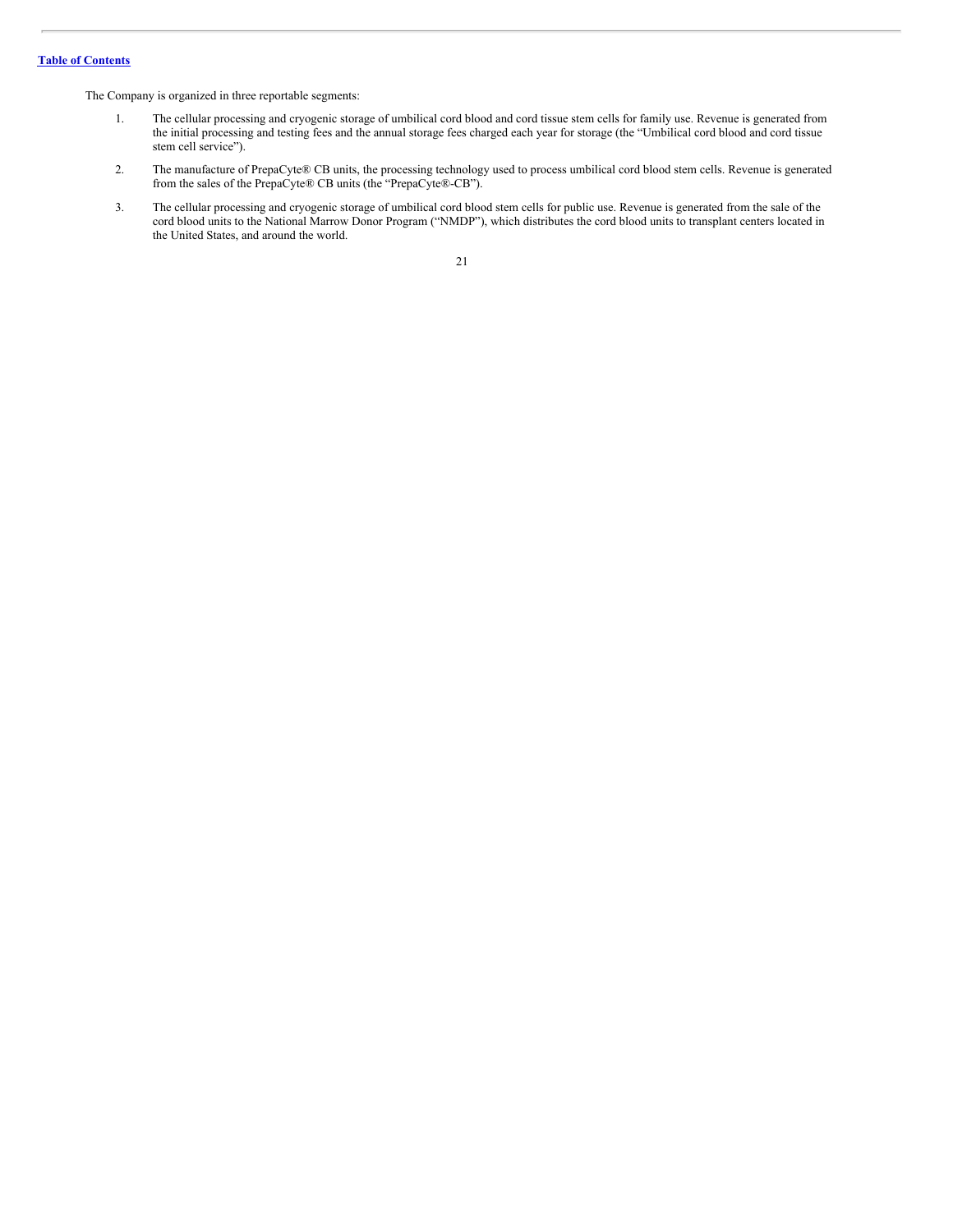The following table shows, by segment: net revenue, cost of sales, depreciation and amortization, operating profit, interest expense, and income tax (expense) benefit for the three months ended February 29, 2020 and February 28, 2019:

|                                                        | For the three<br>months<br>ended February 29,<br>2020 |                   | For the three months<br>ended February 28,<br>2019 |            |
|--------------------------------------------------------|-------------------------------------------------------|-------------------|----------------------------------------------------|------------|
| Net revenue                                            |                                                       |                   |                                                    |            |
| Umbilical cord blood and cord tissue stem cell service | \$                                                    | 7,406,288         | \$                                                 | 7,335,027  |
| PrepaCyte®-CB                                          |                                                       | 60,407            |                                                    | 25,720     |
| Public cord blood banking                              |                                                       | 154,079           |                                                    | 134,365    |
| Total net revenue                                      | \$                                                    | 7,620,774         | \$                                                 | 7,495,112  |
| Cost of sales                                          |                                                       |                   |                                                    |            |
| Umbilical cord blood and cord tissue stem cell service | $\mathbf S$                                           | 2,055,075         | $\mathbf{s}$                                       | 2,038,616  |
| PrepaCyte®-CB                                          |                                                       | 41,117            |                                                    | 160,006    |
| Public cord blood banking                              |                                                       | 406,952           |                                                    | 267,605    |
| Total cost of sales                                    | \$                                                    | 2,503,144         | \$                                                 | 2,466,227  |
| Depreciation and amortization                          |                                                       |                   |                                                    |            |
| Umbilical cord blood and cord tissue stem cell service | \$                                                    | 37,327            | \$                                                 | 47,917     |
| PrepaCyte®-CB                                          |                                                       | 6,894             |                                                    | 9,063      |
| Public cord blood banking                              |                                                       | $\qquad \qquad -$ |                                                    |            |
| Total depreciation and amortization                    | \$                                                    | 44,221            | \$                                                 | 56,980     |
| Operating income                                       |                                                       |                   |                                                    |            |
| Umbilical cord blood and cord tissue stem cell service | $\mathbf S$                                           | 1,489,548         | \$                                                 | 1,130,251  |
| PrepaCyte®-CB                                          |                                                       | 12,396            |                                                    | (143, 349) |
| Public cord blood banking                              |                                                       | (252, 874)        |                                                    | (133, 240) |
| Total operating income                                 | \$                                                    | 1,249,070         | \$                                                 | 853,662    |
| Interest expense                                       |                                                       |                   |                                                    |            |
| Umbilical cord blood and cord tissue stem cell service | \$                                                    | 365,299           | \$                                                 | 406,925    |
| PrepaCyte®-CB                                          |                                                       |                   |                                                    |            |
| Public cord blood banking                              |                                                       |                   |                                                    |            |
| Total interest expense                                 | \$                                                    | 365,299           | \$                                                 | 406,925    |
| Income tax expense                                     |                                                       |                   |                                                    |            |
| Umbilical cord blood and cord tissue stem cell service | $\mathbf{s}$                                          | 252,380           | \$                                                 | 104,667    |
| PrepaCyte®-CB                                          |                                                       |                   |                                                    |            |
| Public cord blood banking                              |                                                       |                   |                                                    |            |
| Total income tax expense                               | \$                                                    | 252.380           | \$                                                 | 104,667    |

The following table shows the assets by segment as of February 29, 2020 and November 30, 2019:

|                                                        | As of February 29,<br>2020 | As of November 30,<br>2019 |
|--------------------------------------------------------|----------------------------|----------------------------|
| Assets                                                 |                            |                            |
| Umbilical cord blood and cord tissue stem cell service | 31,001,108                 | 28,975,002                 |
| PrepaCyte®-CB                                          | 270,095                    | 289,804                    |
| Public cord blood banking                              | 13.459.243                 | 13,621,354                 |
| Total assets                                           | 44.730.446                 | 42,886,160                 |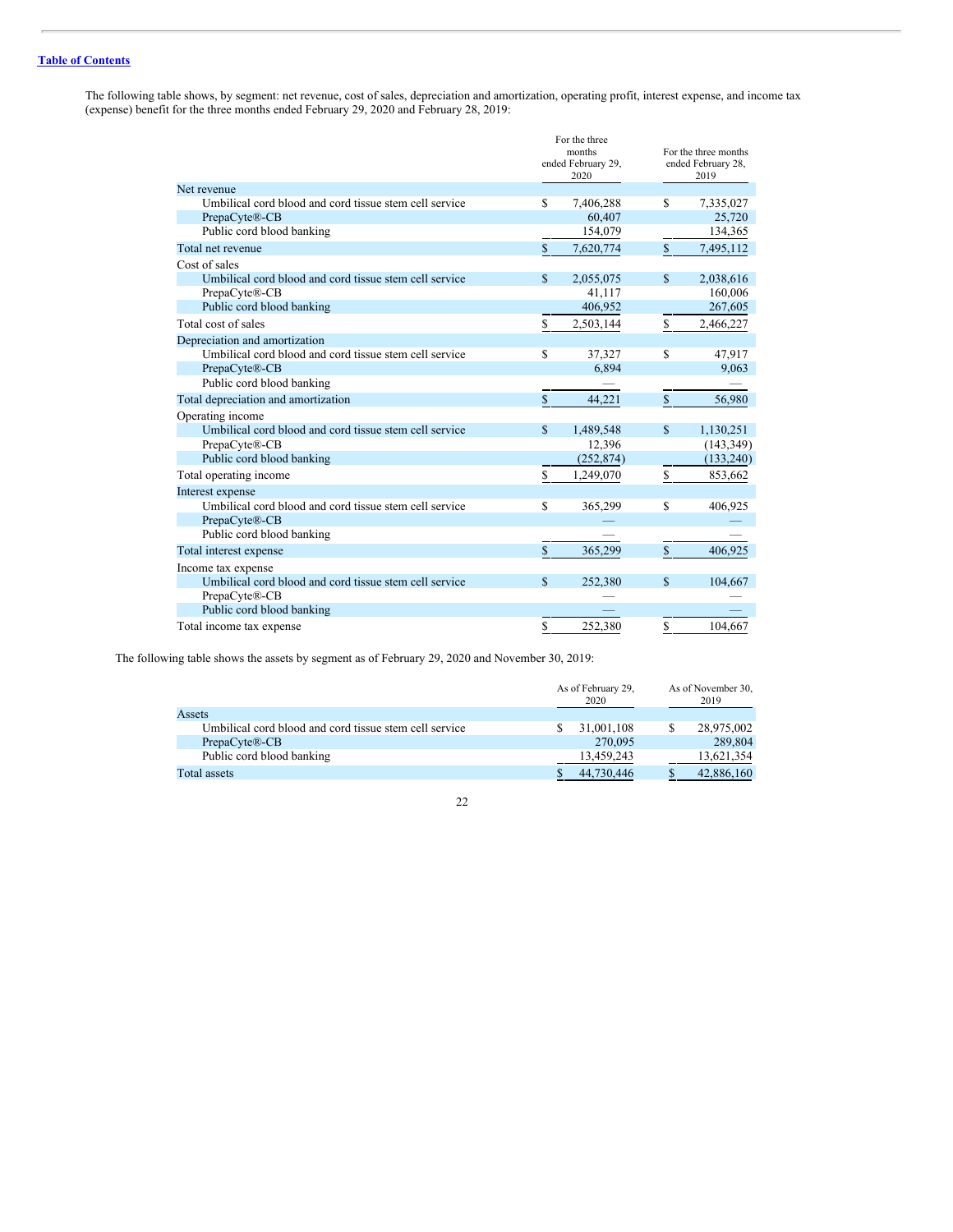## **Note 4 – Inventory**

Inventory is comprised of public cord blood banking specimens, collection kits, finished goods,work-in-process and raw materials. Collection kits are used in the collection and processing of umbilical cord blood and cord tissue stem cells, finished goods include products purchased or assumed for resale and for the use in the Company's processing and storage service. Inventory in the Public Cord Blood Bank includes finished goods that are specimens that are available for resale. The Company considers inventory in the Public Cord Blood Bank that has not completed all testing to determine viability to be work in process. Due to changes in sales trends and estimated recoverability of cost capitalized into inventory, an impairment charge of \$2,332,763 was recognized during the second quarter of fiscal 2019 to reduce inventory from cost to net realizable value. The components of inventory at February 29, 2020 and November 30, 2019 are as follows:

|                               | February 29, 2020 | November 30, 2019 |
|-------------------------------|-------------------|-------------------|
| Raw materials                 | \$                | \$                |
| Work-in-process               | 148,918           | 149,972           |
| Work-in-process - Public Bank | __                |                   |
| Finished goods                | 64.203            | 52.451            |
| Finished goods – Public Bank  | 13,403,049        | 13,491,375        |
| Collection kits               | 51,687            | 44.453            |
| Inventory reserve             | (7,718)           | (7,718)           |
| Total inventory               | 13,660,139        | 13,730,533        |

#### **Note 5– Intangible Assets**

The Company incurs certain legal and related costs in connection with patent and trademark applications. If a future economic benefit is anticipated from the resulting patent or trademark or an alternate future use is available to the Company, such costs are capitalized and amortized over the expected life of the patent or trademark. The Company's assessment of future economic benefit involves considerable management judgment. A different conclusion could result in the reduction of the carrying value of these assets.

Intangible assets were as follows as of February 29, 2020 and November 30, 2019:

|                                     | Useful lives  |   | <b>February 29, 2020</b> | November 30, 2019 |
|-------------------------------------|---------------|---|--------------------------|-------------------|
| Patents and Domain Names            | $10-20$ years | S | 234,570                  | \$<br>234,570     |
| Less: Accumulated amortization      |               |   | (38, 431)                | (35,526)          |
| License agreement                   | 10 years      |   | 470,000                  | 470,000           |
| Less: Intangible asset impairment   |               |   | (185,000)                | (185,000)         |
| Less: Accumulated amortization      |               |   | (161,007)                | (155, 194)        |
| Customer relationships-PrepaCyte®CB | 15 years      |   | 41,000                   | 41,000            |
| Less: Intangible asset impairment   |               |   | (26, 267)                | (26, 267)         |
| Less: Accumulated amortization      |               |   | (6, 527)                 | (6,329)           |
| <b>Brand</b>                        |               |   | 31,000                   | 31,000            |
| Less: Accumulated amortization      |               |   | (31,000)                 | (31,000)          |
| Customer relationships - Cord: Use  |               |   | 960,000                  | 960,000           |
| Less: Accumulated amortization      |               |   | (56,000)                 | (48,000)          |
| Net Intangible Assets               |               |   | 1.232.338                | 1.249.254         |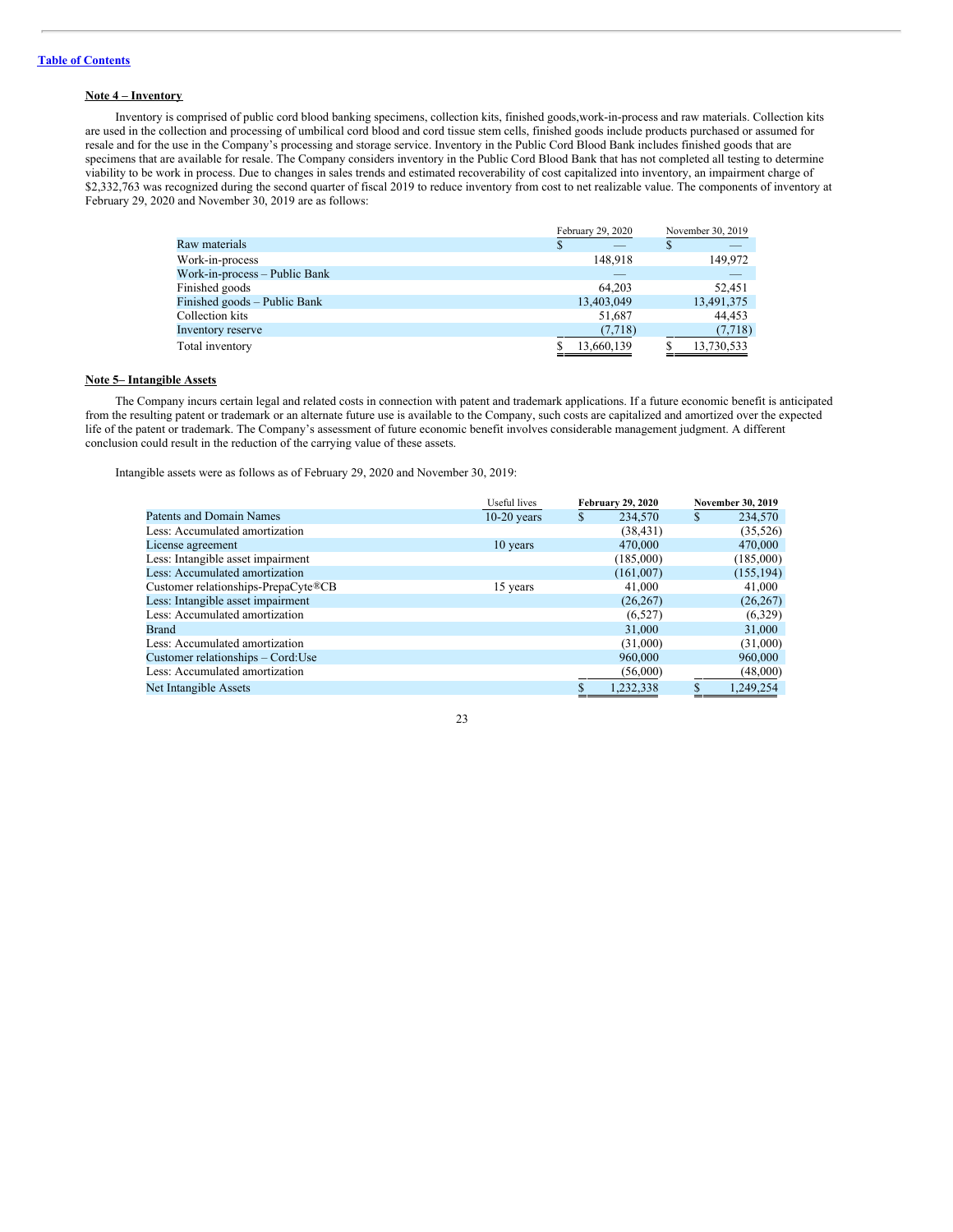## **Table of [Contents](#page-1-0)**

Amortization expense of intangibles was approximately \$17,000 and \$27,000 for the three months ended February 29, 2020 and February 28, 2019, respectively.

## **Note 6– Note Payable**

On May 20, 2016, the Company entered into a Credit Agreement ("Agreement") with Texas Capital Bank, National Association ("TCB") for a term loan of \$8.0 million in senior credit facilities. The proceeds of the term loan were used by the Company to fund repurchases of the Company's common stock. Subject to the terms of the Agreement, on May 20, 2016, TCB advanced the Company \$100.00. On July 1, 2016, TCB advanced the remaining principal amount of \$7,999,900 per a promissory note dated May 20, 2016 between the Company and TCB, at a rate of 3.75% per annum plus LIBOR, payable monthly with a maturity date of July 2021. On August 26, 2016, the Company entered into a First Amendment to Credit Agreement with TCB. Pursuant to terms of the First Amendment to Credit Agreement, on August 26, 2016, TCB made an additional advance to the Company in principal amount of \$2,133,433 per an Amended and Restated Promissory Note dated August 26, 2016 between the Company and TCB. The additional proceeds of the term loan were used by the Company to fund the extinguishment of revenue sharing agreements. On June 11, 2018, the Company entered into a Second Amendment to Credit Agreement with TCB. Pursuant to the terms of the Second Amendment to Credit Agreement, TCB increased the current outstanding principal amount of the loan from TCB by \$9,000,000 to finance a portion of the purchase price of the Cord:Use Purchase. In connection therewith, Cryo-Cell executed and delivered to TCB a Second Amended and Restated Promissory Note, in the principal amount of \$15,500,000. As of the three months ended February 29, 2020 and February 28, 2019, the Company paid interest of \$109,780 and \$180,244, respectively, which is reflected in interest expense on the accompanying consolidated statements of comprehensive income.

Collateral of the term and subordinated loans includes all money, securities and property of the Company.

The Company incurred debt issuance costs related to the term and subordinated loans in the amount of \$548,085 which is recorded as a direct reduction of the carrying amount of the note payable and amortized over the life of the loan. As of the three months ended February 29, 2020 and February 28, 2019, \$24,481 and \$29,894, respectively, of the debt issuance costs were amortized and are reflected in interest expense on the accompanying consolidated statements of comprehensive income.

As of February 29, 2020 and November 30, 2019, the note payable obligation was as follows:

|                                                    | February 29, 2020 | November 30, 2019 |
|----------------------------------------------------|-------------------|-------------------|
| Note payable                                       | 8, 333, 433       | 9,108,433         |
| Unamortized debt issuance costs                    | (127,800)         | (152, 281)        |
| Net note payable                                   | 8,205,633         | 8,956,152         |
| Current portion of note payable                    | 3,100,000         | 3,100,000<br>S    |
| Long-term note payable, net of debt issuance costs | 5,105,633         | 5,856,152         |
| Total                                              | 8,205,633         | 8,956,152         |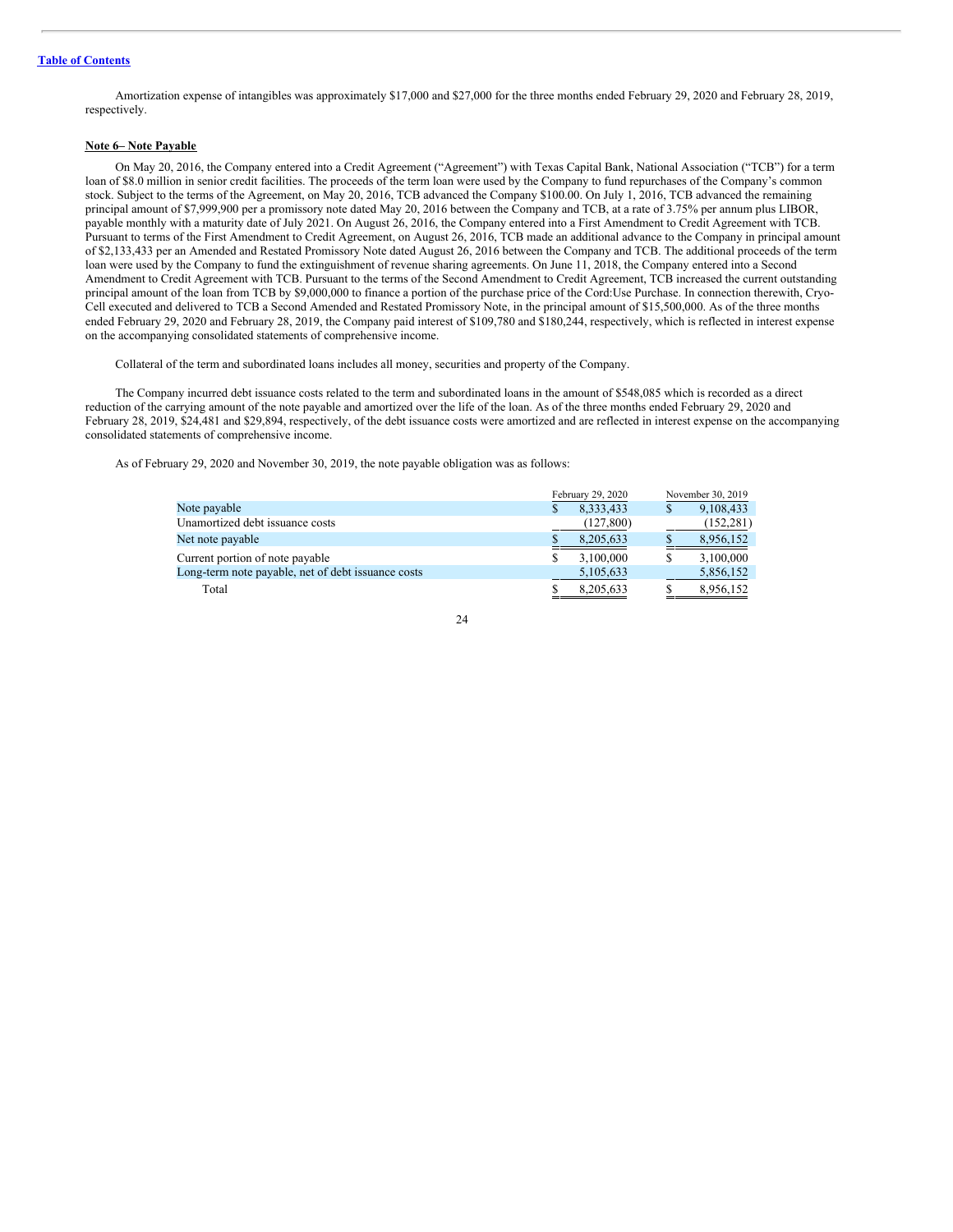Interest expense on the note payable for the three months ended February 29, 2020 and February 28, 2019 was as follows:

|                                   | February 29, 2020 | February 28, 2019 |
|-----------------------------------|-------------------|-------------------|
| Interest expense on notes payable | 109.780           | 180,244           |
| Debt issuance costs               | 24.481            | 29.894            |
| Total interest expense            | 134.261           | 210.138           |

## **Note 7 –Income per Common Share**

The following table sets forth the calculation of basic and diluted earnings per share:

|                                           |   | For the three months ended<br>February 29, 2020 |    | For the three months ended<br>February 28, 2019 |
|-------------------------------------------|---|-------------------------------------------------|----|-------------------------------------------------|
| Numerator:                                |   |                                                 |    |                                                 |
| Net Income                                | S | 686,966                                         | S  | 275,877                                         |
| Denominator:                              |   |                                                 |    |                                                 |
| Weighted-average shares outstanding-basic |   | 7,541,113                                       |    | 7,801,333                                       |
| Dilutive common shares issuable upon      |   |                                                 |    |                                                 |
| exercise of stock options                 |   | 587,144                                         |    | 623,572                                         |
| Weighted-average shares-diluted           |   | 8,128,257                                       |    | 8,424,905                                       |
| Earnings (Loss) per share:                |   |                                                 |    |                                                 |
| Basic                                     | ¢ | 0.09                                            | \$ | 0.04                                            |
| Diluted                                   |   | 0.08                                            |    | 0.03                                            |

For the three months ended February 29, 2020, the Company excluded the effect of 232,737 outstanding stock options from the computation of diluted earnings per share, as the effect of potentially dilutive shares from the outstanding stock options would be anti-dilutive. For the three months ended February 28, 2019, the Company excluded the effect of 51,636 outstanding stock options from the computation of diluted earnings per share, as the effect of potentially dilutive shares from the outstanding stock options would be anti-dilutive.

## **Note 8 – Stockholders' Equity**

The Company maintains the 2006 Stock Incentive Plan (the "2006 Plan") under which it has reserved 1,000,000 shares of the Company's common stock for issuance pursuant to stock options, restricted stock, stock-appreciation rights (commonly referred to as "SARs") and stock awards (i.e. performance options to purchase shares and performance units). As of February 29, 2020, and November 30, 2019, there were 305,000 and 325,000 options issued, but not yet exercised, under the 2006 Plan, respectively. As of February 29, 2020, there were 0 shares available for future issuance under the 2006 Plan.

The Company maintains the 2012 Equity Incentive Plan (the "2012 Plan") which became effective December 1, 2011 as approved by the Board of Directors and approved by the stockholders at the 2012 Annual Meeting on July 10, 2012. The 2012 Plan originally reserved 1,500,000 shares of the Company's common stock for issuance pursuant to stock options, restricted stock, SARs, and other stock awards (i.e. performance shares and performance units). In May 2012, the Board of Directors approved an amendment to the 2012 Plan to increase the number of shares of the Company's common stock reserved for issuance to 2,500,000 shares. In October 2019, the Board of Directors approved amendments to the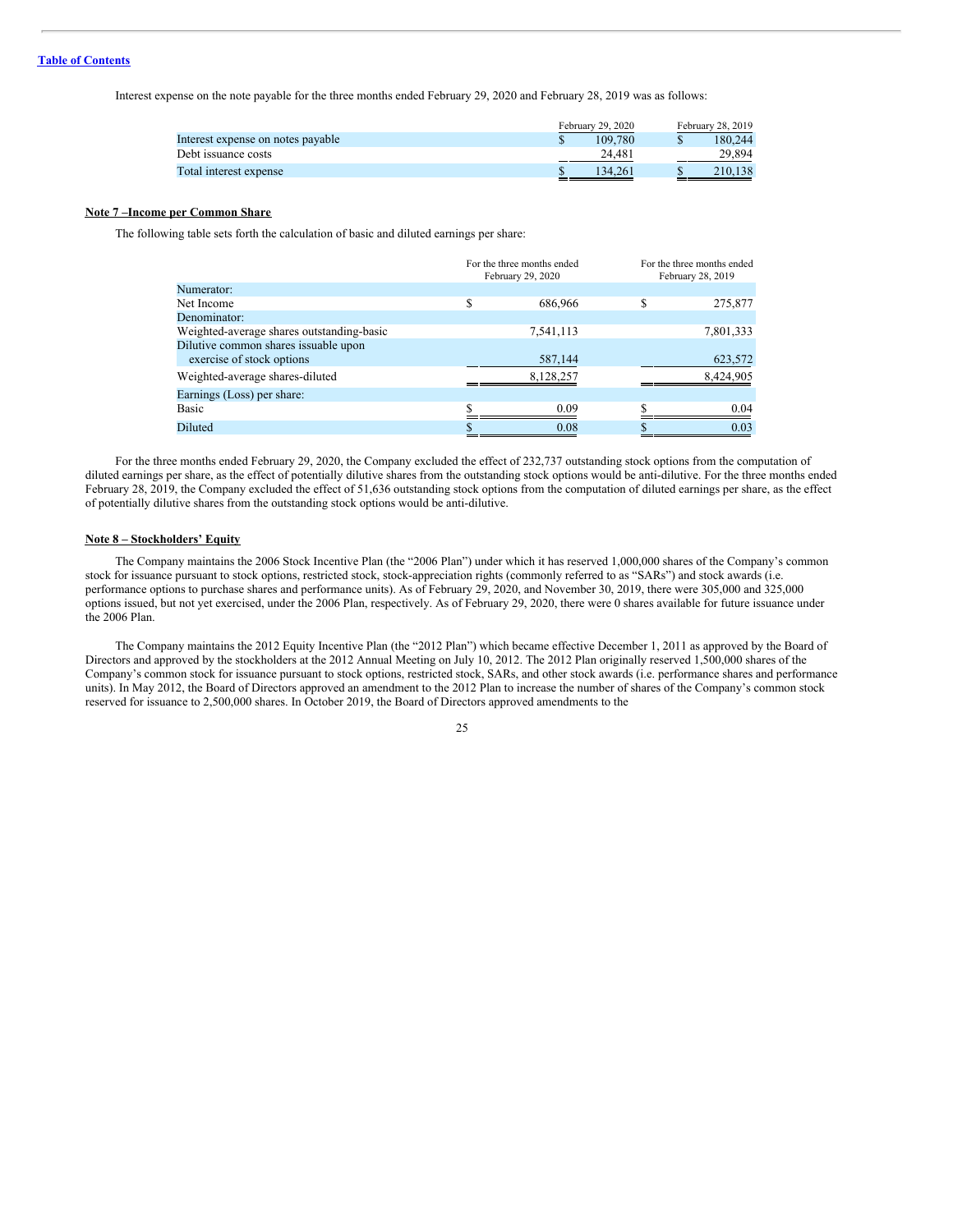plan, subject to ratification by the stockholders, which occurred at the Company's 2019 Annual Meeting of Stockholders on November 21, 2019. See the Company's Proxy Statement filed with the Securities and Exchange Commission on October 29, 2019 in connection with the Company's 2019 Annual Meeting (the "2019 Proxy Statement"). As of February 29, 2020, there were 808,243 service-based options issued, 129,729 service-based restricted common shares granted, 530,851 performance-based and 116,218 market-based restricted common shares granted under the 2012 Plan. As of February 29, 2020, there were 622,510 shares available for future issuance under the 2012 Plan.

#### *Service-based vesting condition options*

The fair value of each option award is estimated on the date of the grant using the Black-Scholes valuation model that uses the assumptions noted in the following table. Expected volatility is based on the historical volatility of the Company's stock over the most recent period commensurate with the expected life of the Company's stock options. The Company uses historical data to estimate option exercise and employee termination within the valuation model. The risk-free rate for periods within the contractual life of the option is based on the U.S. Treasury yield curve in effect at the time of grant. The expected term of options granted to employees is based upon historical exercise data. Expected dividends are based on the historical trend of the Company not issuing dividends.

There were 44,969 and 0 options granted during the three months ended February 29, 2020 and February 28, 2019, respectively.

Variables used to determine the fair value of the options granted for the three months ended February 29, 2020 are as follows:

|                          | Three months ended February 29, 2020 |
|--------------------------|--------------------------------------|
| Weighted average values: |                                      |
| Expected dividends       | $0\%$                                |
| Expected volatility      | 64.25%                               |
| Risk free interest rate  | $1.90\%$                             |
| Expected life            | 9.0 years                            |

Stock option activity for the three months ended February 29, 2020, was as follows:

|                                  | Options   | Weighted<br>Average<br>Exercise<br>Price | Weighted<br>Average<br>Remaining<br>Contractual<br>Life (Years) | Aggregate<br>Intrinsic<br>Value |
|----------------------------------|-----------|------------------------------------------|-----------------------------------------------------------------|---------------------------------|
| Outstanding at November 30, 2019 | 1,089,774 | 3.30<br>\$.                              | 3.91                                                            | \$4,648,111                     |
| Granted                          | 44,969    | 7.26                                     |                                                                 | 813                             |
| Exercised                        | (20,000)  | 2.05                                     |                                                                 | 102,800                         |
| Expired/forfeited                |           |                                          |                                                                 |                                 |
| Outstanding at February 29, 2020 | 1,114,743 | 3.49<br><sup>\$</sup>                    | 3.94                                                            | \$4,192,762                     |
| Exercisable at February 29, 2020 | 1,006,623 | 3.06<br>S.                               | 3.39                                                            | \$4,191,626                     |

The aggregate intrinsic value represents the total value of the difference between the Company's closing stock price on the last trading day of the period and the exercise price of the options, multiplied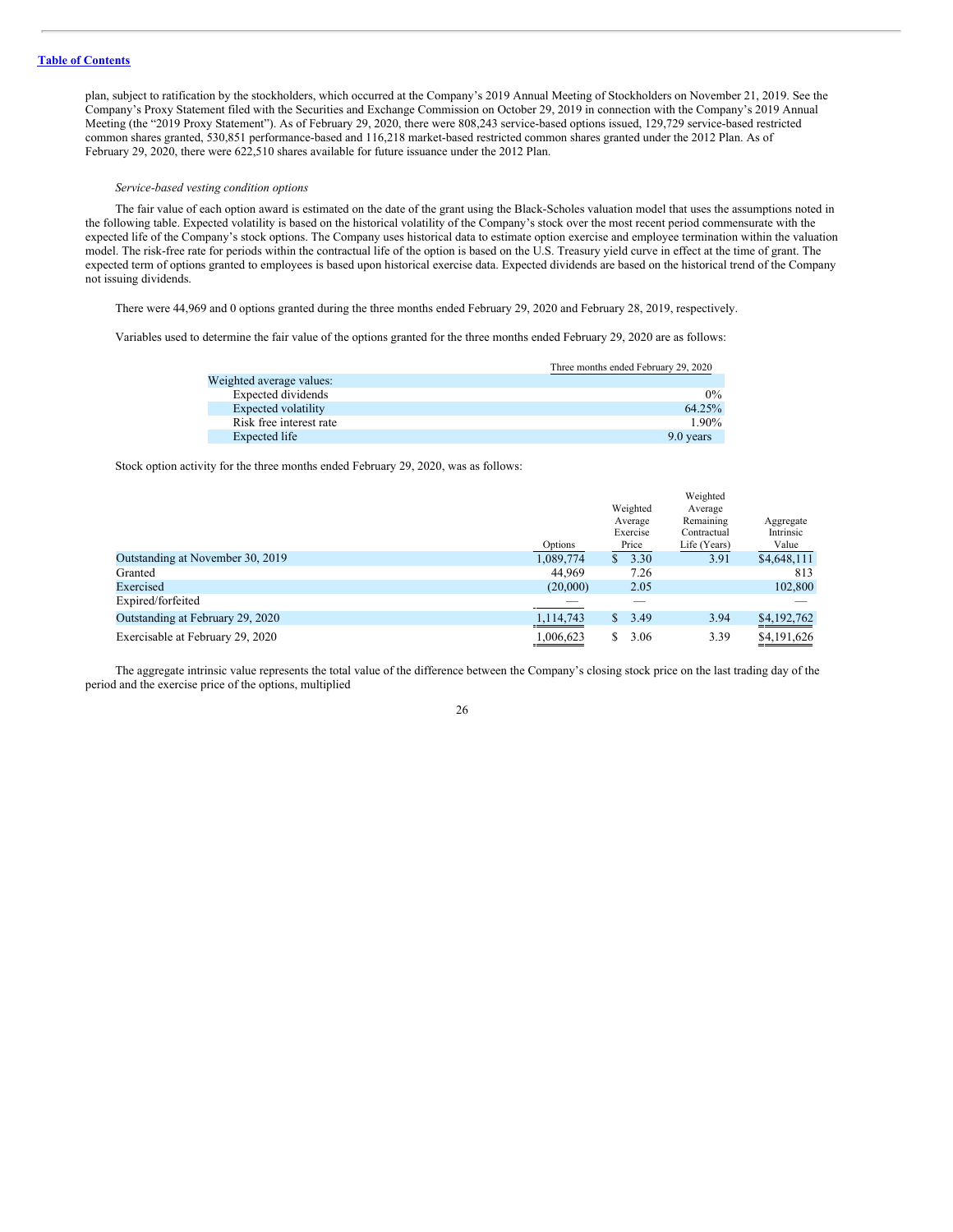by the number of in-the-money stock options that would have been received by the option holders had all option holders exercised their options on either February 29, 2020 or November 30, 2019, as applicable. The intrinsic value of the Company's stock options changes based on the closing price of the Company's stock.

For the three months ended February 29, 2020, the Company issued 20,000 common shares to an option holder who exercised options for \$41,000.

For the three months ended February 28, 2019, the Company issued 2,500 common shares to an option holder who exercised options for \$5,700.

Significant option groups exercisable at February 29, 2020 and related price and contractual life information are as follows:

|                   |             | Outstanding  |                       |      |             | Exercisable |                       |
|-------------------|-------------|--------------|-----------------------|------|-------------|-------------|-----------------------|
|                   |             | Weighted     |                       |      |             |             |                       |
|                   |             | Average      |                       |      |             |             |                       |
|                   |             | Remaining    | Weighted              |      |             |             | Weighted              |
| Range of Exercise |             | Contractual  | Average               |      |             |             | Average               |
| Prices            | Outstanding | Life (Years) | <b>Exercise Price</b> |      | Outstanding |             | <b>Exercise Price</b> |
| \$1.01 to \$2.00  | 422,500     | 1.85         |                       | 1.73 | 422,500     |             | 1.73                  |
| \$2.01 to \$3.00  | 245,000     | 1.85         |                       | 2.78 | 245,000     |             | 2.78                  |
| \$3.01 to \$4.00  | 204,729     | 5.98         | \$<br>3.14            |      | 204,729     |             | 3.14                  |
| \$6.01 to \$7.00  | 3,833       | 6.35         | \$<br>6.52            |      | 2.111       |             | 6.51                  |
| \$7.01 to \$8.00  | 238,681     | 7.99         | 7.57<br>\$            |      | 132,283     |             | 7.62                  |
|                   | 1,114,743   | 3.94         | \$<br>3.49            |      | 1,006,623   |             | 3.06                  |

A summary of the status of the Company's non-vested options as of February 29, 2020, and changes during the three months ended February 29, 2020, is presented below:

|                                 | Options  | Weighted Average<br>Grant-Date<br>Fair Value |
|---------------------------------|----------|----------------------------------------------|
| Non-vested at November 30, 2019 | 125.234  | \$<br>4.70                                   |
| Granted                         | 44.969   | 5.03                                         |
| Vested                          | (62,083) | 4.51                                         |
| Forfeited                       |          |                                              |
| Non-vested at February 29, 2020 | 108,120  | \$<br>4.95                                   |

As of February 29, 2020, there was approximately \$521,000 of total unrecognized compensation cost related tonon-vested service-related sharebased compensation arrangements granted under the 2006 Plan and the 2012 Plan. The cost is expected to be recognized over a weighted-average period of 1.21 years as of February 29, 2020. The total fair value of shares vested during the three months ended February 29, 2020 was approximately \$280,000.

During the second fiscal quarter of 2018, the Company entered into Amended and Restated Employment Agreements ("2018 Employment Agreements") with each of the Company's Co-CEOs.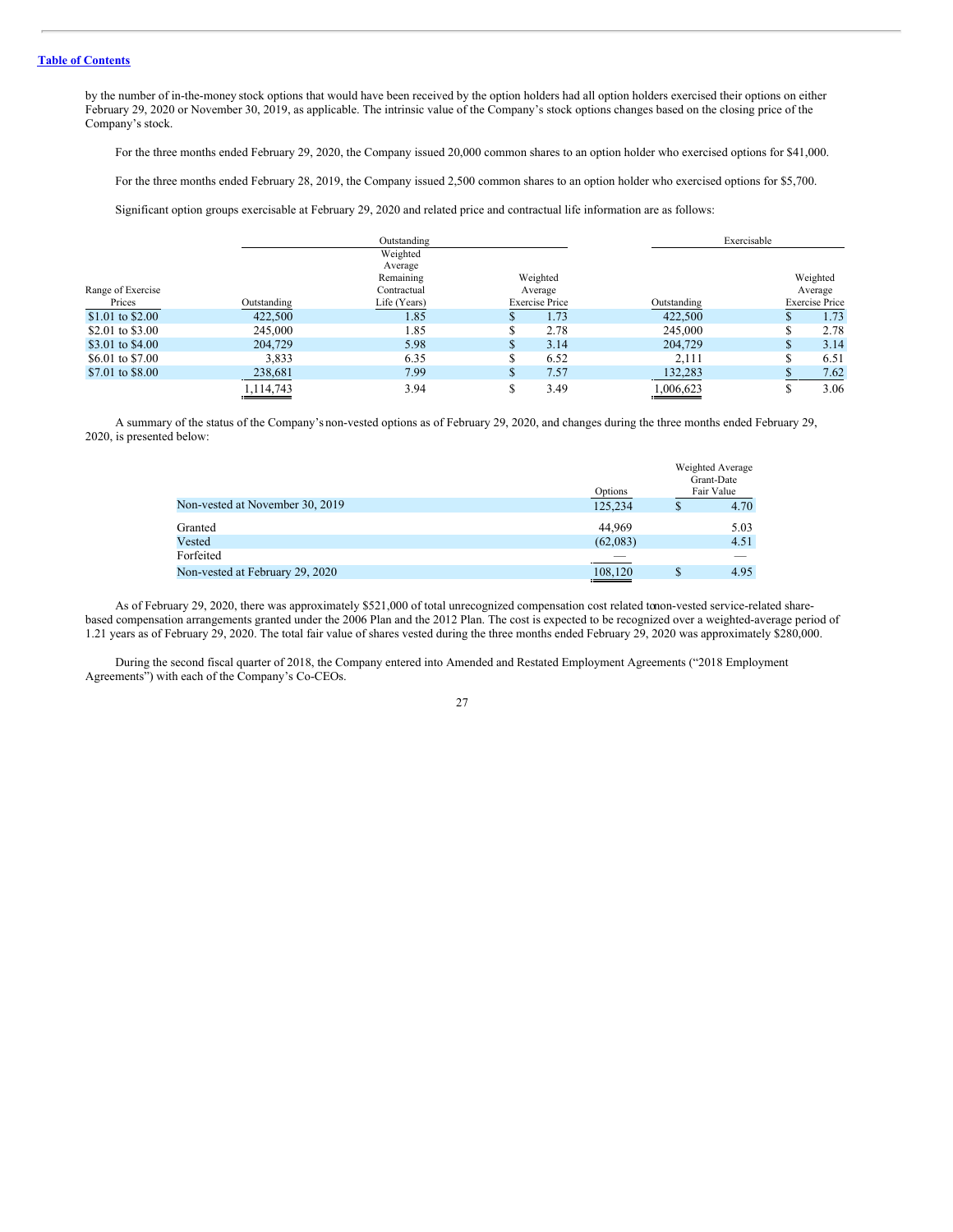Per the Employment Agreements, each of the Co-CEOs is to receive base grant equity awards in the form of qualified stock options of the Company's common stock. As of December 20, 2019, David Portnoy and Mark Portnoy were granted 23,636 and 20,000 stock options of the Company's common stock, respectively. The options were issued under the Company's 2012 Stock Plan and will vest 1/3 upon grant, 1/3 on December 1, 2020 and the remaining 1/3 on November 30, 2021. The fair value of the options vested through the three months ended February 29, 2020 was approximately \$73,000 and is reflected as selling, general and administrative expenses in the accompanying statement of comprehensive income. As of February 29, 2020, there was approximately \$147,000 of total unrecognized compensation cost related to the non-vested options of common stock.

#### *Performance and market-based vesting condition options*

Per the 2018 Employment Agreements, based upon certain performance criteria, the Company shall grant David Portnoy and Mark Portnoy a percentage of up to 47,273 and 40,000, respectively, of qualified stock options of the Company's common stock. For market-based vesting condition options, accounting principles do not require that the market condition be met in order for the compensation cost to be recognized. Fair value of these options has been determined using a Monte Carlo valuation approach. During fiscal 2019, 15,756 and 13,332, respectively, of qualified stock options were forfeited as certain market conditions were not met by the end of the requisite service period. The fair value of these options expensed as of the three months ended February 28, 2019 was approximately \$45,000 and is reflected as selling, general and administrative expenses in the accompanying consolidated statement of comprehensive income. There were no market-based vesting condition options for the three months ended February 29, 2020. For performance-based vesting condition options, the Company estimates the fair value of the qualified stock options that met certain performance targets by the end of the fiscal 2018 requisite service period using a Black-Scholes valuation model. As of August 30, 2019, the Company granted David Portnoy and Mark Portnoy 26,243 and 22,222 of non-qualified stock options of the Company's common stock based upon certain performance criteria met by the end of the fiscal 2018 service period. These options were issued under the Company's 2012 Stock Plan and will vest 1/3 upon date of grant, 1/3 on December 1, 2019 and 1/3 on November 30, 2020. The fair value of the options that vested through the three months ended February 29, 2020 was approximately \$86,000 and is reflected as selling, general and administrative expenses in the accompanying consolidated statement of comprehensive income. As of February 29, 2020, there was approximately \$86,000 of total unrecognized compensation cost related to the non-vested options of common stock.

Per the Amendment Agreement, based upon certain performance criteria, the Company shall grant Oleg Mikulinsky a percentage of up to 8,000 of qualified stock options of the Company's common stock. For market-based vesting condition options, accounting principles do not require that the market condition be met in order for the compensation cost to be recognized. Fair value of these options was determined using a Monte Carlo valuation approach. During fiscal 2019, 2,666, of qualified stock options were forfeited as certain market conditions were not met by the end of the requisite service period. The fair value of these options expensed as of three months ended February 28, 2019 was approximately \$4,800 and is reflected as selling, general and administrative expenses in the accompanying consolidated statement of comprehensive income. There were no market-based vesting condition options for the three months ended February 29, 2020. For performance-based vesting condition options, the Company estimates the fair value of the qualified stock options that met certain performance targets by the end of the requisite service period using a Black-Scholes valuation model. As of September 4, 2019, the Company granted Oleg Mikulinsky 4,444 of qualified stock options of the Company's common stock based upon certain performance criteria met by the end of the fiscal 2018 service period and per the Amendment Agreement. These options were issued under the Company's 2012 Stock Plan and will vest 1/3 upon date of grant, 1/3 on December 1, 2019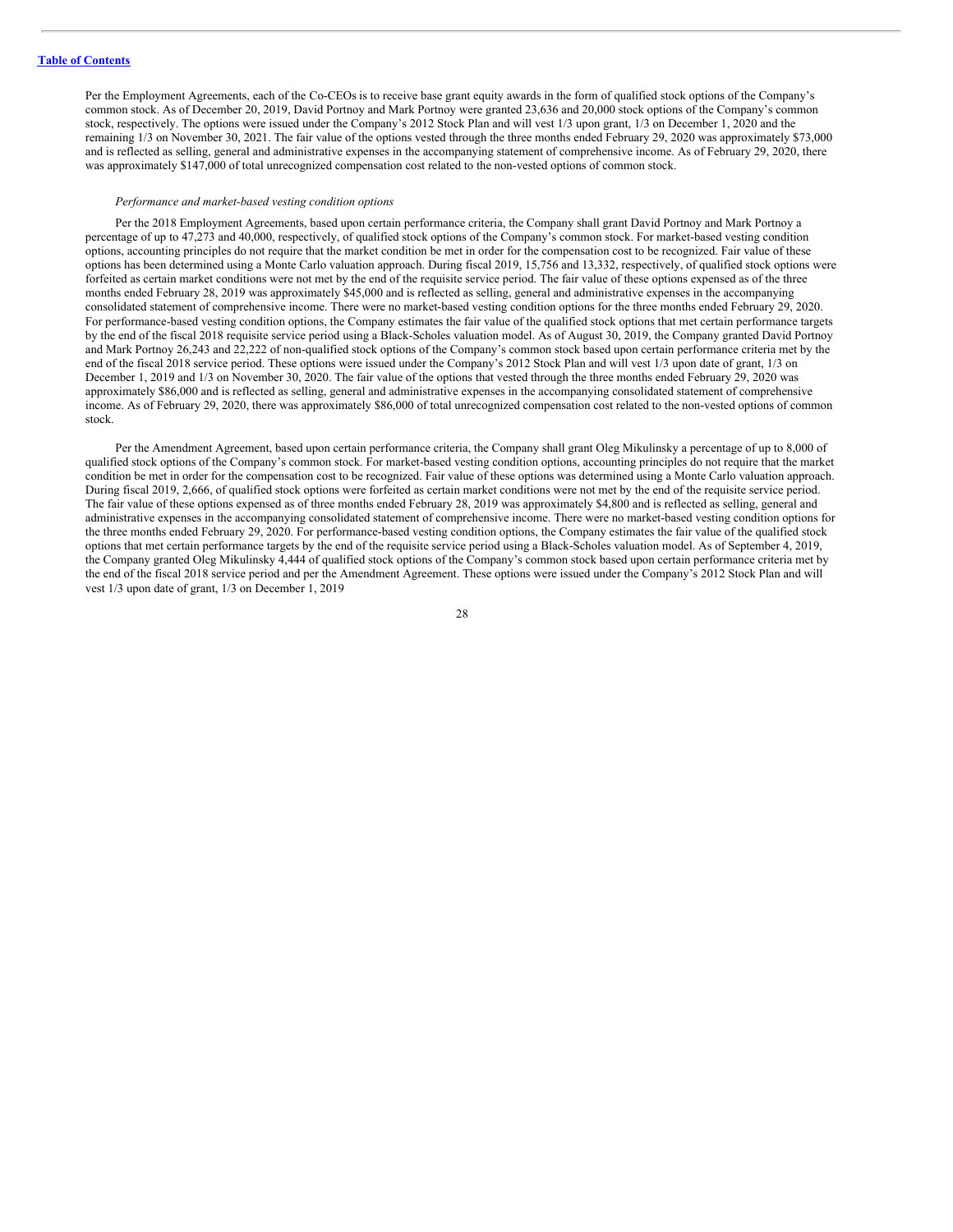and 1/3 on November 30, 2020. The fair value of the options that vested through the three months ended February 29, 2020 was approximately \$7,600 and is reflected as selling, general and administrative expenses in the accompanying consolidated statement of comprehensive income. As of February 27, 2020, the Company granted Oleg Mikulinsky 1,333 of qualified stock options of the Company's common stock based upon certain performance criteria met by the end of the fiscal 2019 service period and per the Amendment Agreement. These options were issued under the Company's 2012 Stock Plan and will vest 1/3 upon date of grant, 1/3 on December 1, 2020 and 1/3 on November 30, 2021. The fair value of the options vested through the three months ended February 29, 2020 was approximately \$2,000 and is reflected as selling, general and administrative expenses in the accompanying consolidated statement of comprehensive income. As of February 29, 2020, there was approximately \$11,500 of total unrecognized compensation cost related to the non-vested options of common stock.

#### *Restricted common shares*

Based upon performance measures being obtained during prior fiscal years, David Portnoy and Mark Portnoy earned 304,946 and 265,172 shares of common stock, respectively. Pursuant to the terms of the Employment Agreements, the Co-CEOs each opted to receive a lump sum cash payment in lieu of 30,000 shares of earned common stock which amounted to approximately \$444,000 each paid in fiscal 2018. Per the recommendation of the DCCL, as described above, David Portnoy and Mark Portnoy surrendered 157,472 and 134,977 commons shares, respectively, for cash which amounted to \$534,917 and \$457,327, respectively, in 2019.

Based upon performance measures being obtained during prior fiscal years, Oleg Mikulinsky was granted 34,349 shares of common stock.

#### **Note 9 – License Agreements**

The Company enters into two types of licensing agreements and in both types, the Company earns revenue on the initial license fees. Under the technology agreements, the Company earns processing and storage royalties from the affiliates that process in their own facility. Under the marketing agreements, the Company earns processing and storage revenues from affiliates that store specimens in the Company's facility in Oldsmar, Florida.

#### **Technology Agreements**

The Company has entered into a definitive License and Royalty Agreement with LifeCell International Private Limited, formerly Asia Cryo-Cell Private Limited, ("LifeCell") to establish and market its umbilical cord blood and menstrual stem cell programs in India.

Per the License and Royalty Agreement with Lifecell, there is a \$1 Million cap on the amount of royalty due to the Company per year and a \$10 Million cap on the amount of royalties due to the Company for the term of the License and Royalty Agreement. Since inception of the License and Royalty Agreement, the Company has recorded \$9,300,000 in royalty income due under the terms of the License and Royalty Agreement, of which, Lifecell has paid the Company \$8,500,000 as of February 29, 2020. The balance of \$800,000 is reflected as Accounts Receivable on the accompanying consolidated balance sheets.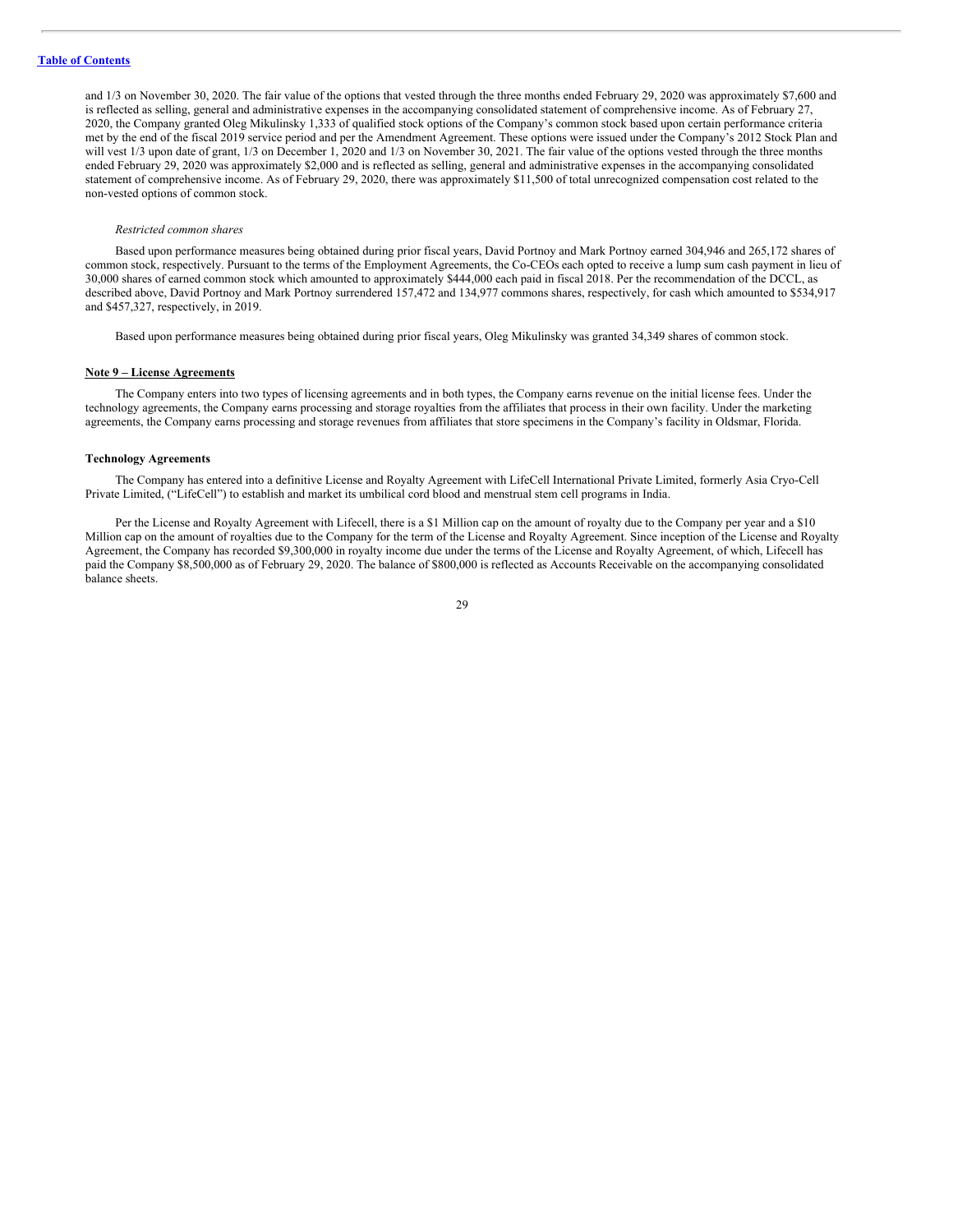## **Marketing Agreements**

The Company has definitive license agreements to market the Company's umbilical cord blood stem cell programs in Costa Rica, El Salvador, Guatemala, Honduras, Nicaragua, Panama and Pakistan.

For the three months ended February 29, 2020 and February 28, 2019, the Company recognized \$0 and \$0, respectively, for initial license fees and processing and storage royalties.

#### **Note 10– Legal Proceedings**

On December 3, 2015, a complaint styled Gary T. Brotherson, M.D., et al. v. Cryo-Cell International, Inc., Case No.15-007461-CI, Circuit Court, Sixth Judicial Circuit, Pinellas County, Florida, was served on the Company, naming it as defendant and alleging, among other things, that the Company breached certain agreements with plaintiffs and seeking damages in excess of \$15,000, the jurisdictional amount of the court in which the action is pending. On January 12, 2016, the Company served its answer, affirmative defenses, and counterclaim against the plaintiffs. The Company believes the plaintiffs' claims are without merit and it intends to contest the action vigorously. At this time, it is not possible for the Company to estimate the loss or the range of possible loss in the event of an unfavorable outcome, as the ultimate resolution of the complaint is uncertain at this time. No amounts have been accrued as of February 29, 2020.

In addition, from time to time the Company is subject to proceedings, lawsuits, contract disputes and other claims in the normal course of its business. The Company believes that the ultimate resolution of current matters should not have a material adverse effect on the Company's business, consolidated financial position or results of operations. It is possible, however, that there could be an unfavorable ultimate outcome for or resolution which could be material to the Company's results of operations for a particular quarterly reporting period. Litigation is inherently uncertain and there can be no assurance that the Company will prevail. The Company does not include an estimate of legal fees and other related defense costs in its estimate of loss contingencies.

## **Note 11– Share Repurchase Plan**

In December 2011, the Company's Board of Directors authorized management at its discretion to repurchase up to one million (1,000,000) shares of the Company's outstanding common stock. On June 6, 2012, the Board of Directors of the Company increased the number of shares of the Company's outstanding common stock that management is authorized to repurchase to up to three million (3,000,000). On April 8, 2015, the Board of Directors of the Company increased the number of shares of the Company's outstanding common stock that management is authorized to repurchase to up to six million (6,000,000) shares. On October 6, 2016, the Board of Directors of the Company increased the number of shares of the Company's outstanding common stock that management is authorized to repurchase to up to eight million (8,000,000) shares. The repurchases must be effectuated through open market purchases, privately negotiated block trades, unsolicited negotiated transactions, and/or pursuant to any trading plan that may be adopted in accordance with Rule 10b5-1 of the Securities and Exchange Commission or in such other manner as will comply with the provisions of the Securities Exchange Act of 1934.

In March 2018, the Company received notice that shares of the Company's common stock issued to certain executive officers pursuant to the Company's 2012 Stock Incentive Plan had purportedly been issued in excess of the shares reserved for issuance under the Plan. The Company established an independent committee of the Board of Directors to review this issue. After completing its investigation, the independent committee determined that certain restricted stock awards and certain performance-based awards were granted in violation of the 2012 Plan. See the Company's 2019 Proxy Statement. The Company repurchased 292,449 shares that were surrendered.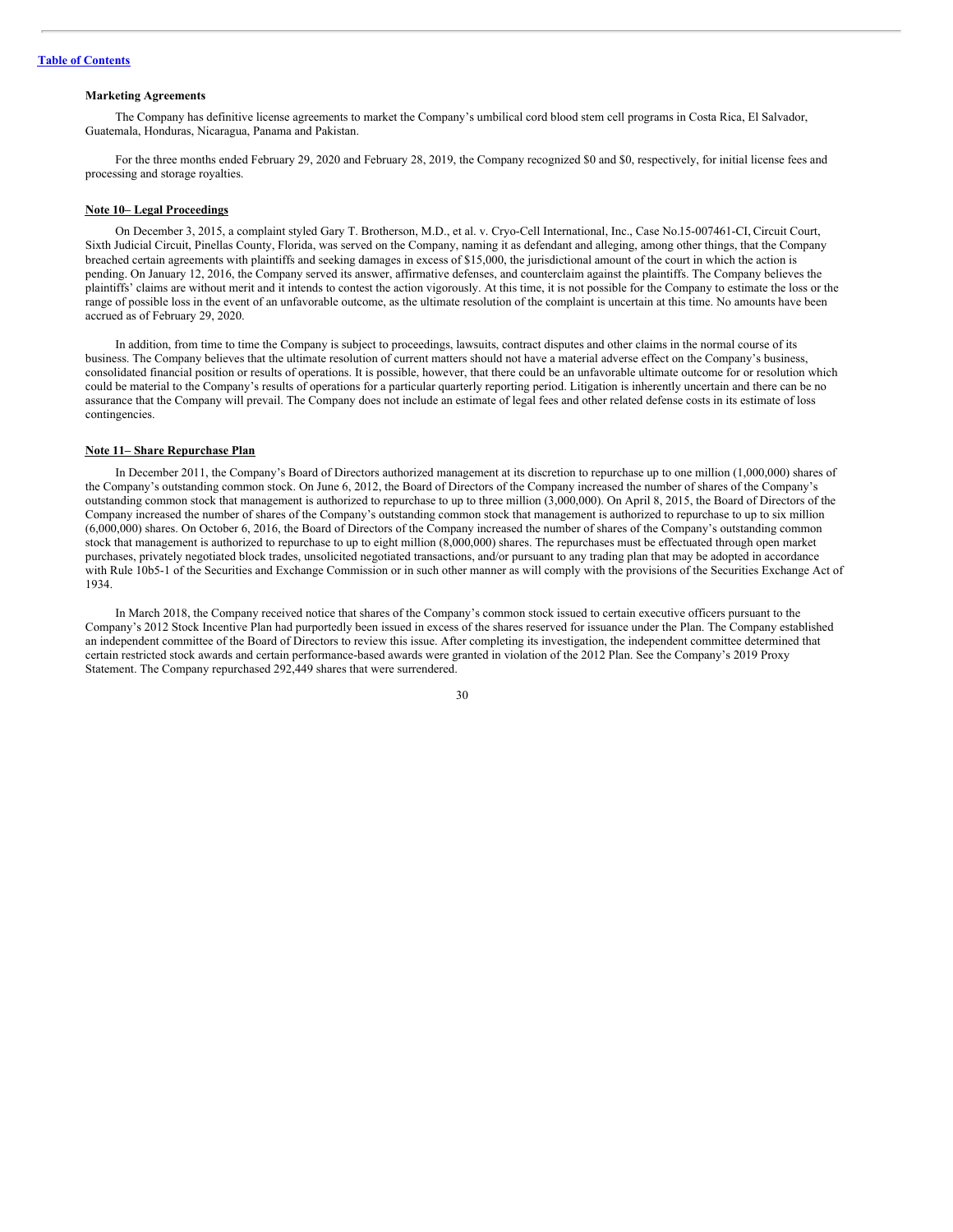As of February 29, 2020, the Company had repurchased an aggregate of 6,093,535 shares of the Company's common stock at an average price of \$3.37 per share through open market and privately negotiated transactions. The Company did not repurchase any of the Company's common stock during the first quarter of fiscal 2020.

The repurchased shares will be held as treasury stock at cost and have been removed from common shares outstanding as of February 29, 2020 and November 30, 2019. As of February 29, 2020, and November 30, 2019, 6,093,535 and 6,093,535 shares, respectively, were held as treasury stock.

Subsequent to the balance sheet date, the Company has not repurchased any additional shares of the Company's common stock.

#### **Note 12– Leases**

Effective December 1, 2019, the Company adopted ASU2016-02, Leases (Topic 842), using the modified retrospective approach and utilizing the effective date as its date of initial application. As a result, prior periods are presented in accordance with the previous guidance in ASC 840, Leases ("ASC 840"). The Company has elected to apply the 'package of practical expedients' which allows the Company to not reassess i) whether existing or expired arrangements contain a lease, ii) the lease classification of existing or expired leases, or iii) whether previous initial direct costs would qualify for capitalization under the new lease standard.

At the inception of an arrangement, the Company determines whether the arrangement is or contains a lease based on the unique facts and circumstances present in the arrangement. Leases with a term greater than one year are recognized on the balance sheet as a right-of-use (ROU) assets and short-term and long-term lease liabilities, as applicable. The Company does not have any financing leases.

Operating lease liabilities and their corresponding right-of-use assets are initially recorded based on the present value of lease payments over the expected remaining lease term. The interest rate implicit in lease contracts is typically not readily determinable. As a result, the Company utilizes its incremental borrowing rate to discount lease payments, which reflects the fixed rate at which the Company believes it could borrow on a collateralized basis the amount of the lease payments in the same currency, for a similar term, in a similar economic environment.

The Company has elected not to recognize leases with an original term of one year or less on the balance sheet. The Company typically only includes an initial lease term in its assessment of a lease arrangement. Options to renew a lease are not included in the Company's assessment unless there is reasonable certainty that the Company will renew.

| I                |  |
|------------------|--|
| I<br>٠<br>$\sim$ |  |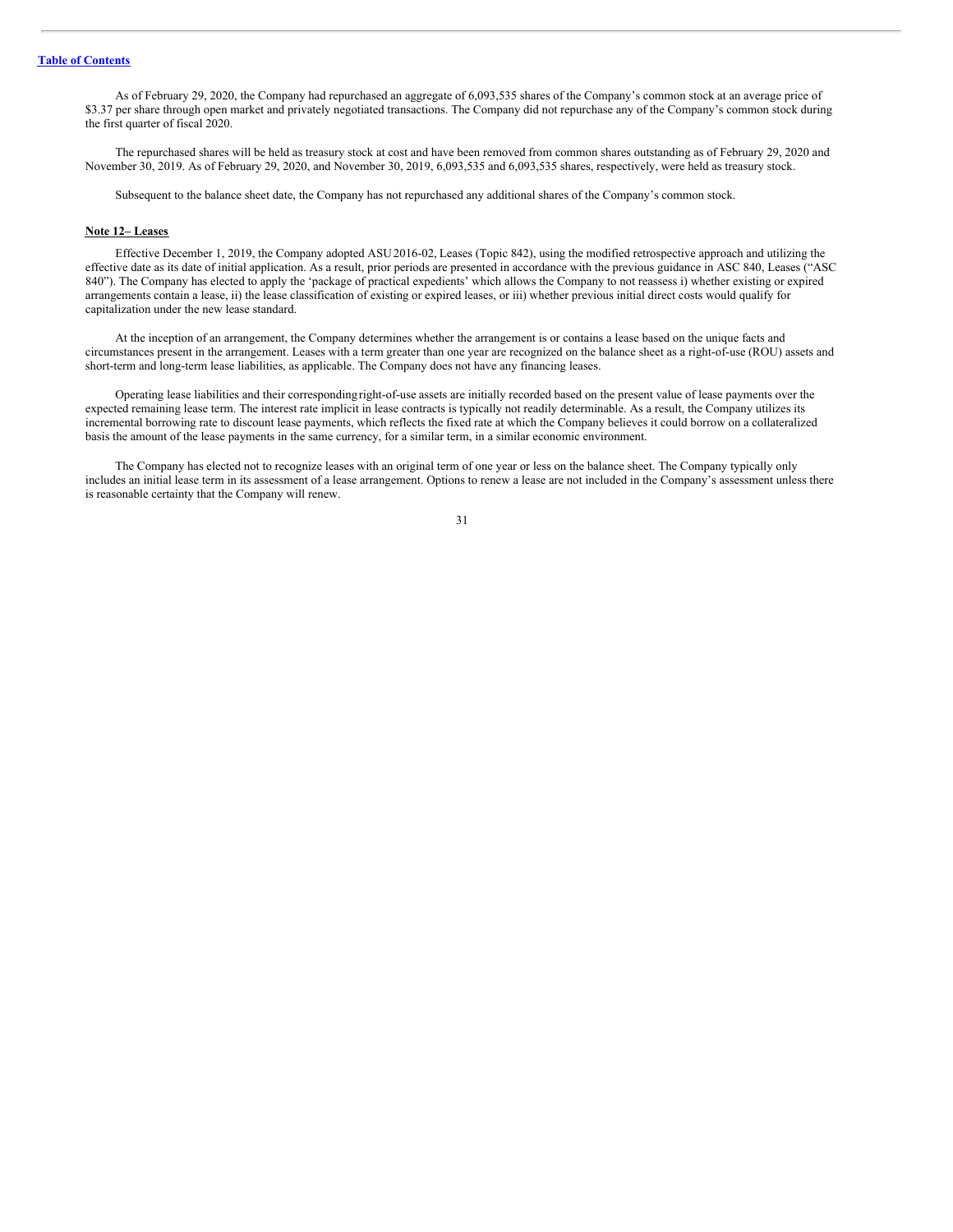The following table presents the right-of-use asset and short-term and long-term lease liabilities amounts recorded on the consolidated balance sheets as of February 29, 2020:

|                                                |   | February 29, 2020 |
|------------------------------------------------|---|-------------------|
| Assets                                         |   |                   |
| Operating lease right-of-use asset             | S | 496.284           |
| Liabilities                                    |   |                   |
| Current portion of operating lease liabilities | S | 264,798           |
| Operating lease long term liabilities          |   | 231,677           |
| Total lease liability                          |   | 496,475           |

The maturity of the Company's lease liabilities at February 29, 2020 were as follows:

|                                    | <b>Future Operating</b> |           |
|------------------------------------|-------------------------|-----------|
| Fiscal Year Ending November 30,    | Lease Payments          |           |
| 2020 (remaining 9 months)          |                         | 213,635   |
| 2021                               |                         | 284,846   |
| 2022                               |                         | 23.737    |
| Less: Imputed interest             |                         | (25, 743) |
| Present value of lease liabilities |                         | 496,475   |

The remaining lease term and discount rates are as follows:

|                              | February 29, 2020 |
|------------------------------|-------------------|
| Lease Term and Discount Rate |                   |
| Remaining lease term (years) |                   |
| Operating lease              | 1.8               |
| Discount rate (percentage)   |                   |
| Operating lease              | $5.3\%$           |

Supplemental cash flow information related to leases is as follows:

|                                               | Three Months Ended |
|-----------------------------------------------|--------------------|
|                                               | February 29, 2020  |
| Operating cash outflows from operating leases | 66.300             |

## **Note 13– Subsequent Event**

In March 2020, subsequent to the Company's balance sheet date, the World Health Organization declared a pandemic related to the rapidly spreading coronavirus ("COVID-19") outbreak. The Company has maintained operations, but the impact of the outbreak currently is unknown and rapidly evolving. The related health crisis could adversely affect the global economy, resulting in an economic downturn that could impact the demand for our services.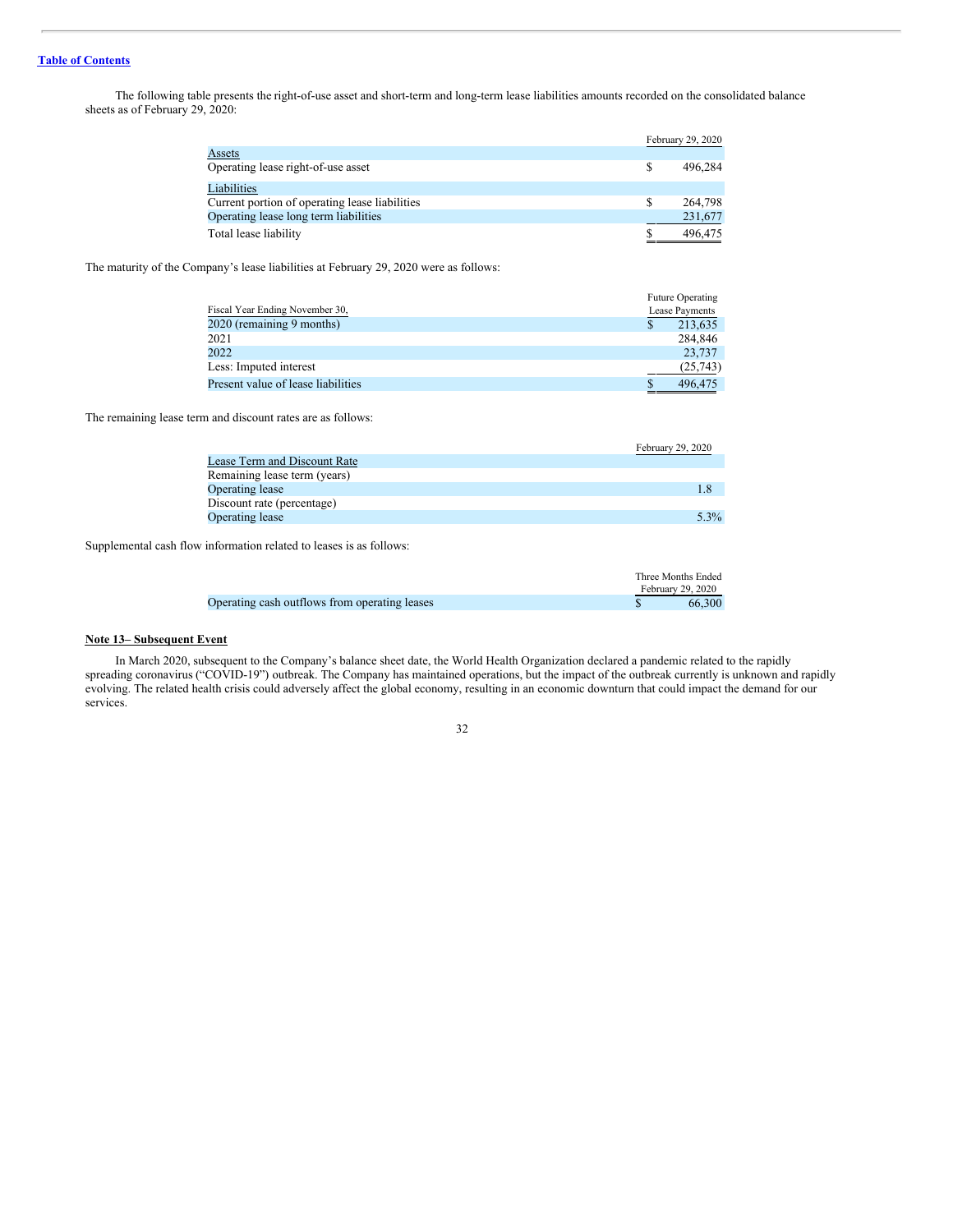## <span id="page-32-0"></span>**Item 2. Management's Discussion and Analysis of Financial Condition and Results of Operations.**

## **Forward Looking Statements**

This Form 10-Q, press releases and certain information provided periodically in writing or orally by the Company's officers or its agents may contain statements which constitute "forward-looking statements". The terms "Cryo-Cell International, Inc.," "Cryo-Cell," "Company," "we," "our" and "us" refer to Cryo-Cell International, Inc. The words "expect," "anticipate," "believe," "goal," "strategy," "plan," "intend," "estimate" and similar expressions and variations thereof, if used, are intended to specifically identify forward-looking statements. Those statements appear in a number of places in this Form 10-Q and in other places, and include statements regarding the intent, belief or current expectations of the Company, its directors or its officers with respect to, among other things:

- (i) our future performance and operating results;
- (ii) our future operating plans;
- (iii) our liquidity and capital resources; and
- (iv) our financial condition, accounting policies and management judgments.

Investors and prospective investors are cautioned that any such forward-looking statements are not guarantees of future performance and involve risks and uncertainties, and that actual results may differ materially from those projected in the forward-looking statements as a result of various factors. The factors that might cause such differences include:

- (i) any adverse effect or limitations caused by recent increases in government regulation of stem cell storage facilities;
- (ii) any increased competition in our business including increasing competition from public cord blood banks particularly in overseas markets but also in the U.S.;
- (iii) any decrease or slowdown in the number of people seeking to store umbilical cord blood stem cells or decrease in the number of people paying annual storage fees;
- (iv) any new services relating to other types of stem cells that have not yet been offered commercially, and there is no assurance that other stem cell services will be launched or will gain market acceptance;
- (v) any adverse impacts on revenue or operating margins due to the costs associated with increased growth in our business, including the possibility of unanticipated costs relating to the operation of our facility and costs relating to the commercial launch of new types of stem cells;
- (vi) any unique risks posed by our international activities, including but not limited to local business laws or practices that diminish our affiliates' ability to effectively compete in their local markets;
- (vii) any technological or medical breakthroughs that would render our business of stem cell preservation obsolete;
- (viii) any material failure or malfunction in our storage facilities; or any natural disaster or act of terrorism that adversely affects stored specimens;

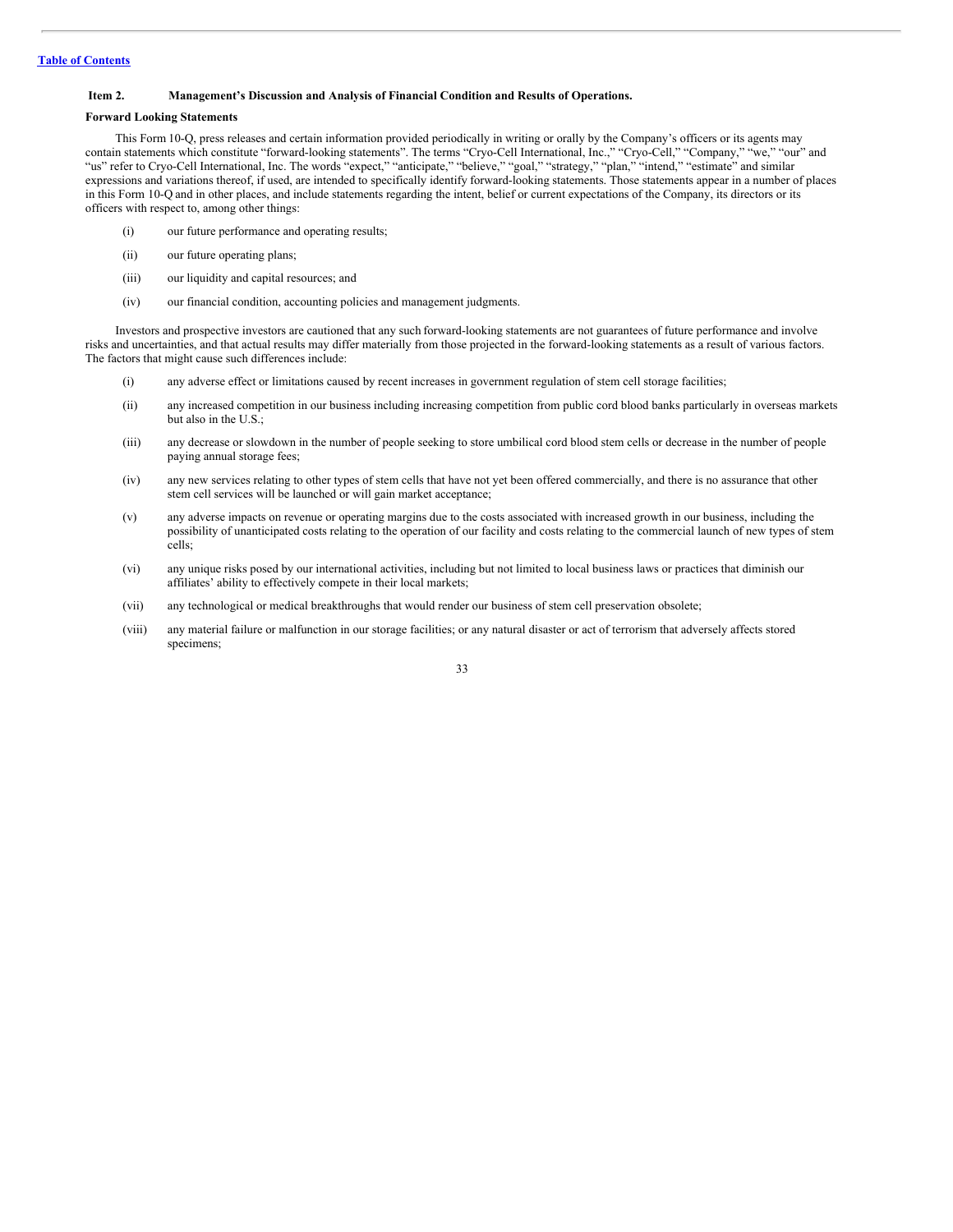## **Table of [Contents](#page-1-0)**

- (ix) any adverse results to our prospects, financial condition or reputation arising from any material failure or compromise of our information systems;
- (x) the costs associated with defending or prosecuting litigation matters, particularly including litigation related to intellectual property, and any material adverse result from such matters;
- (xi) the success of our licensing agreements and their ability to provide us with royalty fees;
- (xii) any difficulties and increased expense in enforcing our international licensing agreements;
- (xiii) any adverse performance by or relations with any of our licensees;
- (xiv) any inability to enter into new licensing arrangements including arrangements withnon-refundable upfront fees;
- (xv) any inability to realize cost savings as a result of recent acquisitions;
- (xvi) any inability to realize a return on an investment;
- (xvii) any increased U.S. income tax expense as a result of inability to utilize or exhaustion of net operating losses;
- (xviii) any adverse impact on our revenues and operating margins as a result of discounting of our services in order to generate new business in tough economic times where consumers are selective with discretionary spending;
- (xix) the success of our global expansion initiatives;
- (xx) our actual future ownership stake in future therapies emerging from our collaborative research partnerships;
- (xxi) our ability to minimize our future costs related to R&D initiatives and collaborations and the success of such initiatives and collaborations;
- (xxii) any inability to successfully identify and consummate strategic acquisitions;
- (xxiii) any inability to realize benefits from any strategic acquisitions;
- (xxiv) the Company's ability to realize a profit on the acquisition ofPrepaCyte-CB;
- (xxv) the Company's ability to realize a profit on the acquisition of Cord:Use,
- (xxvi) the costs associated with proxy contests and its impact on our business,
- (xxvii) the impact of the COVID-19 pandemic on our sales, operations and supply chain and
- (xxviii) other factors many of which are beyond our control.

We undertake no obligation to publicly update or revise the forward-looking statements made in this Form10-Q to reflect events or circumstances after the date of this Form 10-Q or to reflect the occurrence of unanticipated events.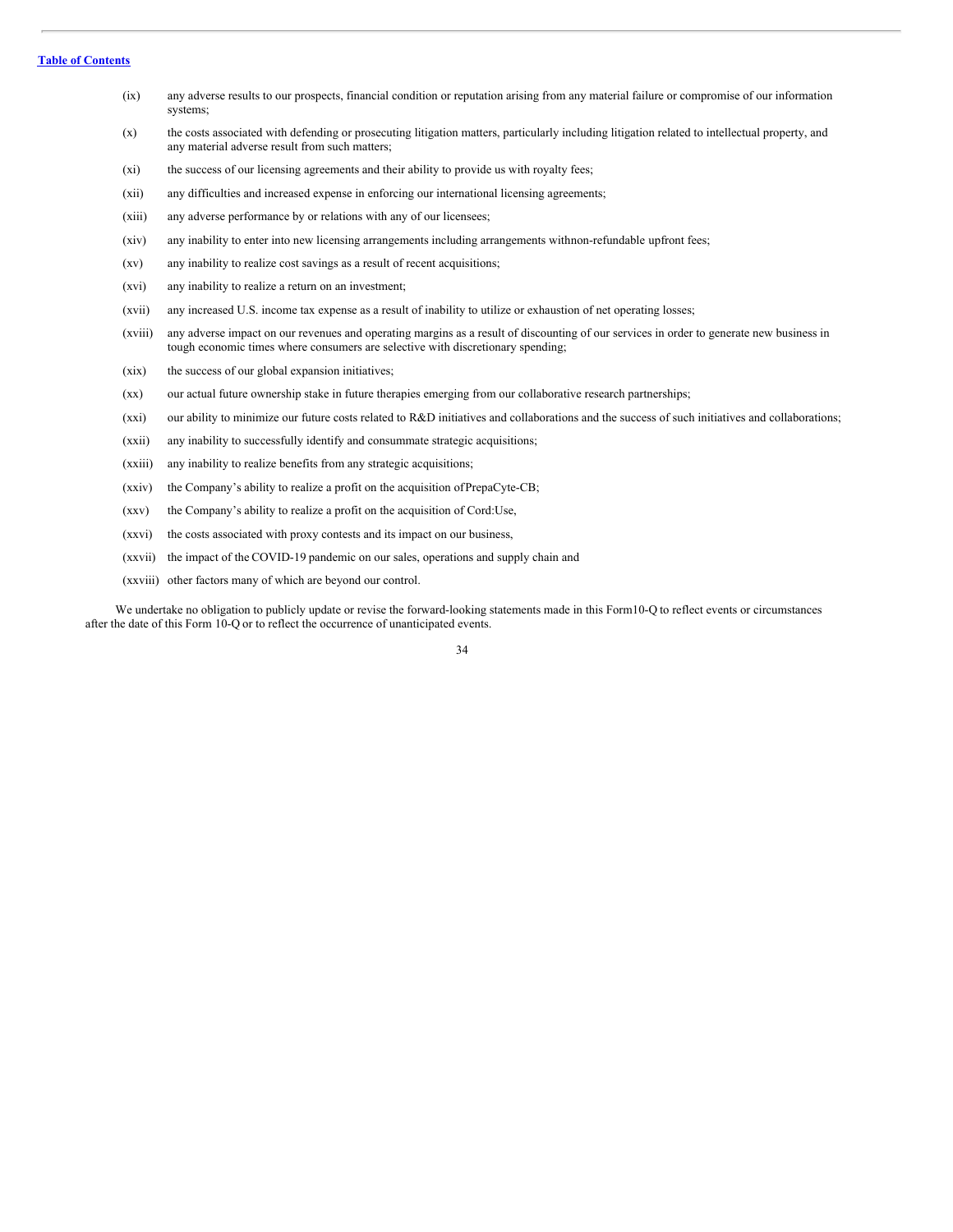## **Table of [Contents](#page-1-0)**

Readers are cautioned not to place undue reliance on these forward-looking statements, which reflect management's analysis only as of the date hereof. Cryo-Cell International, Inc. undertakes no obligation to publicly revise these forward-looking statements to reflect events or circumstances that arise after the date hereof. Readers should carefully review the risk factors described in other documents the Company files from time to time with the Securities and Exchange Commission, including the Annual Report on Form 10-K filed by the Company and any Current Reports on Form8-K filed by the Company.

## **Overview**

The Company is engaged in cellular processing and cryogenic storage, with a current focus on the collection and preservation of umbilical cord blood stem cells for family use. The Company's principal sources of revenues are service fees for cord blood processing and preservation for new customers and recurring annual storage fees. Effective April 2016, the Company offers two pricing models, a standard plan and premium plan. The Company charges fees of \$1,675 for the standard plan and \$2,025 for the premium plan to new clients for the collection kit, processing, testing and return medical courier service, with discounts in the case of multiple children from the same family and in other circumstances. The Company charges an annual storage fee of \$175 for new clients that enroll in the standard and premium plans; storage fees for existing customers depend on the contracts with such customers. The Company continues to offer a one-time payment plan for 18 years of storage and a lifetime payment plan, pursuant to which the client is charged \$4,650 for the standard plan and \$5,000 for the premium plan and approximately \$5,800 for the standard plan and approximately \$6,100 for the premium plan, respectively, less discounts in the case of multiple children from the same family and in other circumstances. The one-time plan includes the collection kit, processing and testing, return medical courier service and 18 years of prepaid storage fees. The lifetime plan includes the collection kit, processing and testing, return medical courier service and prepaid storage fees for the life of the client. The Company also receives other income from licensing fees and royalties from global affiliates.

On June 11, 2018, Cryo-Cell completed its acquisition of substantially all of the assets (the "Cord Purchase") of Cord:Use Cord Blood Bank, Inc., a Florida corporation ("Cord:Use"), in accordance with the definitive Asset Purchase Agreement between Cryo-Cell and Cord:Use (the "Purchase Agreement"), including without limitation Cord:Use's inventory of public cord blood units existing as of the closing date (the "Public Cord Blood Inventory") and Cord:Use's shares of common stock of Tianhe Stem Cell Biotechnologies, Inc., an Illinois corporation (the "Tianhe Capital Stock"). Cord:Use was in the business of public and private cord blood and tissue, collection, processing, storage and banking. The aggregate consideration payable at closing under the Purchase Agreement was \$14,000,000, with \$10,500,000 paid in cash and the balance paid through the delivery to Seller of 465,426 shares of Cryo-Cell's common stock, par value \$0.01 per share ("Common Stock"), at \$7.52 per share. In addition, Cryo-Cell assumed certain limited liabilities incurred by Cord:Use in connection with its business that were unpaid as of the closing date and that directly relate to the services to be provided after closing by Cryo-Cell. Cryo-Cell also assumed certain of Cord:Use's contracts and the obligations arising therefrom after the closing. Additionally, Cord:Use is entitled to an earnout from Cryo-Cell's sale of the Public Cord Blood Inventory from and after closing. Each calendar year after the closing, Cryo-Cell is required to pay to Cord:Use 75% of all gross revenues, net of any returns, received from the sale of public cord blood inventory in excess of \$500,000. Such payments are to be made quarterly, within 30 days of the end of the last month of each calendar quarter, until the public cord blood inventory is exhausted. In addition, each calendar year after closing, until the public cord blood inventory is exhausted, for every \$500,000 of retained gross revenues, net of any returns, received and retained by Cryo-Cell in excess of the initial \$500,000 retained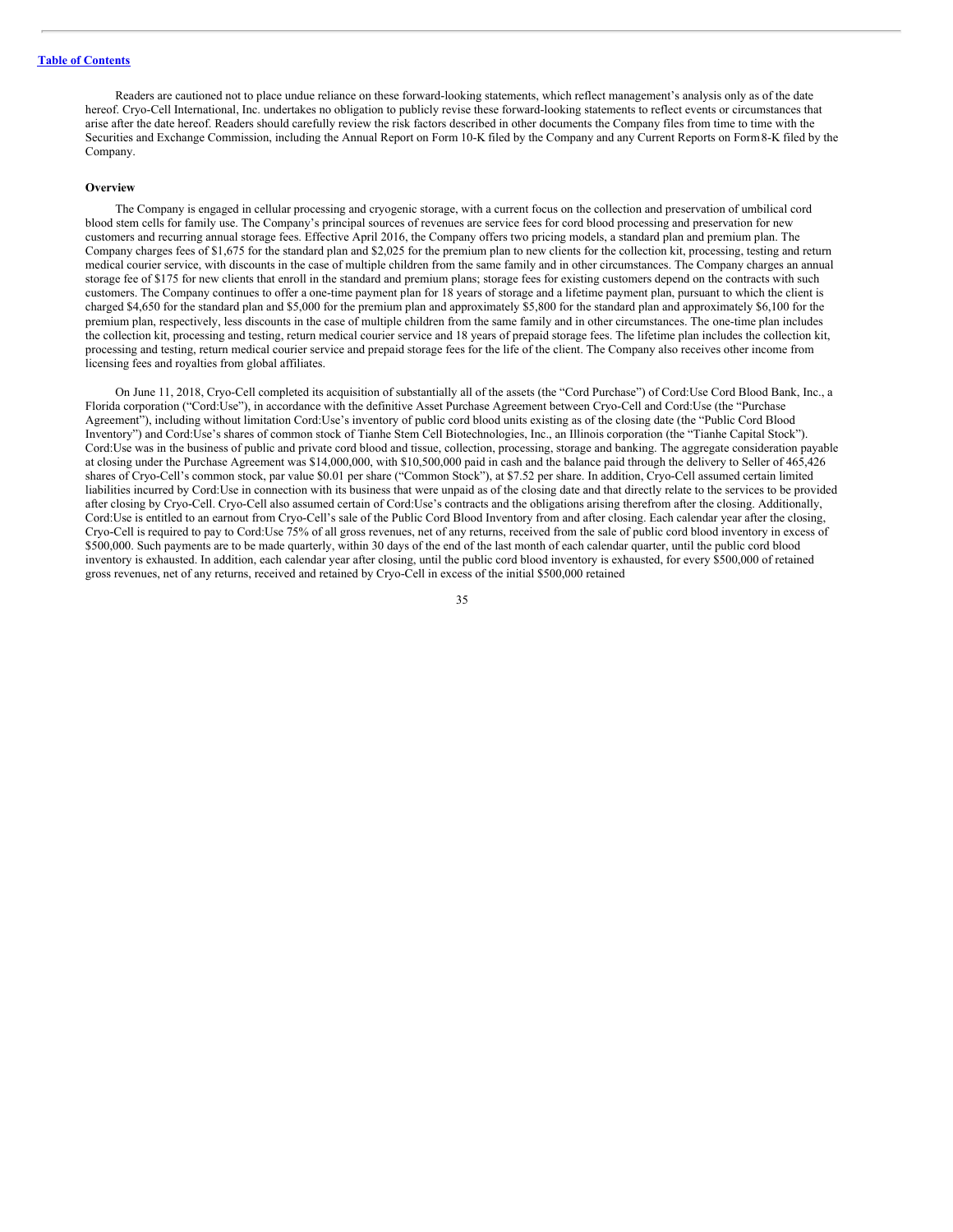by Cryo-Cell during such year, Cryo-Cell is to deliver \$200,000 worth of Cryo-Cell Common stock to Cord:Use, up to an aggregate value of \$5,000,000. Cord:Use is also entitled to a portion of the gross profits generated, or deemed to have been generated, by Cryo-Cell from its ownership of the Tianhe Capital Stock.

During the three months ended February 29, 2020, the Company's revenues increased 2% as compared to the same period in 2019. The Company reported net income of \$687,000 or \$0.09 per basic common share for the three months ended February 29, 2020 compared to net income of approximately \$276,000, or \$0.04 per basic common share for the three months ended February 28, 2019. Net income for the three months ended February 29, 2020 was the result of a 2% increase in revenue offset by a 2% increase in cost of sales and a 3% increase in selling, general and administrative expenses. Net income for the three months ended February 28, 2019 resulted in a 20% increase in revenue offset by a 54% increase in cost of sales and a 4% increase in selling, general and administrative expenses.

At February 29, 2020, the Company had cash and cash equivalents of \$8,415,639. The Company's cash increased by \$1,875,000 during the first three months of fiscal 2020. Cash provided by operations was approximately \$2,616,000 which was offset by approximately \$775,000 used to repay the note payable.

The COVID-19 global pandemic may pose risks to our business. It is too early to quantify the impact this situation will have on revenue and profits for the remainder of our fiscal year ended November 30, 2020 or beyond. The Company has maintained operations, but the impact of the outbreak currently is unknown and rapidly evolving. We have taken appropriate steps to minimize the risk to our employees and to maintain normal business operations. The related health crisis could adversely affect the global economy, resulting in an economic downturn that could impact the demand for our services.

Consistent with its fiduciary duties, the board of directors and management has reviewed and will continue to review strategic options and opportunities for the Company, in order to maximize shareholder value. These options may include, but are not limited to, strategic mergers or acquisitions, investments in other public and/or private companies, repurchases of RSA interests, a deregistration of the Company's common stock under the Securities Exchange Act of 1934 or a going-private transaction. These options may or may not be related to the Company's current business. In order to undertake any of the aforementioned activities, the Company may take on substantial debt or equity capital which could increase the risk of investment in the Company.

#### **Results of Operations**

*Revenues.* Revenues for the three months ended February 29, 2020 were \$7,620,774 compared to \$7,495,112 for the same period in 2019, a 2% increase. The increase in revenue was primarily attributable to a 1% increase in processing and storage fees.

*Processing and Storage Fees.* The increase in processing and storage fee revenue is attributable to a 7% increase in recurring annual storage fee revenue.

Public Banking Revenue. For the three months ended February 29, 2020, revenue from public banking was \$154,079 compared to \$134,365 for the three months ended February 28, 2019.

*Product Revenue*. For the three months ended February 29, 2020, revenue from the PrepaCyte CB product sales was \$60,407 compared to \$25,720 for the three months ended February 28, 2019.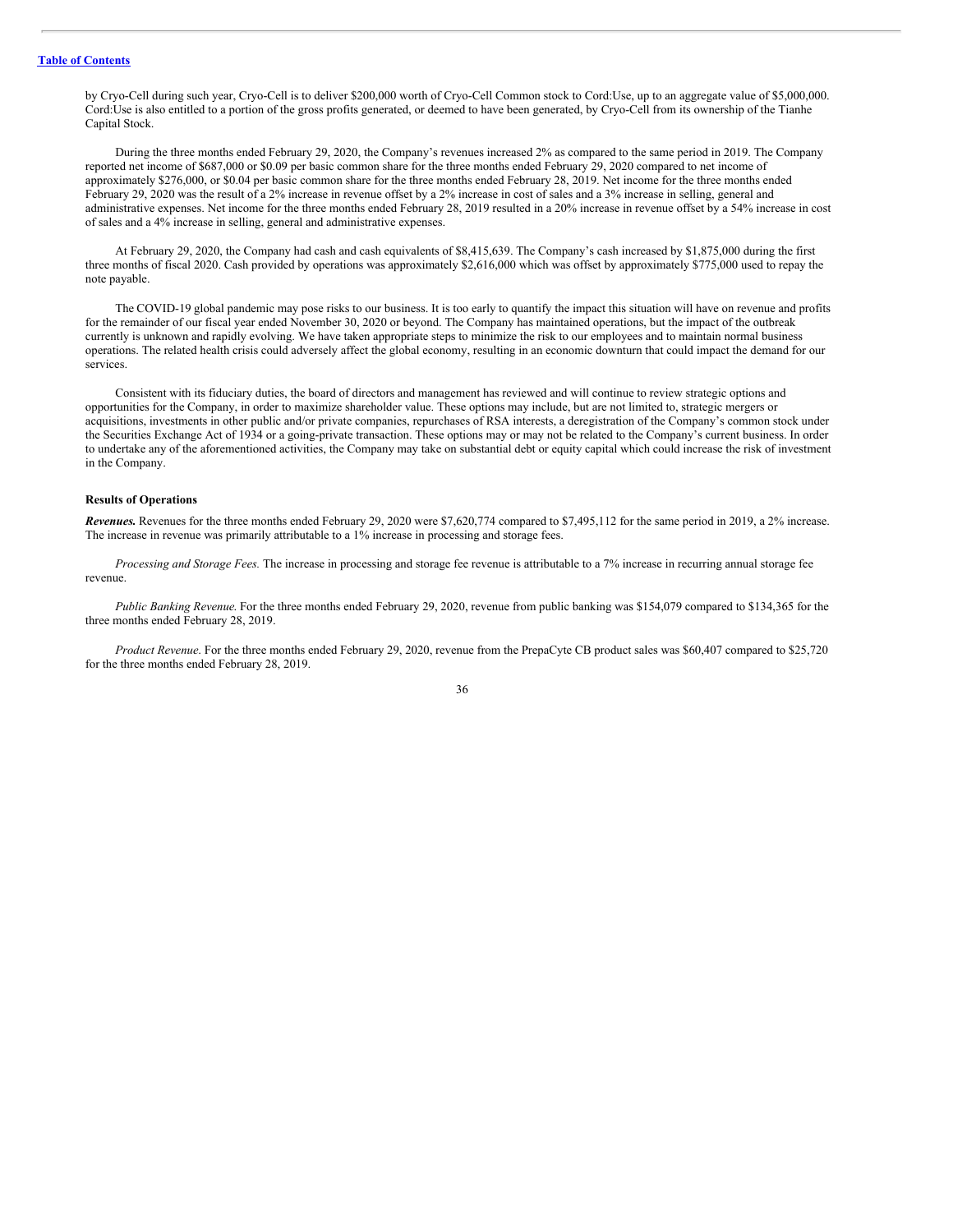*Licensee Income.*Licensee income for the three months ended February 29, 2020, was \$0 as compared to \$0 for the 2019 period.

Per the License and Royalty Agreement with Lifecell, there is a \$1 Million cap on the amount of royalty due to the Company per year and a \$10 Million cap on the amount of royalties due to the Company for the term of the License and Royalty Agreement. Since inception of the License and Royalty Agreement, the Company has recorded \$9,300,000 in royalty income due under the terms of the License and Royalty Agreement, of which, Lifecell has paid the Company \$8,500,000 as of February 29, 2020. The balance of \$800,000 is reflected as Accounts Receivable on the accompanying consolidated balance sheets.

*Cost of Sales.* Cost of sales for the three months ended February 29, 2020 was \$2,503,144 as compared to \$2,466,227 for the same period in 2019, representing a 2% increase. Cost of sales includes wages and supplies associated with process enhancements to the existing production procedures and quality systems in the processing of cord blood specimens at the Company's facility in Oldsmar, Florida and depreciation expense of approximately \$52,000 and \$48,000 for the three months ended February 29, 2020 and February 28, 2019, respectively. Also included in Cost of Sales is \$41,117 and \$160,006 related to the costs associated with production of the PrepaCyte®-CB processing and storage system for the three months ended February 29, 2020 and February 28, 2019, respectively. Also included in Cost of Sales is \$406,953 and \$267,605 for the three months ended February 29, 2020 and February 28, 2019, respectively, related to the public banking due to the Purchase Agreement with Cord:Use. The increase in cost of sales for the three months ended February 29, 2020 versus February 28, 2019 is due to the increased costs due to the public cord blood bank.

*Selling, General and Administrative Expenses.* Selling, general and administrative expenses for the three months ended February 29, 2020 were \$3,870,029 as compared to \$3,745,302 for the 2019 period, representing a 3% increase. These expenses are primarily comprised of expenses for consumer advertising, salaries and wages for personnel and professional fees. The slight increase in selling, general and administrative expenses is due in part to an increase in salaries and stock compensation expense of \$167,151 or 66%, offset by a \$88,000 or 36% decrease in bad debt expense.

*Research, Development and Related Engineering Expenses.*Research, development and related engineering expenses for the three months ended February 29, 2020 were \$5,722 as compared to \$5,884 for the three months ended February 28, 2019.

*Depreciation and Amortization*. Depreciation and Amortization (not included in Cost of Sales) for the three months ended February 29, 2020 was \$44,221 compared to \$56,980 for the 2019 period.

*Change in the Fair Value of Contingent Consideration.* Change in the fair value of the contingent consideration for the three months ended February 29, 2020 was a decrease of \$51,412 compared to an increase of \$367,057 for the 2019 period. The contingent consideration is the earnout that Cord:Use is entitled to from the Company's sale of the public cord blood inventory from and after closing, described above. The contingent consideration was remeasured to fair value as of February 29, 2020. The estimated fair value of the contingent earnout was determined using a Monte Carlo analysis examining the frequency and mean value of the resulting earnout payments. The resulting value captures the risk associated with the form of the payout structure. The risk-neutral method is applied, resulting in a value that captures the risk associated with the form of the payout structure and the projection risk. The carrying amount of the liability may fluctuate significantly and actual amounts paid may be materially different from the estimated value of the liability.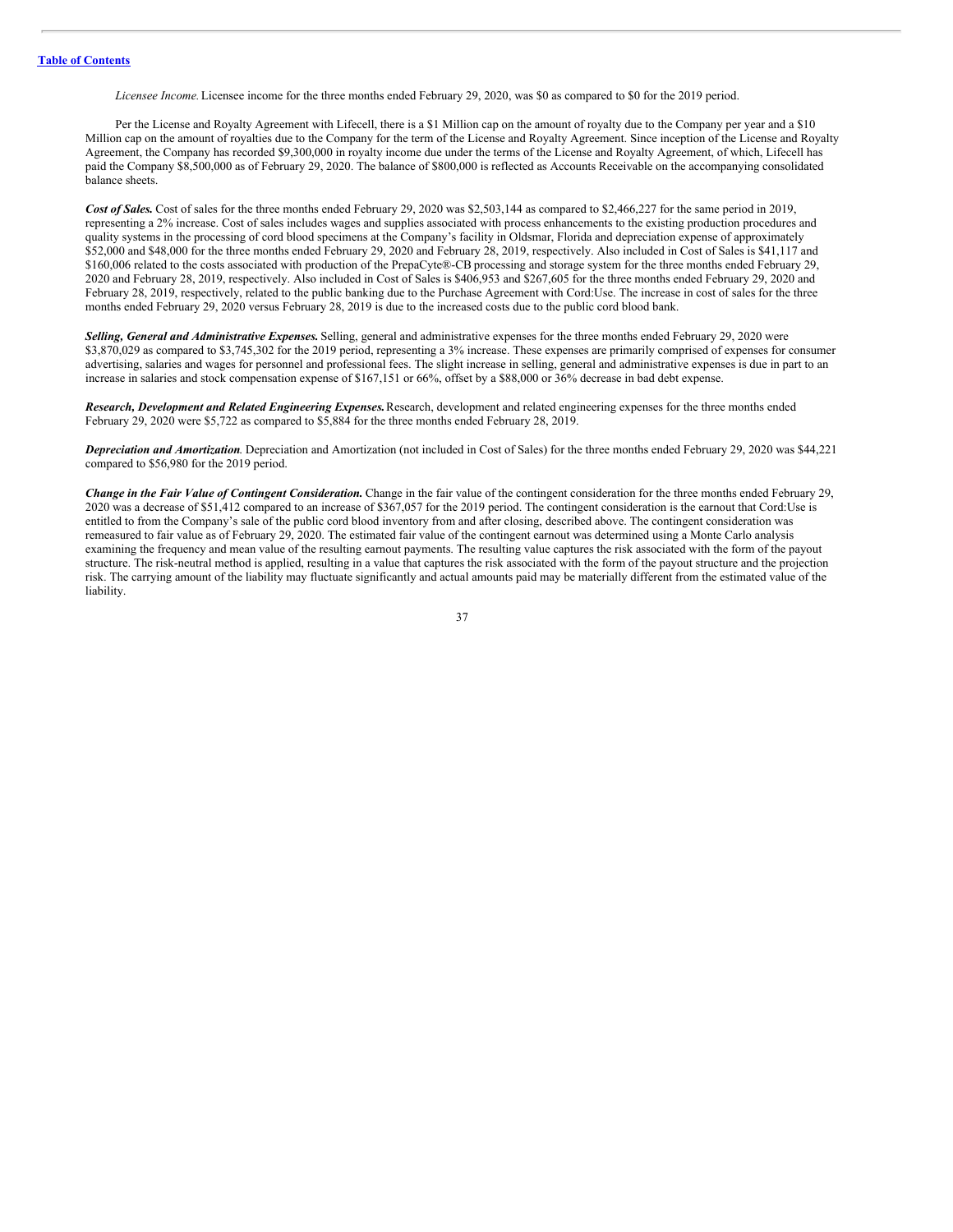*Interest Expense.* Interest expense for the three months ended February 29, 2020 was \$365,299 compared to \$406,925 for the three months ended February 28, 2019, of which, \$134,261 and \$210,138, respectively, related to the credit and subordination agreements with Texas Capital Bank, National Association as described in Note 6. The remaining interest expense is mainly comprised of amounts due to the parties to the Company's revenue sharing agreements ("RSAs") based on the Company's storage revenue collected.

*Income Taxes***.** Income tax expense for the three months ended February 29, 2020 was \$252,380 compared to \$104,667 for the three months ended February 28, 2019.

Deferred tax assets and liabilities are measured using enacted tax rates expected to be recovered or settled. The ultimate realization of our deferred tax assets depends upon generating sufficient future taxable income prior to the expiration of the tax attributes. In assessing the need for a valuation allowance, we must project future levels of taxable income. This assessment requires significant judgment. We examine the evidence related to the recent history of tax losses, the economic conditions in which we operate and our forecasts and projections to make that determination.

The Company records foreign income taxes withheld from installment payments ofnon-refundable up-front license fees and royalty income earned on the processing and storage of cord blood stem cell specimens in geographic areas where the Company has license agreements. The Company recorded \$0 for both of the three months ended February 29, 2020 and February 28, 2019, respectively, of foreign income tax expense, which is included in income tax expense in the accompanying consolidated statements of comprehensive income.

## **Liquidity and Capital Resources**

On May 20, 2016, the Company entered into a Credit Agreement ("Agreement") with Texas Capital Bank, National Association ("TCB") for a term loan of \$8.0 million in senior credit facilities. The proceeds of the term loan were used by the Company to fund repurchases of the Company's common stock. Subject to the terms of the Agreement, on May 20, 2016, TCB advanced the Company \$100.00. On July 1, 2016, TCB advanced the remaining principal amount of \$7,999,900 per a promissory note dated May 20, 2016 between the Company and TCB.

On August 26, 2016, the Company entered into a First Amendment to Credit Agreement with TCB. Pursuant to terms of the First Amendment to Credit Agreement, on August 26, 2016, TCB made an additional advance to the Company in principal amount of \$2,133,433 per an Amended and Restated Promissory Note dated August 26, 2016 between the Company and TCB. The additional proceeds of the term loan were used by the Company to fund the extinguishment of revenue sharing agreements.

On June 11, 2018, the Company entered into a Second Amendment to Credit Agreement with TCB. Pursuant to the terms of the Second Amendment to Credit Agreement, TCB made an additional advance to the Company in principal amount of \$9,000,000 per an Amended and Restated Promissory Note dated June 11, 2018 between the Company and TCB in the principal amount of \$15,500,000. The proceeds were used to finance a portion of the purchase price of the Cord:Use Purchase.

Prior to the loans, the Company's principal source of cash has been from sales of its umbilical cord blood program to customers and royalties from licensees.

At February 29, 2020, the Company had cash and cash equivalents of \$8,415,639 as compared to \$6,541,037 at November 30, 2019. The increase in cash and cash equivalents during the three months ended February 28, 2019 was primarily attributable to the following: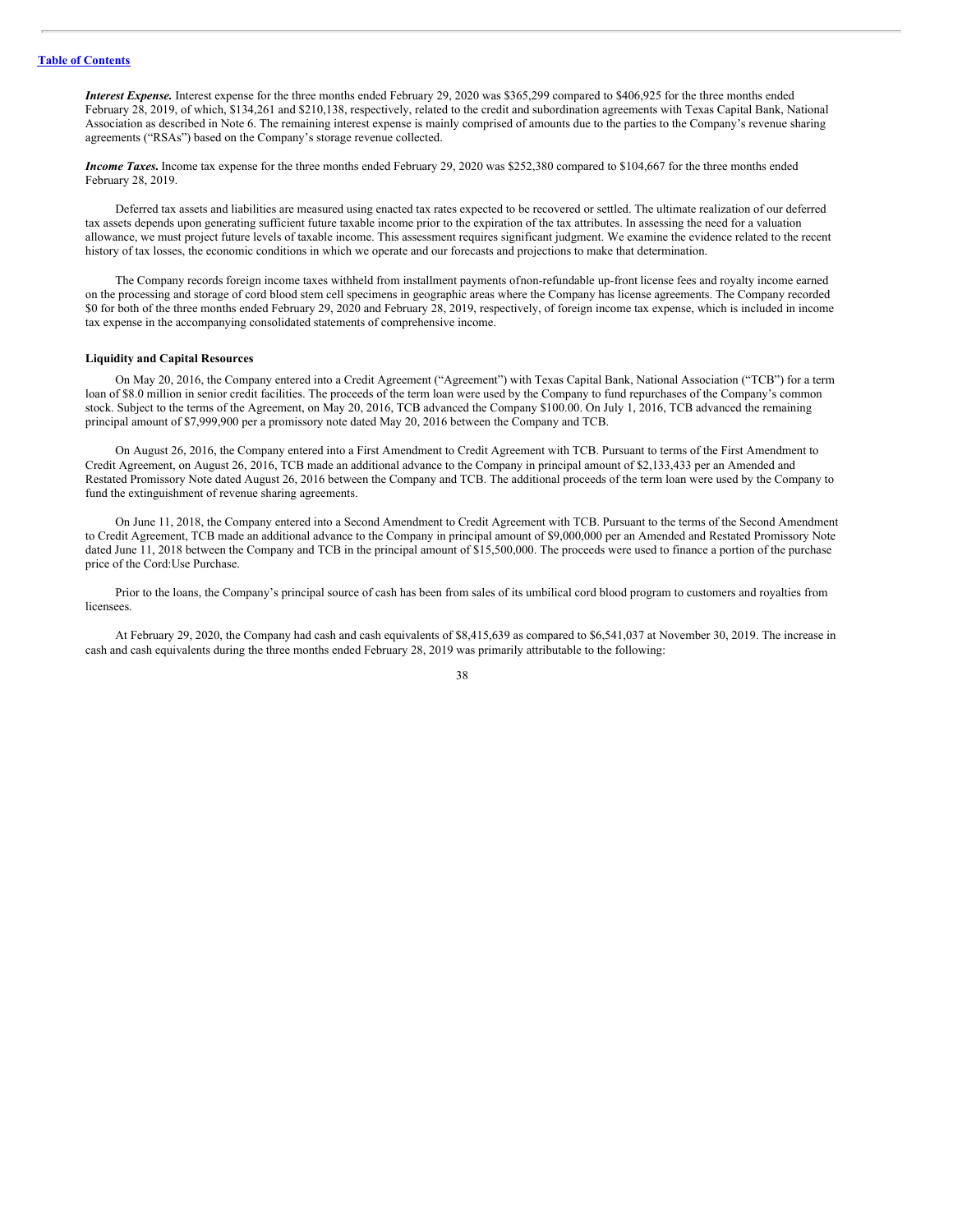Net cash provided by operating activities for the three months ended February 29, 2020 was \$2,615,563 which was primarily attributable to the Company's operating results and an increase in the Company's new clients choosing the prepaid storage plans versus the annual storage fee plan.

Net cash provided by operating activities for the three months ended February 28, 2019 was \$1,854,042 which was primarily attributable to the Company's operating results and an increase in the Company's new clients choosing the prepaid storage plans versus the annual storage fee plan.

Net cash used in investing activities for the three months ended February 29, 2020 was \$6,961, which was primarily attributable to the purchases of property and equipment.

Net cash used in investing activities for the three months ended February 28, 2019 was \$49,085 which was primarily attributable to the purchases of property and equipment.

Net cash used by financing activities for the three months ended February 29, 2020 was \$734,000 which was primarily attributable to the payments of \$775,000 to repay the note payable described above offset by the receipt of \$41,000 from the exercise of stock options.

Net cash used by financing activities for the three months ended February 28, 2019 was \$769,299 which was primarily attributable to the payments of \$774,999 to repay the note payable described above offset by the receipt of \$5,700 from the exercise of stock options.

The Company does not have a line of credit.

The Company will closely monitor its liquidity and capital resources due to any potential impact that theCOVID-19 pandemic may have on operations.

The Company anticipates making discretionary capital expenditures of approximately \$500,000 over the next twelve months for software enhancements and purchases of property and equipment. The Company anticipates funding future property and equipment purchases with cash-on-hand and cash flows from future operations.

The Company anticipates that its cash and cash equivalents, marketable securities and cash flows from future operations will be sufficient to fund its known cash needs for at least the next 12 months. Cash flows from operations will depend primarily upon increasing revenues from sales of its umbilical cord blood and cord tissue cellular storage services and managing discretionary expenses. If expected increases in revenues are not realized, or if expenses are higher than anticipated, the Company may be required to reduce or defer cash expenditures or otherwise manage its cash resources during the next 12 months so that they are sufficient to meet the Company's cash needs for that period. In addition, the Company may consider seeking equity or debt financing if deemed appropriate for its plan of operations, and if such financing can be obtained on acceptable terms. There is no assurance that any reductions in expenditures, if necessary, will not have an adverse effect on the Company's business operations, including sales activities and the development of new services and technology.

## **Critical Accounting Policies**

This discussion and analysis of our financial condition and results of operations is based on our consolidated financial statements, which have been prepared in accordance with U.S. generally accepted accounting principles. The preparation of these financial statements requires us to make judgments, estimates, and assumptions that affect the reported amounts of assets, liabilities, revenues, expenses and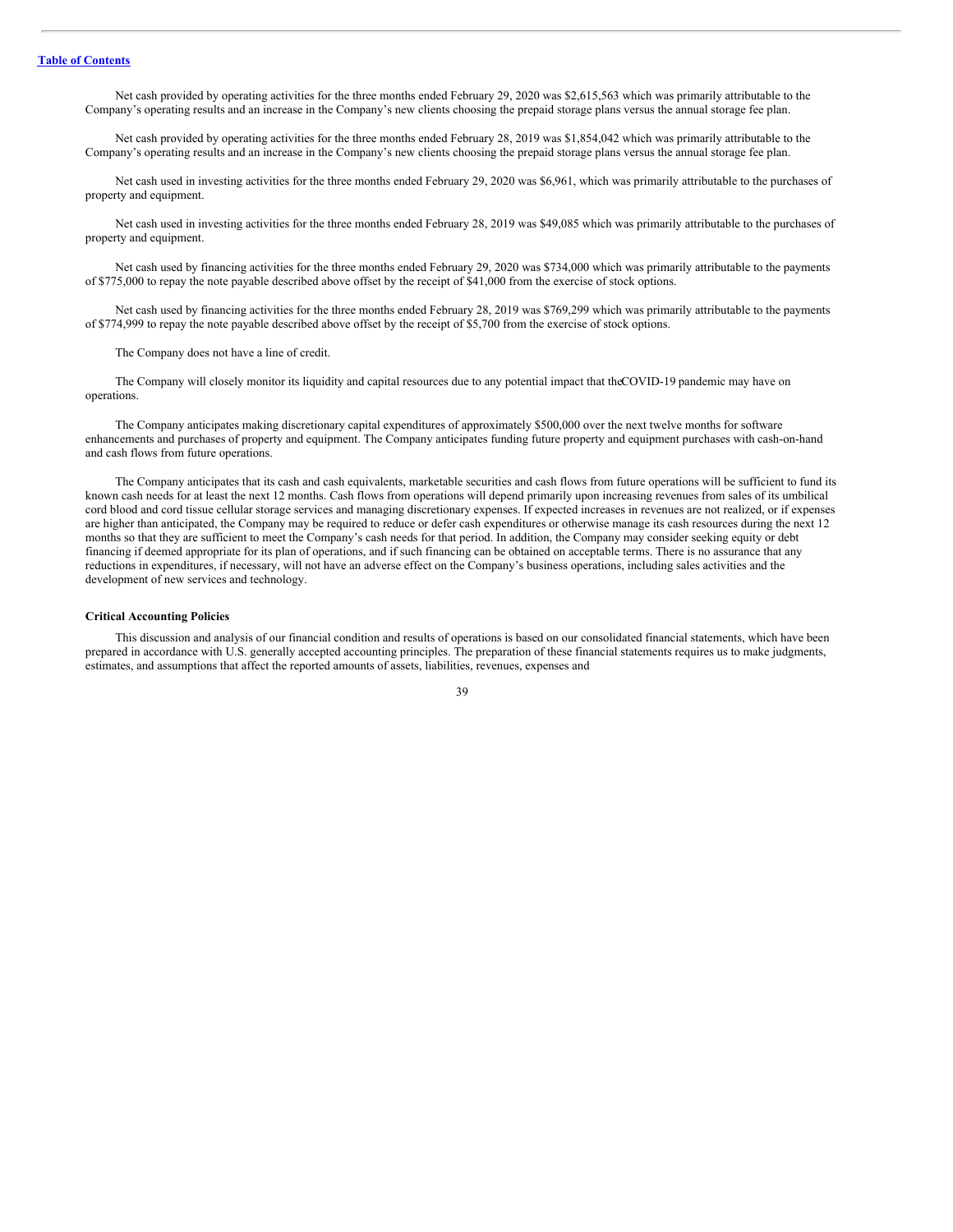disclosures of contingent assets and liabilities. For a full discussion of our accounting policies please refer to Note 1 to the Consolidated Financial Statements included in our 2019 Annual Report on Form 10-K filed with the SEC on February 28, 2020. Our most critical accounting policies and estimates include: recognition of revenue and the related allowance for doubtful accounts, stock-based compensation, income taxes and license and revenue sharing agreements. We continually evaluate our judgments, estimates and assumptions. We base our estimates on the terms of underlying agreements, historical experience and other factors that we believe are reasonable based on the circumstances, the results of which form our management's basis for making judgments about the carrying value of assets and liabilities that are not readily apparent from other sources. Actual results may differ from these estimates. There have been changes to our critical accounting policies and estimates from the information provided in Item 7, *Management's Discussion and Analysis of Financial Condition and Results of Operations* included in our 2019 Annual Report on Form10-K. Please refer to Note 1 to the Consolidated Financial Statements.

## **Recently Issued Accounting Pronouncements**

See Note 1 to the Consolidated Financial Statements.

#### **Off-Balance Sheet Arrangements**

The Company has no off-balance sheet arrangements that have or are reasonable likely to have a current or future effect on its financial condition, changes in financial condition, revenues or expenses, results of operations, liquidity, capital expenditures or capital resources that is material to investors.

## <span id="page-39-0"></span>**Item 3. Quantitative and Qualitative Disclosures About Market Risk.**

Not applicable.

## <span id="page-39-1"></span>**Item 4. Controls and Procedures**

## **Evaluation of Disclosure Controls and Procedures**

Based on their most recent review, as of the end of the period covered by this report, the Company's principal executive officer and principal financial officer have concluded that the Company's disclosure controls and procedures are effective, and that information required to be disclosed by the Company in the reports that it files or submits under the Securities Exchange Act of 1934, as amended, is accumulated and communicated to the Company's management, including its principal executive officer and principal financial officer, as appropriate to allow timely decisions regarding required disclosure and are effective to ensure that such information is recorded, processed, summarized and reported within the time periods specified in the SEC's rules and forms. In March 2018, the Company received notice that shares of the Company's common stock issued to certain executive officers pursuant to the Company's 2012 Stock Incentive Plan had purportedly been issued in excess of the shares reserved for issuance under the Plan. The Company established an independent committee of the Board of Directors to review this issue. Management has implemented the proper disclosure controls and procedures.

The Company has not made an amended8-K filing with respect to the Current Reports on Form8-K that was filed on July 16, 2015 to announce the acquisition of PrepaCyte. Accordingly, the Company is not deemed a timely filer. Management intends to subsequently make this amended 8-K filing to include the required pre-acquisition financial statements of PrepaCyte as well as the required pro forma financial information.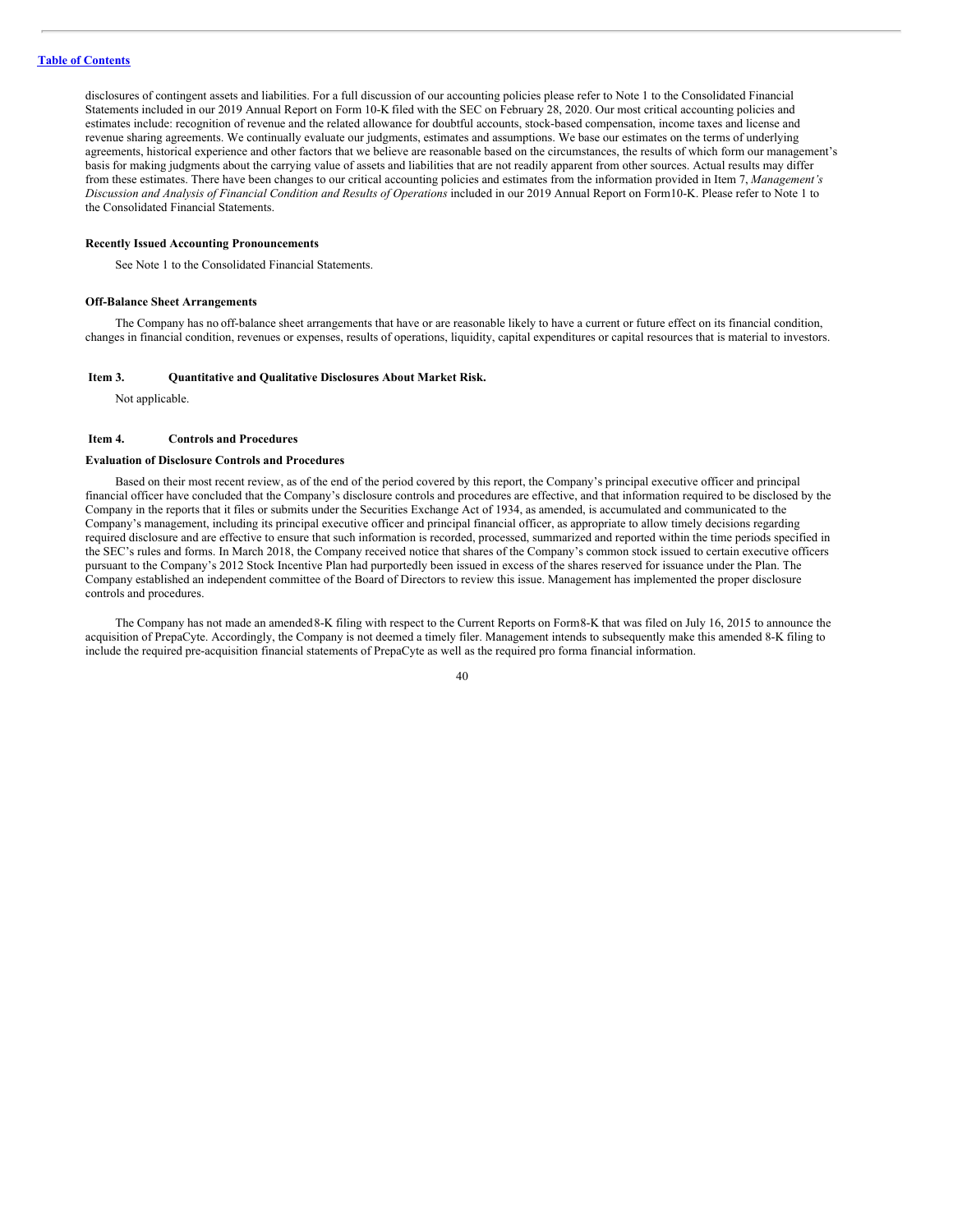## **Changes in Internal Control Over Financial Reporting**

Other than as disclosed in "Evaluation of Disclosure Controls and Procedures" above with respect to the matters reviewed in March 2018, there were no other changes in the Company's internal controls over financial reporting during the three months ended February 29, 2020 that have materially affected, or are reasonably likely to materially affect, the Company's internal control over financial reporting.

## **Limitations on the Effectiveness of Controls**

Our management, including ourCo-CEOs and CFO, does not expect that our disclosure controls and internal controls will prevent all error and all fraud. A control system, no matter how well conceived and operated, can provide only reasonable, not absolute, assurance that the objectives of the control system are met. Further, the design of a control system must reflect the fact that there are resource constraints, and the benefits of controls must be considered relative to their costs. Because of the inherent limitations in all control systems, no evaluation of controls can provide absolute assurance that all control issues and instances of fraud, if any, within the Company have been detected. These inherent limitations include the realities that judgments in decision-making can be faulty, and that breakdowns can occur because of simple error or mistake. Additionally, controls can be circumvented by the individual acts of some persons, by collusion of two or more people, or by management or board override of the control.

The design of any system of controls also is based in part upon certain assumptions about the likelihood of future events, and there can be no assurance that any design will succeed in achieving its stated goals under all potential future conditions; over time, control may become inadequate because of changes in conditions, or the degree of compliance with the policies or procedures may deteriorate. Because of the inherent limitations in a cost-effective control system, misstatements due to error or fraud may occur and not be detected.

## **CEO and CFO Certifications**

Appearing as exhibits 31.1, 31.2 and 31.3 to this report there are Certifications of theCo-CEOs and the CFO. The Certifications are required in accordance with Section 302 of the Sarbanes-Oxley Act of 2002 (the Section 302 Certifications). This Item of this report is the information concerning the evaluation referred to in the Section 302 Certifications and this information should be read in conjunction with the Section 302 Certifications for a more complete understanding of the topics presented.

## <span id="page-40-0"></span>**PART II - OTHER INFORMATION**

## <span id="page-40-1"></span>**ITEM 1. LEGAL PROCEEDINGS**

On December 3, 2015, a complaint styled*Gary T. Brotherson, M.D., et al. v. Cryo-Cell International, Inc.,*Case No. 15-007461-CI, Circuit Court, Sixth Judicial Circuit, Pinellas County, Florida, was served on the Company, naming it as defendant and alleging, among other things, that the Company breached certain agreements with plaintiffs and seeking damages in excess of \$15,000, the jurisdictional amount of the court in which the action is pending. On January 12, 2016, the Company served its answer, affirmative defenses, and counterclaim against the plaintiffs. The Company believes the plaintiffs' claims are without merit and it intends to contest the action vigorously. At this time, it is not possible for the Company to estimate the loss or the range of possible loss in the event of an unfavorable outcome, as the ultimate resolution of the complaint is uncertain at this time. No amounts have been accrued as of February 29, 2020.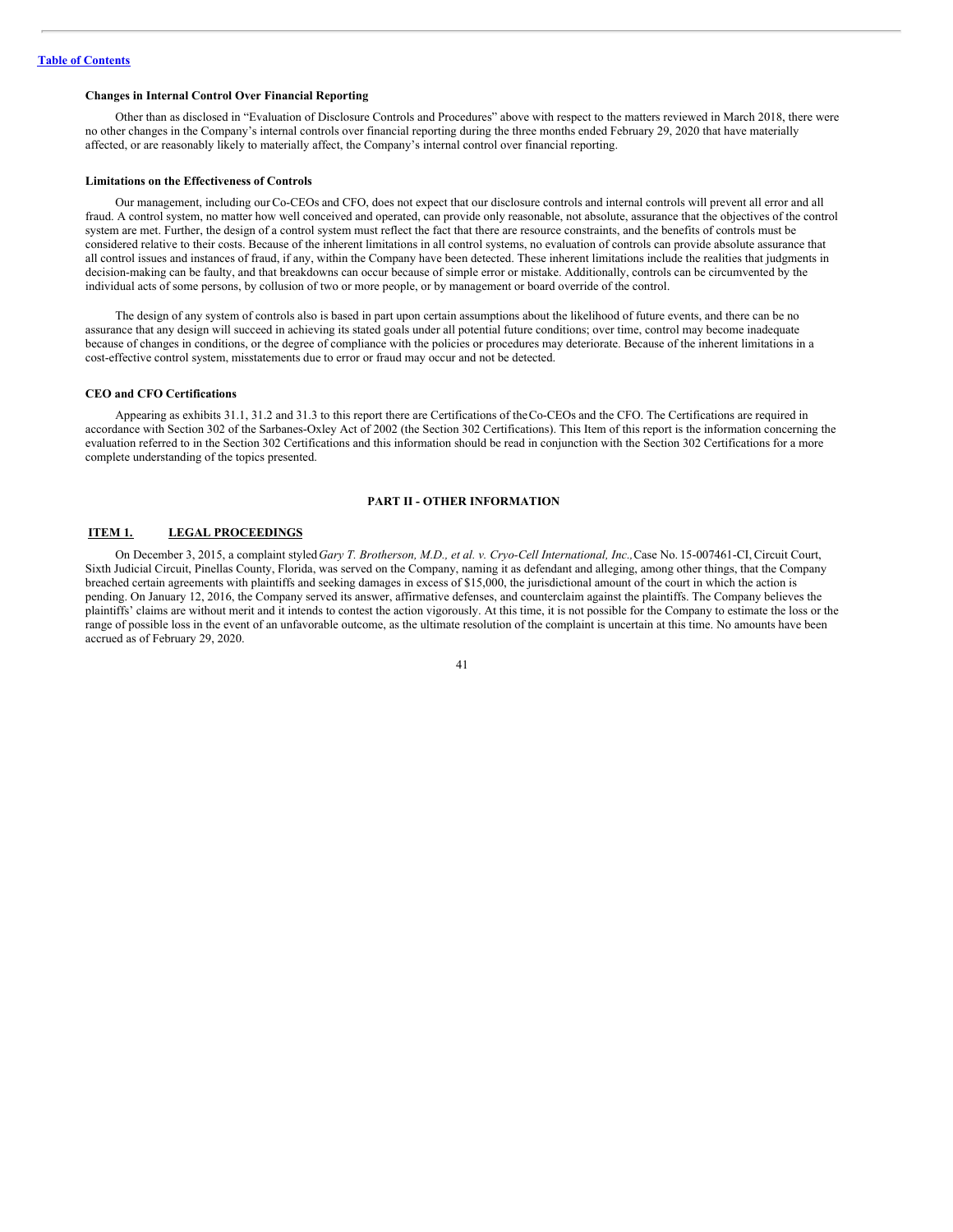In addition, from time to time the Company is subject to proceedings, lawsuits, contract disputes and other claims in the normal course of its business. The Company believes that the ultimate resolution of current matters should not have a material adverse effect on the Company's business, consolidated financial position or results of operations. It is possible, however, that there could be an unfavorable ultimate outcome for or resolution which could be material to the Company's results of operations for a particular quarterly reporting period. Litigation is inherently uncertain and there can be no assurance that the Company will prevail. The Company does not include an estimate of legal fees and other related defense costs in its estimate of loss contingencies.

# <span id="page-41-0"></span>**ITEM 1A. RISK FACTORS**

Not applicable.

# <span id="page-41-1"></span>**ITEM 2. UNREGISTERED SALES OF EQUITY SECURITIES AND USE OF PROCEEDS**

# **ISSUER PURCHASE OF EQUITY SECURITIES**

|                          |                         |                |   |                         | Maximum<br>Number (or |
|--------------------------|-------------------------|----------------|---|-------------------------|-----------------------|
|                          |                         |                |   |                         | Approximate           |
|                          |                         |                |   | Total Number of         | Dollar Value) of      |
|                          |                         |                |   | <b>Shares Purchased</b> | Shares that May       |
|                          |                         |                |   | as Part of Publicly     | Yet Be Purchased      |
|                          | Total Number of         | Average Price  |   | <b>Announced Plans</b>  | Under the Plans or    |
| Period                   | <b>Shares Purchased</b> | Paid per Share |   | or Programs             | Programs              |
| December $1 - 31$ , 2019 | _                       |                | _ | $-$                     | 1,906,465             |
| January $1 - 31$ , 2020  |                         |                |   |                         | 1,906,465             |
| February $1 - 29$ , 2020 |                         | \$.            | _ |                         | 1,906,465             |

# <span id="page-41-2"></span>**ITEM 3. DEFAULTS UPON SENIOR SECURITIES**

None.

# <span id="page-41-3"></span>**ITEM 4. MINE SAFETY DISCLOSURES**

Not Applicable.

# <span id="page-41-4"></span>**ITEM 5. OTHER INFORMATION**

None.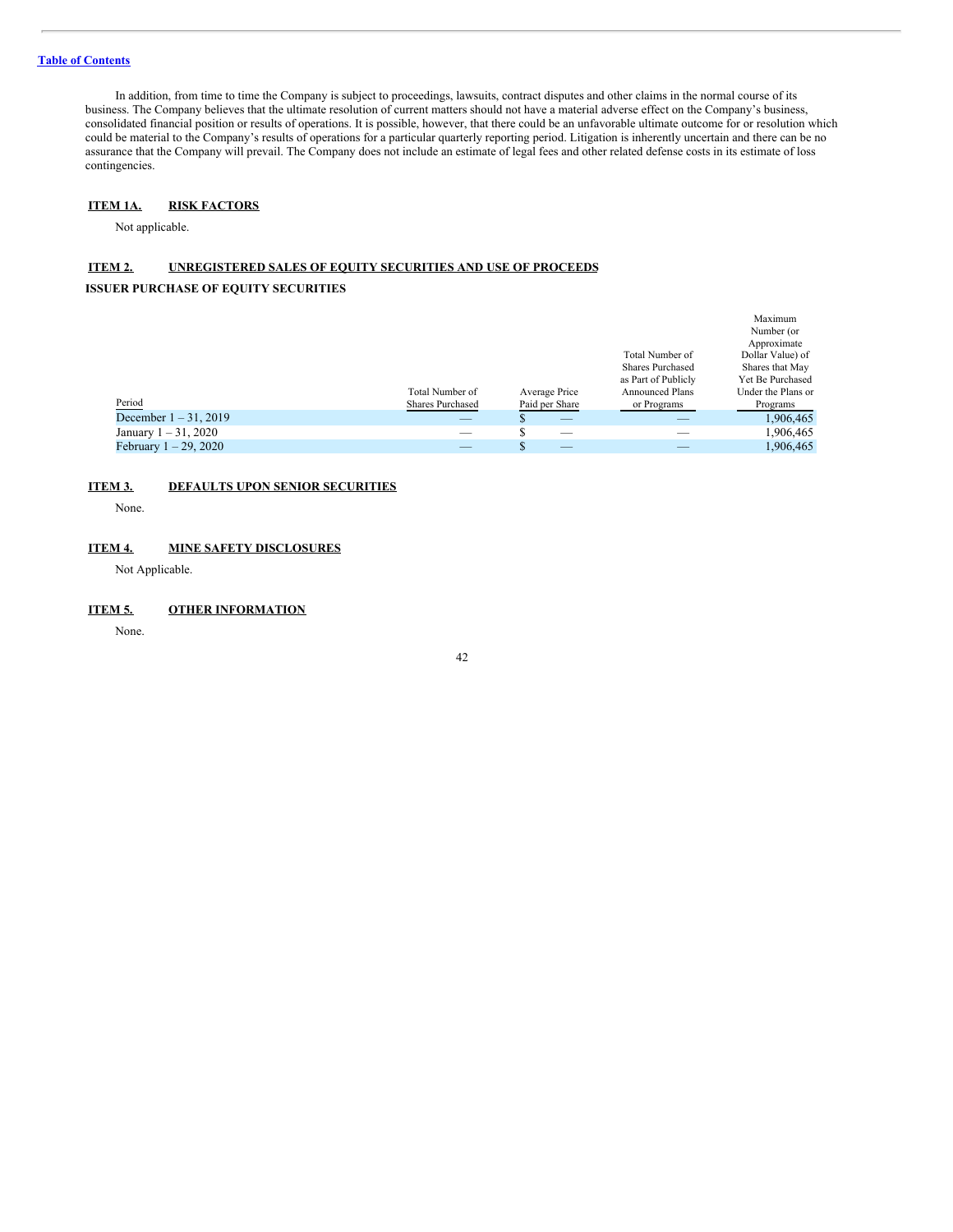## **Table of [Contents](#page-1-0)**

# <span id="page-42-0"></span>**ITEM 6. EXHIBITS**

- (a) Exhibits
	- 31.1 Certification of Co-CEO Pursuant to Section 302 of the [Sarbanes-Oxley](#page-44-0) Act of 2002*(filed herewith)*.
	- 31.2 Certification of Co-CEO Pursuant to Section 302 of the [Sarbanes-Oxley](#page-45-0) Act of 2002*(filed herewith)*.
	- 31.3 Certification of CFO Pursuant to Section 302 of the [Sarbanes-Oxley](#page-46-0) Act of 2002*(filed herewith)*.
	- 32 Certification Pursuant to 18 U.S.C. Section 1350, as Adopted Pursuant to Section 906 of the [Sarbanes-Oxley](#page-47-0) Act of 2002.

101.INS XBRL Instance Document

101.SCH XBRL Taxonomy Extension Schema Document

101.CAL XBRL Taxonomy Extension Calculation Linkbase Document

101.DEF XBRL Taxonomy Extension Definition Linkbase Document

101.LAB XBRL Taxonomy Extension Label Linkbase Document

101.PRE XBRL Taxonomy Extension Presentation Linkbase Document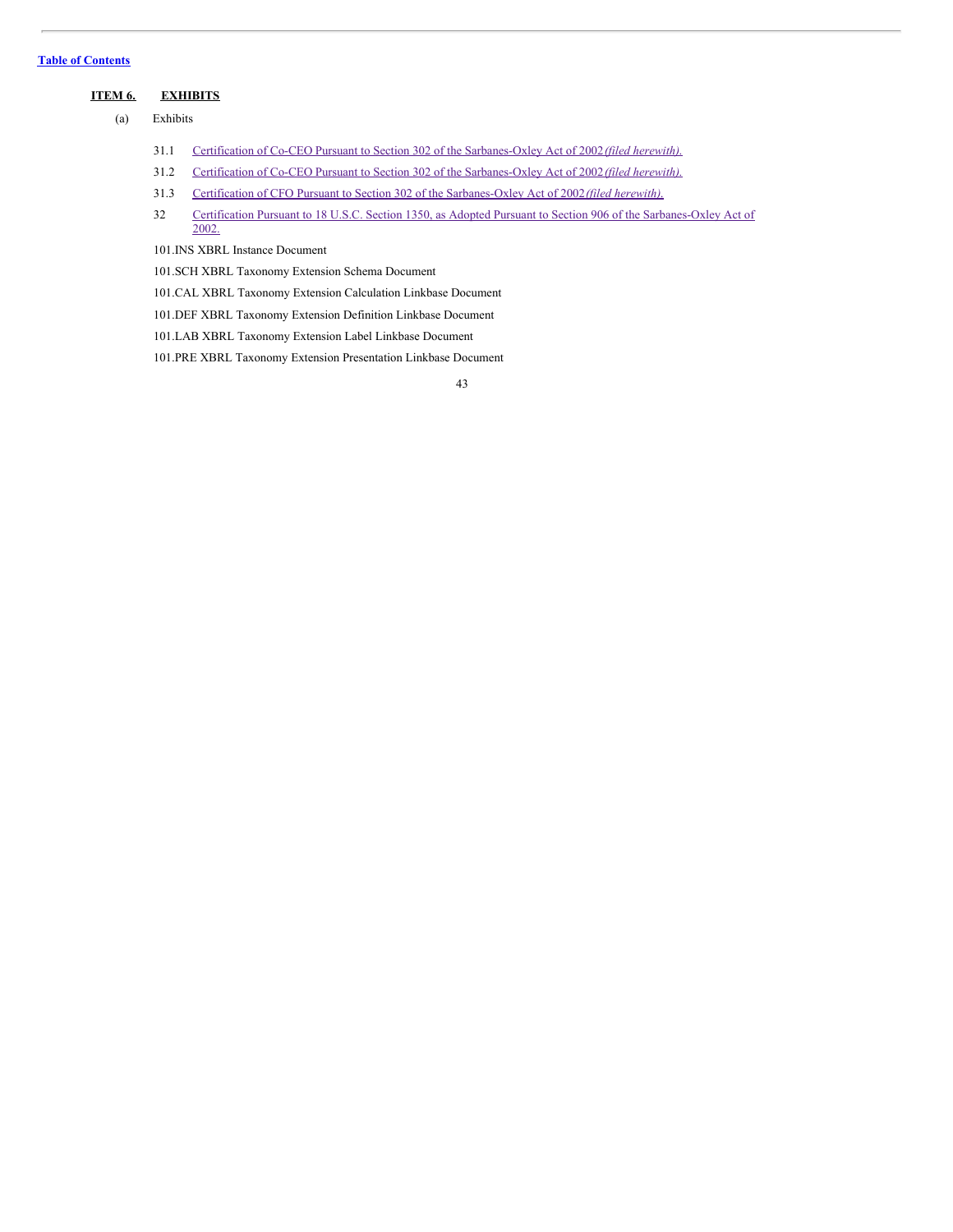## <span id="page-43-0"></span>**SIGNATURES**

In accordance with Section 13 or 15(d) of the Securities Exchange Act of 1934, the registrant has duly caused this report to be signed on its behalf by the undersigned thereunto duly authorized.

Cryo-Cell International, Inc.

/s/ DAVID PORTNOY

David Portnoy Co-Chief Executive Officer

Cryo-Cell International, Inc.

/s/ MARK PORTNOY

Mark Portnoy Co-Chief Executive Officer

Cryo-Cell International, Inc.

/s/ JILL M. TAYMANS

Jill M. Taymans Vice President, Finance, Chief Financial Officer

Date: April 14, 2020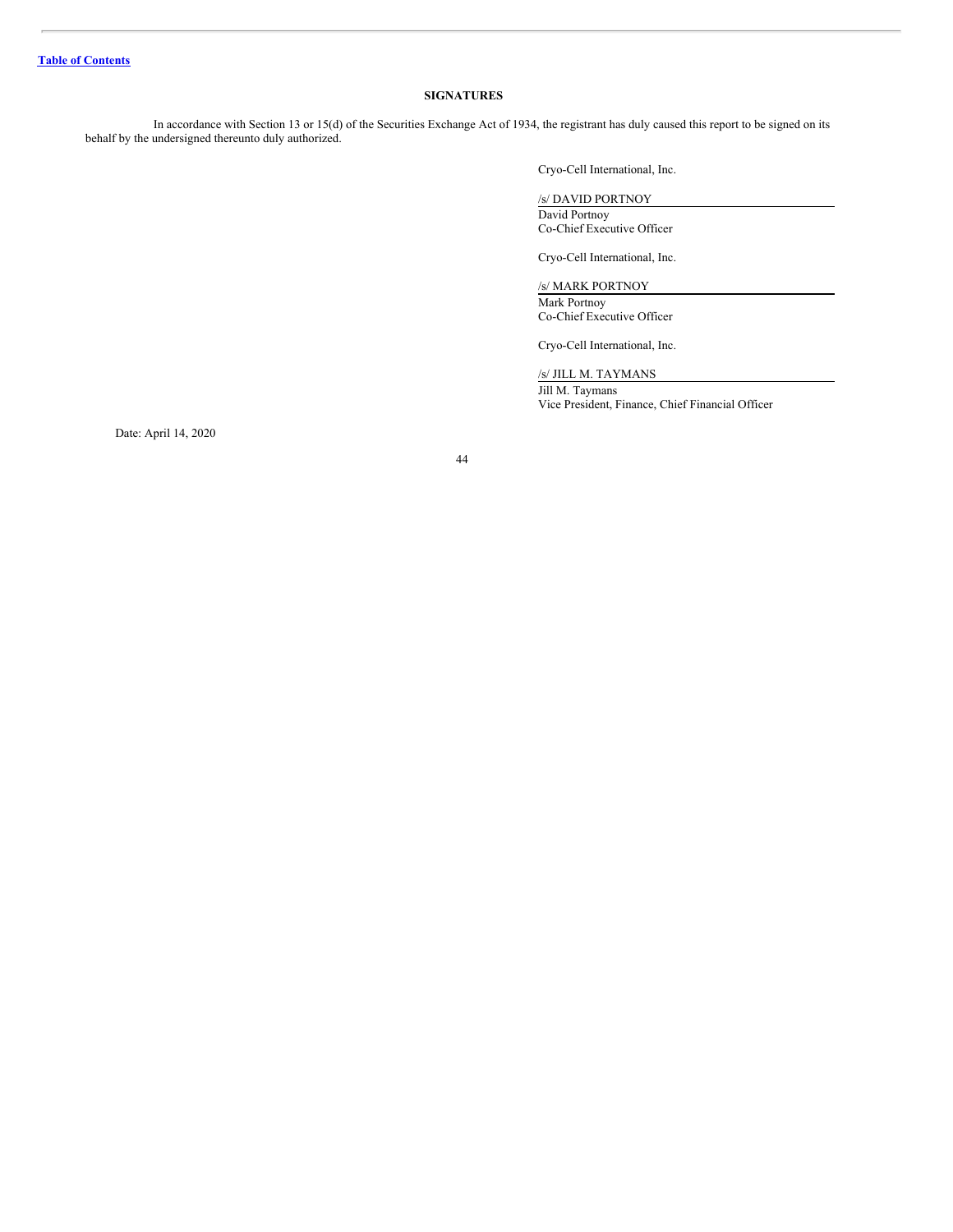## CERTIFICATION OF CO-CHIEF EXECUTIVE OFFICER

<span id="page-44-0"></span>I, David Portnoy, certify that:

- 1. I have reviewed this quarterly report on Form10-Q of Cryo-Cell International, Inc. (the "Registrant");
- 2. Based on my knowledge, this report does not contain any untrue statement of a material fact or omit to state a material fact necessary to make the statements made, in light of the circumstances under which such statements were made, not misleading with respect to the period covered by this report;
- 3. Based on my knowledge, the financial statements, and other financial information included in this report, fairly present in all material respects the financial condition, results of operations and cash flows of the registrant as of, and for, the periods presented in this report;
- 4. The Registrant's other certifying officer(s) and I are responsible for establishing and maintaining disclosure controls and procedures (as defined in Exchange Act Rules 13a-15(e) and 15d-15(e)) and internal control over financial reporting (as defined in Exchange Act Rules13a-15(f) for the Registrant and have:
- (a) Designed such disclosure controls and procedures, or caused such disclosure controls and procedures to be designed under our supervision, to ensure that material information relating to the Registrant, including its consolidated subsidiaries, is made known to us by others within those entities, particularly during the period in which this quarterly report is being prepared;
- (b) Designed such internal control over financial reporting, or caused such internal control over financial reporting to be designed under our supervision, to provide reasonable assurance regarding the reliability of financial reporting and the preparation of financial statements for external purposes in accordance with generally accepted accounting principles;
- (c) Evaluated the effectiveness of the Registrant's disclosure controls and procedures and presented in this report our conclusions about the effectiveness of the disclosure controls and procedures, as of the end of the period covered by this report based on such evaluation; and
- (d) disclosed in this report any change in the Registrant's internal control over financial reporting that occurred during the Registrant's most recent fiscal quarter that has materially affected, or is reasonably likely to materially affect, the Registrant's internal control over financial reporting;
- 5. The Registrant's other certifying officer(s) and I have disclosed, based on our most recent evaluation of internal control over financial reporting, to the Registrant's auditors and the audit committee of the Registrant's board of directors (or persons performing the equivalent functions):
- (a) All significant deficiencies and material weaknesses in the design or operation of internal control over financial reporting which are reasonably likely to adversely affect the Registrant's ability to record, process, summarize and report financial information; and
- (b) Any fraud, whether or not material, that involves management or other employees who have a significant role in the Registrant's internal control over financial reporting.

Dated: April 14, 2020 /s/ David Portnoy

David Portnoy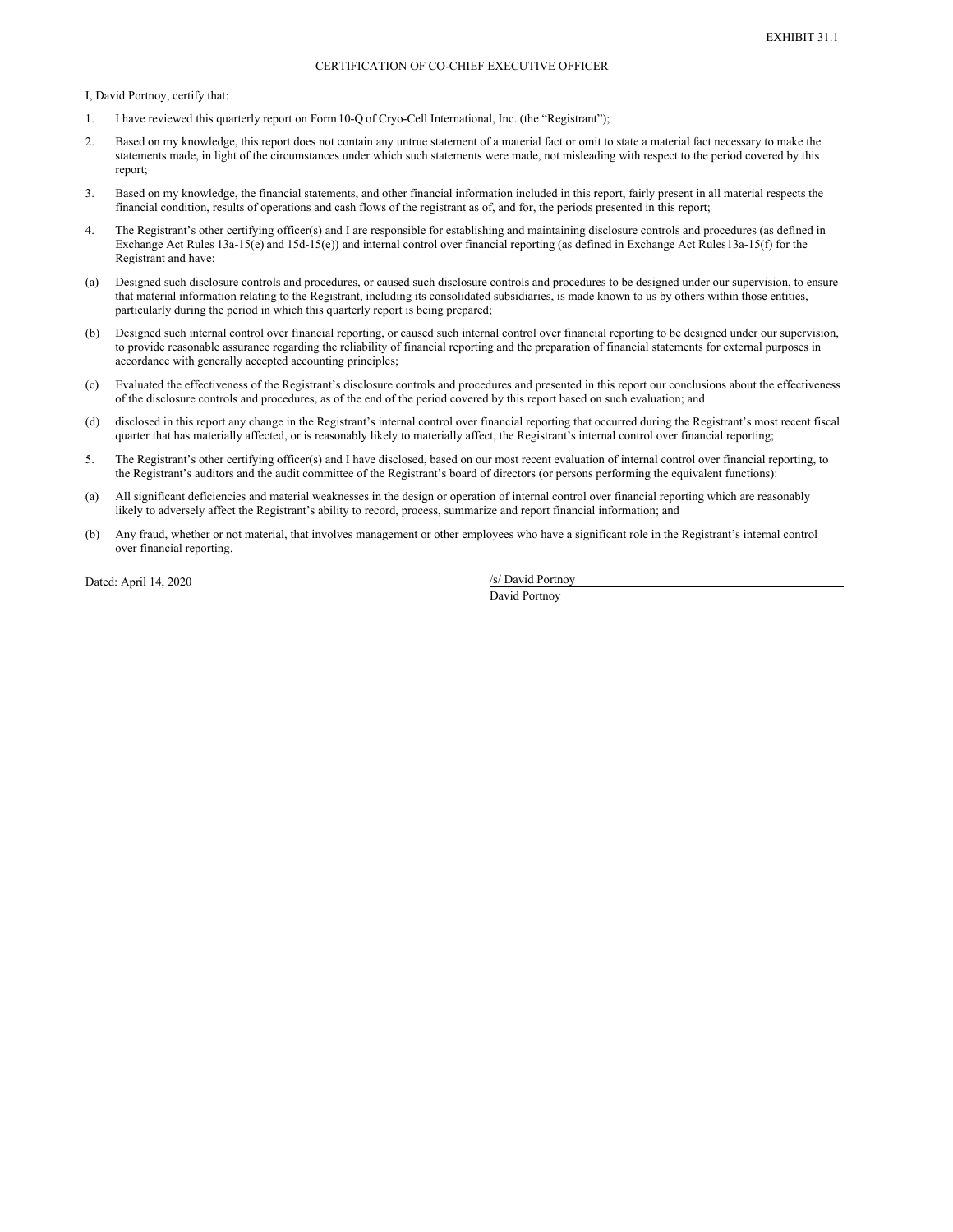## CERTIFICATION OF CO-CHIEF EXECUTIVE OFFICER

<span id="page-45-0"></span>I, Mark Portnoy, certify that:

- 1. I have reviewed this quarterly report on Form10-Q of Cryo-Cell International, Inc. (the "Registrant");
- 2. Based on my knowledge, this report does not contain any untrue statement of a material fact or omit to state a material fact necessary to make the statements made, in light of the circumstances under which such statements were made, not misleading with respect to the period covered by this report;
- 3. Based on my knowledge, the financial statements, and other financial information included in this report, fairly present in all material respects the financial condition, results of operations and cash flows of the registrant as of, and for, the periods presented in this report;
- 4. The Registrant's other certifying officer(s) and I are responsible for establishing and maintaining disclosure controls and procedures (as defined in Exchange Act Rules 13a-15(e) and 15d-15(e)) and internal control over financial reporting (as defined in Exchange Act Rules13a-15(f) for the Registrant and have:
- (a) Designed such disclosure controls and procedures, or caused such disclosure controls and procedures to be designed under our supervision, to ensure that material information relating to the Registrant, including its consolidated subsidiaries, is made known to us by others within those entities, particularly during the period in which this quarterly report is being prepared;
- (b) Designed such internal control over financial reporting, or caused such internal control over financial reporting to be designed under our supervision, to provide reasonable assurance regarding the reliability of financial reporting and the preparation of financial statements for external purposes in accordance with generally accepted accounting principles;
- (c) Evaluated the effectiveness of the Registrant's disclosure controls and procedures and presented in this report our conclusions about the effectiveness of the disclosure controls and procedures, as of the end of the period covered by this report based on such evaluation; and
- (d) disclosed in this report any change in the Registrant's internal control over financial reporting that occurred during the Registrant's most recent fiscal quarter that has materially affected, or is reasonably likely to materially affect, the Registrant's internal control over financial reporting;
- 5. The Registrant's other certifying officer(s) and I have disclosed, based on our most recent evaluation of internal control over financial reporting, to the Registrant's auditors and the audit committee of the Registrant's board of directors (or persons performing the equivalent functions):
- (a) All significant deficiencies and material weaknesses in the design or operation of internal control over financial reporting which are reasonably likely to adversely affect the Registrant's ability to record, process, summarize and report financial information; and
- (b) Any fraud, whether or not material, that involves management or other employees who have a significant role in the Registrant's internal control over financial reporting.

Dated: April 14, 2020 /s/ Mark Portnoy

Mark Portnoy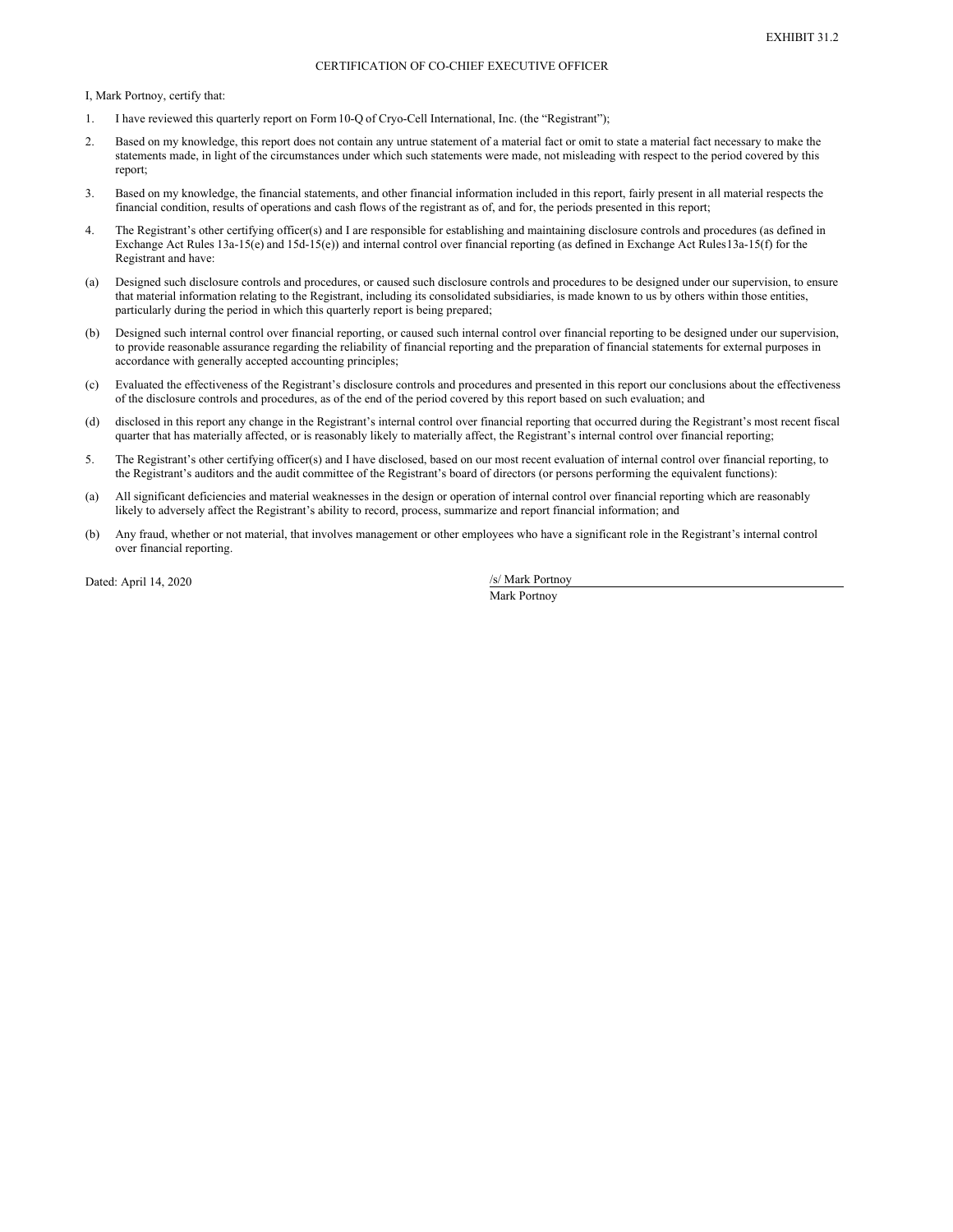## CERTIFICATION OF CHIEF FINANCIAL OFFICER

<span id="page-46-0"></span>I, Jill M. Taymans, certify that:

- 1. I have reviewed this quarterly report on Form10-Q of Cryo-Cell International, Inc. (the "Registrant");
- 2. Based on my knowledge, this report does not contain any untrue statement of a material fact or omit to state a material fact necessary to make the statements made, in light of the circumstances under which such statements were made, not misleading with respect to the period covered by this report;
- 3. Based on my knowledge, the financial statements, and other financial information included in this report, fairly present in all material respects the financial condition, results of operations and cash flows of the registrant as of, and for, the periods presented in this report;
- 4. The Registrant's other certifying officer(s) and I are responsible for establishing and maintaining disclosure controls and procedures (as defined in Exchange Act Rules 13a-15(e) and 15d-15(e)) and internal control over financial reporting (as defined in Exchange Act Rules13a-15(f) for the Registrant and have:
- (a) Designed such disclosure controls and procedures, or caused such disclosure controls and procedures to be designed under our supervision, to ensure that material information relating to the Registrant, including its consolidated subsidiaries, is made known to us by others within those entities, particularly during the period in which this quarterly report is being prepared;
- (b) Designed such internal control over financial reporting, or caused such internal control over financial reporting to be designed under our supervision, to provide reasonable assurance regarding the reliability of financial reporting and the preparation of financial statements for external purposes in accordance with generally accepted accounting principles;
- (c) Evaluated the effectiveness of the Registrant's disclosure controls and procedures and presented in this report our conclusions about the effectiveness of the disclosure controls and procedures, as of the end of the period covered by this report based on such evaluation; and
- (d) disclosed in this report any change in the Registrant's internal control over financial reporting that occurred during the Registrant's most recent fiscal quarter that has materially affected, or is reasonably likely to materially affect, the Registrant's internal control over financial reporting;
- 5. The Registrant's other certifying officer(s) and I have disclosed, based on our most recent evaluation of internal control over financial reporting, to the Registrant's auditors and the audit committee of the Registrant's board of directors (or persons performing the equivalent functions):
- (a) All significant deficiencies and material weaknesses in the design or operation of internal control over financial reporting which are reasonably likely to adversely affect the Registrant's ability to record, process, summarize and report financial information; and
- (b) Any fraud, whether or not material, that involves management or other employees who have a significant role in the Registrant's internal control over financial reporting.

Dated: April 14, 2020 /s/ Jill M. Taymans

Jill M. Taymans